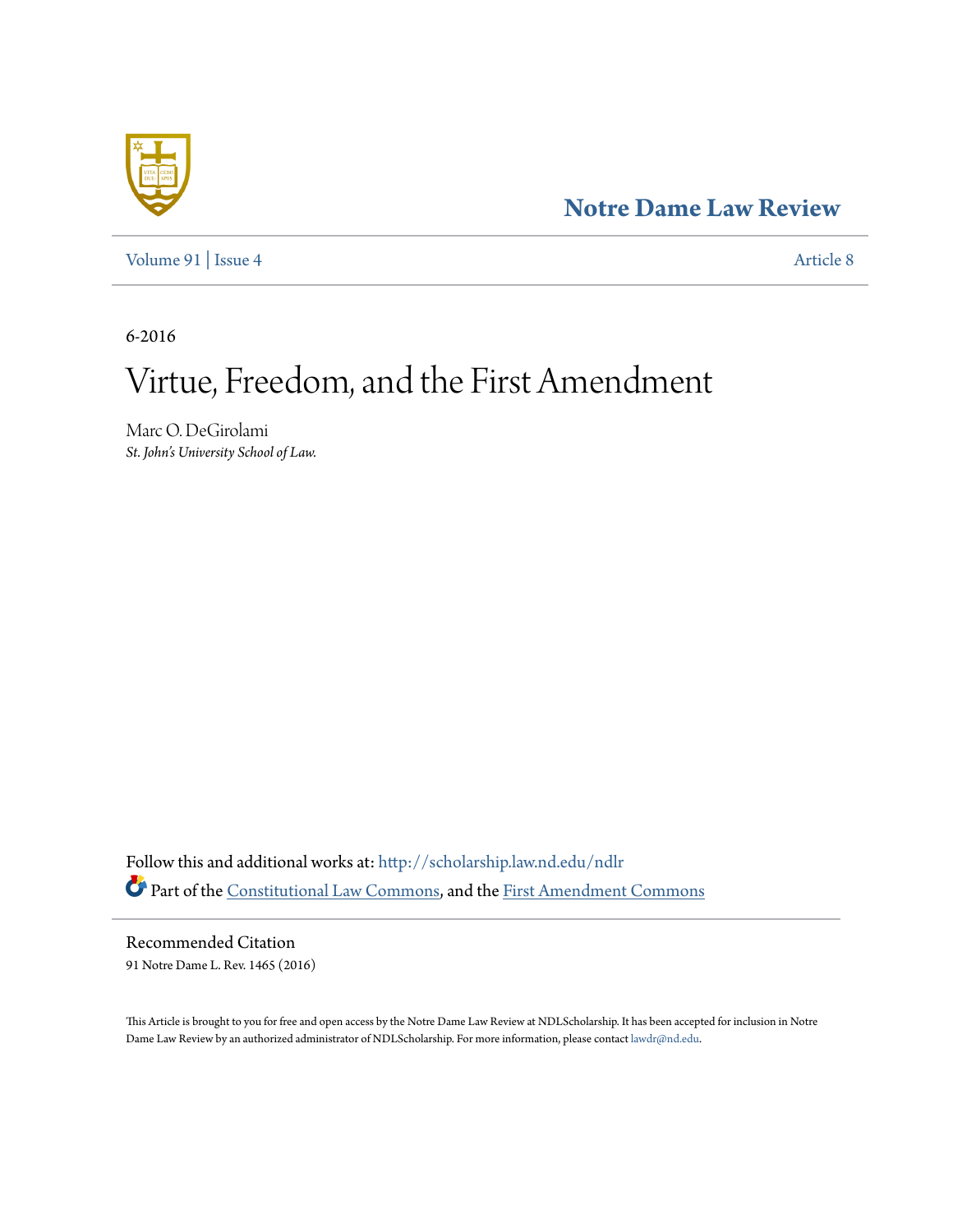# VIRTUE, FREEDOM, AND THE FIRST AMENDMENT

*Marc O. DeGirolami*\*

*"Despotism may govern without faith, but liberty cannot."*<sup>1</sup>

#### **ABSTRACT**

*The modern First Amendment embodies the idea of freedom as a fundamental good of contemporary American society. The First Amendment protects and promotes everybody's freedom of thought, belief, speech, and religious exercise as basic goods—as given ends of American political and moral life. It does not protect these freedoms for the sake of promoting any particular vision of the virtuous society. It is neutral on that score, setting limits only in those rare cases when the exercise of a First Amendment freedom exacts an intolerable social cost.*

*Something like this collection of views constitutes the conventional account of the First Amendment. This Article offers it two challenges. First, the development of the First Amendment over the past century suggests that freedom is not an American sociopolitical end. It is a means—a gateway out of one kind of political and legal culture and into another with its own distinctive virtues and vices. Freedom is not a social solution but instead gives rise to a social problem—the problem of how to allocate a resource in civically responsible ways, so as to limit freedom's hurtful potential and to make citizens worthy of the freedoms they are granted. Only a somewhat virtuous society can sustain a regime of political liberty without collapsing, as a society, altogether. Thus the First Amendment of the conventional account has not maximized freedom for all people and groups. It has promoted a distinctive set of views about the virtuous legal and political society.*

*Second, the new legal culture promoted and entrenched by the conventional account is increasingly finding that account uncongenial. In fact, the conventional account is positively harmful to its continued flourishing. That is because the new legal culture's core values are not the First Amendment freedoms themselves, but the particular conceptions of political and social equality and individual dignity that the conventional account has facilitated and promoted. Proponents of the new legal culture in consequence now argue for aggressive limits on First Amendment freedoms.*

<sup>©</sup> 2016 Marc O. DeGirolami. Individuals and nonprofit institutions may reproduce and distribute copies of this Article in any format at or below cost, for educational purposes, so long as each copy identifies the author, provides a citation to the *Notre Dame Law Review*, and includes this provision in the copyright notice.

<sup>\*</sup> Professor, St. John's University School of Law. Thanks to Samuel Bray, Patrick Deneen, Richard Garnett, Paul Horwitz, John Inazu, Edward Mechmann, Michael Moreland, Mark Movsesian, James Oleske, Jeremy Rabkin, Steven Smith, Steven Shiffrin, Lee Strang, Judge Richard Sullivan, and Adam White. This Article has benefited from a presentation at Notre Dame Law School and the generous and probing questions of the audience.

<sup>1 1</sup> ALEXIS DE TOCQUEVILLE, DEMOCRACY IN AMERICA 393 (Henry Reeve trans., Century Co. 1898).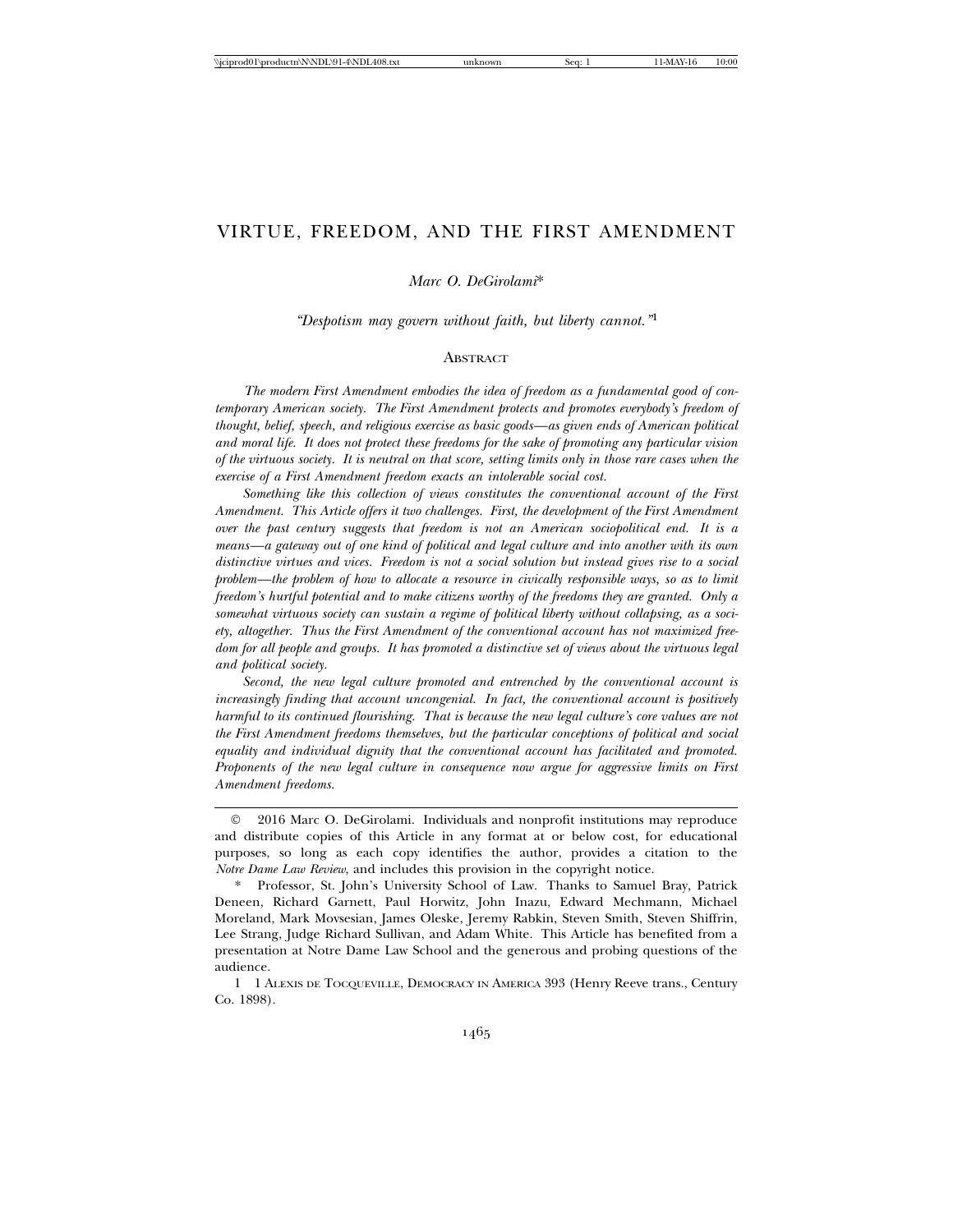*One prominent group has invented a new legal category: "enumerated rights Lochnerism." These scholars denigrate any First Amendment resistance to multiplying forms of expansive government regulation in the service of egalitarian aims as retrogressively libertarian. Another group argues for novel limits on the First Amendment in the form of balancing tests that would restrict speech that injures the dignity of listeners and religious exercise that results in vaguely defined and vaguely delimited harms to third parties. What unites these critics is the desire to swell features of the Court's post–New Deal Fourteenth Amendment jurisprudence, and particularly the law concerning sex as a civil right, by protecting progressively expansive conceptions of equality and individual dignity. The critics see the conventional account of the First Amendment as an obstacle in the path of progress.*

*Part I of this Article presents the conventional account of the First Amendment in three theses. It then critiques the conventional account in Part II by offering three revised theses, developed through the somewhat unusual route of exploring the First Amendment thought of the late political theorist and constitutional scholar, Walter Berns. Freedom, for Berns, gave rise to a problem—the problem of making men sufficiently virtuous to merit their freedom. It was a problem that he thought had been ignored or even forgotten by defenders of the conventional account of the First Amendment.*

*But the problem of virtue and freedom has been remembered. Part III argues that contemporary defenders of the new legal culture have remembered the problem just as their own cultural and legal mores are ascendant. The new civic virtues—exemplified in multiplying anti-discrimination regulations for the protection of thickening conceptions of equality and individual dignity, particularly as those concepts relate to sexual autonomy—are those that were fostered by the conventional account of the First Amendment in tandem with significant components of the Supreme Court's post–New Deal Fourteenth Amendment jurisprudence. And those civic virtues are already informing new criticisms of the conventional account and arguments about new limitations on the scope of religious freedom and freedom of speech. Berns's arguments about freedom and virtue, it turns out, are highly relevant today since progressive opinion is no longer committed to First Amendment "absolutism."*

*The Article concludes with two speculations. First, it seems we are no longer arguing about whether to restrict freedom, but for what ends. If that is true, then those arguments should neither begin nor end with egalitarian and sexual-libertarian fervor. Second, there is no account of the First Amendment that maximizes freedom for everyone—for all persons and groups. There is only the society that America was before the rise of the conventional account of the First Amendment and the society that it is becoming after it.*

#### **INTRODUCTION**

The modern First Amendment symbolizes the triumph of freedom. It embodies the idea of freedom as a fundamental and self-evident good of contemporary American society, one so obvious as to need little defense. At the level of legal doctrine, the Supreme Court has only occasionally doubted the expansive protections of religious freedom<sup>2</sup> and freedom of speech that it has found in the First Amendment over the last century.3 At the level of

<sup>2</sup> The situation of religious free exercise is somewhat complicated. *See infra* notes 86–102 and accompanying text.

<sup>3</sup> This Article concentrates on these freedoms in particular because the doctrine interpreting them is more developed than that of the other First Amendment freedoms of petition and assembly. For an important recent study of the latter, see JOHN D. INAZU, LIBERTY'S REFUGE: THE FORGOTTEN FREEDOM OF ASSEMBLY (2012).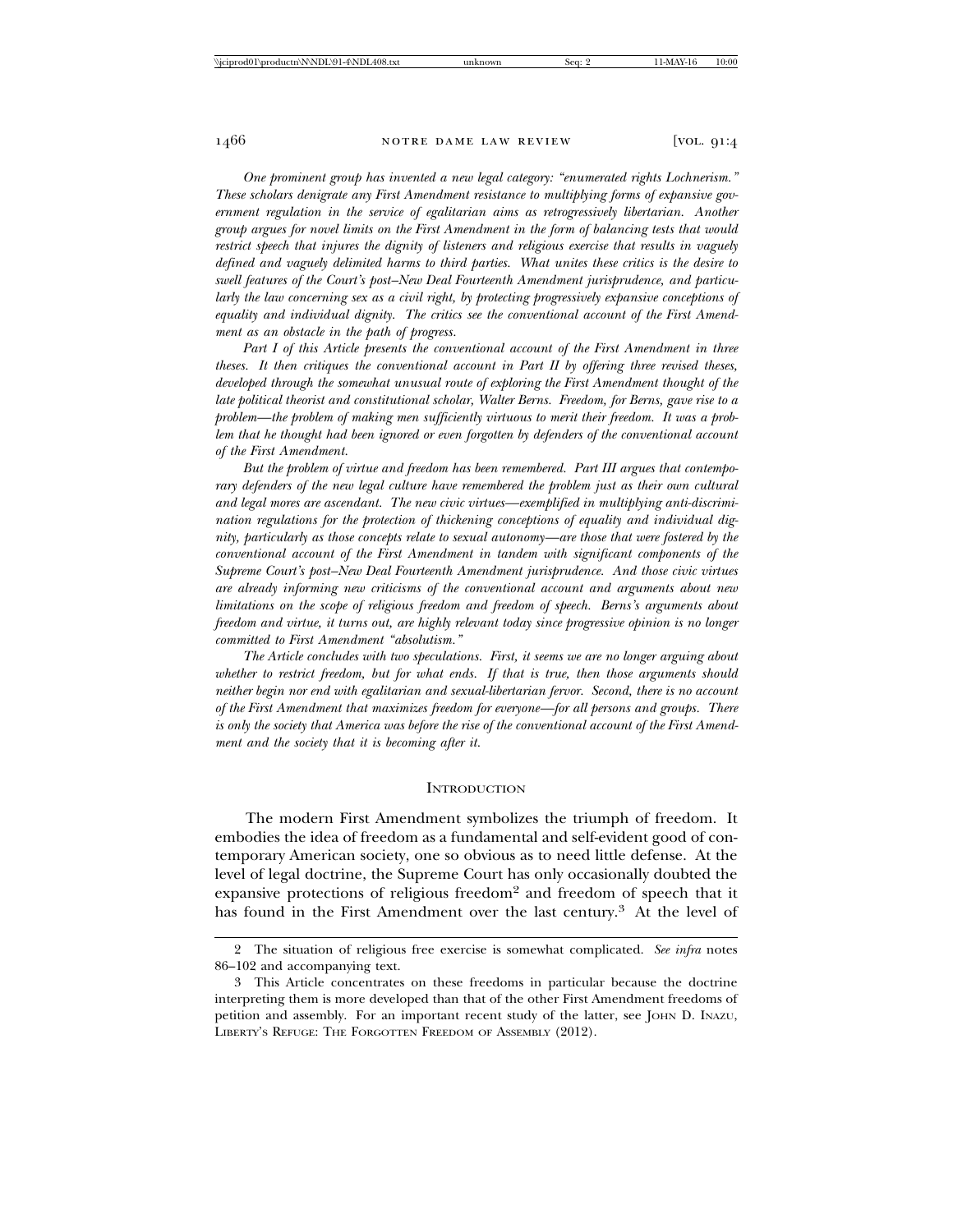ideas, the contest between communitarian or virtue-promoting views and libertarian views of the purposes of the First Amendment is widely believed to have been decided conclusively in favor of the latter. The First Amendment protects and promotes every individual's freedom of thought, belief, speech, and religious exercise as basic goods—as given ends of American political and moral life. It does not protect these freedoms for the sake of promoting any particular vision of the virtuous society. It is neutral on that score, setting limits only in those relatively rare cases when the exercise of a First Amendment freedom exacts an intolerably high social cost.

Something like this collection of views constitutes the conventional account of the First Amendment. Some may contest or quibble with certain of its details—indeed, some have4—but it is serviceable as a general statement of the prevailing understanding of the First Amendment's purposes and functions. The conventional account of the First Amendment has had profound effects not only on American law and politics but also worldwide, providing the foundation for new and revised accounts of religious and expressive freedom in international secular and religious documents. Some of those effects have been beneficial; others have not. This Article largely avoids these evaluative issues and instead offers two challenges to the premises of the conventional account.

First, the development of the First Amendment over the past century suggests—against the conventional account—that freedom is not an American sociopolitical end. It is a means—a gateway out of one kind of political and legal culture and into another with its own distinctive virtues and vices. To put it another way, freedom (How much? What kind?) is not a social solution but instead gives rise to a social problem—the problem of how to allocate a resource in civically responsible and healthful ways, so as to limit freedom's hurtful potential and to make citizens worthy of the freedoms they are granted. Only a somewhat virtuous society can sustain a regime of political liberty without collapsing as a society altogether. Freedom, as Tocqueville said, cannot govern without faith.<sup>5</sup>

The particular responses to the problem of virtue and freedom offered by the Supreme Court over the last hundred years have helped to shape and transform—American society.6 There is therefore no contest between the communitarian or virtue-promoting and the libertarian views of freedom under the First Amendment. Contestation requires rivalry, but these are not rival perspectives about freedom at all. Rather, the supposed triumph of the libertarian First Amendment, in combination with the broad expansion of the American regulatory state and the ever-hardening political commitment to equality as the preeminent constitutional value of our time, has steered American law away from one set of political commitments and toward

<sup>4</sup> *See infra* Part II.

<sup>5</sup> *See* TOCQUEVILLE, *supra* note 1.

<sup>6</sup> Of course, legal doctrines, and Supreme Court opinions in specific, are only one catalyst of social and political change. By focusing on law, this Article does not deny or minimize the role of other catalysts. Still, law and the Court have played their part.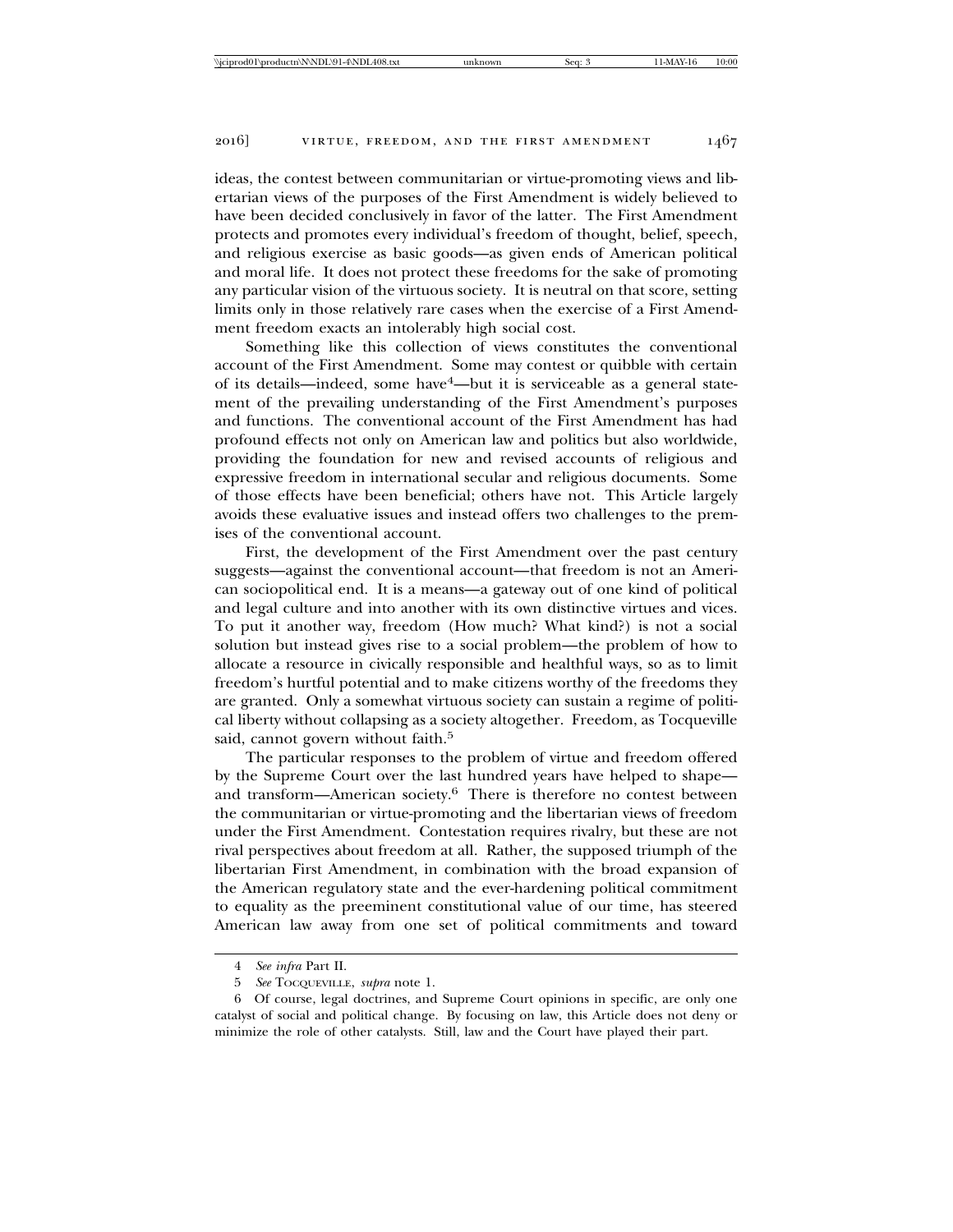another. The First Amendment of the conventional account has not maximized freedom for all people and groups. It has instead promoted a new set of views and dispositions about the nature of the virtuous legal and political society.

Second, as it becomes entrenched, the new legal culture is increasingly finding the conventional account of the First Amendment uncongenial. It no longer needs that account to achieve its most important aims. Even more, the conventional account is positively harmful to its continued flourishing. That is because the new legal culture's core values are not the First Amendment freedoms themselves (in this it resembles the legal culture that preceded it) but the particular conceptions of political and social equality and individual dignity that the conventional account has facilitated and even intentionally promoted. Proponents of the new legal culture in consequence have argued for aggressive new limits on First Amendment freedoms.

One newly prominent group has invented an entirely novel legal category: "enumerated rights Lochnerism." These scholars denigrate any First Amendment resistance to multiplying forms of expansive government regulation in the service of egalitarian aims as retrogressively libertarian. Another group argues for novel limits on the First Amendment. In the religion clause context, for example, they claim that religious accommodations are unconstitutional whenever they impose "substantial" or "material" "harms" on third parties, including vaguely defined and vaguely delimited harms to individual "dignity." In the Speech Clause context, they advocate new balancing tests in which speech would be measured against values implicating the dignity of listeners and broader social interests. And they champion the regulation of "revenge pornography" (but not pornography proper) and, especially, corporate speech while retaining maximum liberty for speech that is perceived to promote or be consistent with their favored ends. What unites these critics is the desire to swell features of the Court's post–New Deal Fourteenth Amendment jurisprudence, and particularly the law concerning sex as a civil right, by protecting progressively expansive conceptions of equality and individual dignity. These are the virtues of the new legal culture. The critics see the conventional account of the First Amendment as an obstacle in the path of progress.

Part I of this Article elaborates on the doctrinal and theoretical features of the conventional account of the First Amendment that has dominated its interpretation through the twentieth and twenty-first centuries. It presents the conventional account in three theses. The Article then critiques the conventional account in Part II by offering three revised theses—not so much point-by-point refutations of the conventional account as disagreements with some of its basic premises. The Article develops these criticisms through the somewhat unusual route of exploring the First Amendment thought of the late political theorist and constitutional scholar, Walter Berns. Berns believed that the First Amendment must be interpreted and applied so as to promote the virtuous society and that the interpretations given it by the twentieth-century Supreme Court were deeply in error. Freedom, for Berns, gave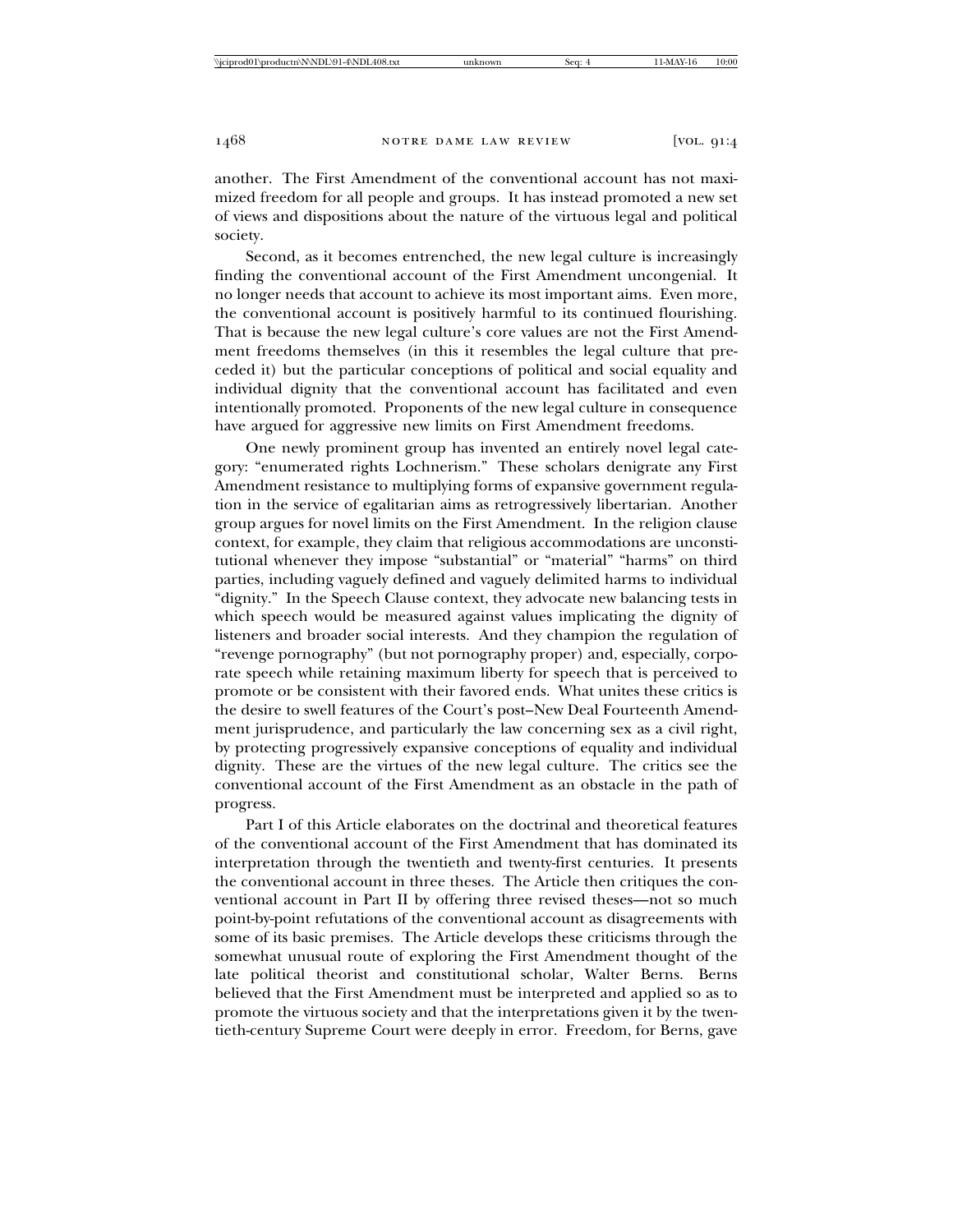rise to a problem for any society that had reflected seriously about the relationship of the state and society. The problem was that of making men sufficiently virtuous to merit their freedom. It was a problem that he thought had been ignored or even forgotten by the defenders of the conventional account of the First Amendment.

But the problem of virtue and freedom has been remembered. Part III of this Article argues that the virtue-promoting function of the First Amendment is alive and well. Contemporary defenders of the new legal culture have remembered the problem (if it ever had truly been forgotten) just as their own cultural mores are ascendant. The new civic virtues—exemplified in multiplying anti-discrimination regulations for the protection of thickening conceptions of equality and individual dignity, particularly as those concepts relate to sexual autonomy—are those that were fostered and facilitated by the conventional account of the First Amendment in tandem with significant components of the Supreme Court's post–New Deal Fourteenth Amendment jurisprudence. And those new civic virtues are already informing criticisms of the conventional account and arguments about new limitations on the scope of religious freedom and freedom of speech—arguments that vindicate Berns's view that the First Amendment's function must be to inculcate distinctive political virtues. Indeed, Berns's arguments about freedom and virtue are not less relevant today, but more so, since progressive opinion is no longer committed to First Amendment "absolutism." Thus far, the Supreme Court has largely rejected the critics' arguments; but if it were faithful to the First and Fourteenth Amendment jurisprudence that it has developed over the last century, perhaps it should accept them.

The Article concludes with two brief speculations. First, it appears that we are no longer arguing about whether to restrict freedom, but for what ends. If that is true, then those arguments should not begin and end with egalitarian and sexual libertarian fervor. Second, there is no purely libertarian First Amendment, no account of it that maximizes freedom for everyone—for all persons and groups. There is only the society that America was before the rise of the conventional account of the First Amendment and the society that it is becoming after it.

# I. THE CONVENTIONAL ACCOUNT OF THE FIRST AMENDMENT

The conventional account of the First Amendment will be familiar in its broad outlines to most observers of American law. Indeed, the ideas comprising it are so widely held as to seem nearly platitudinous.

# *A. The Core Purpose of the First Amendment Is to Protect and Promote Freedom of Religion and Speech as Intrinsic Goods of American Political and Moral Life.*

The text of the First Amendment speaks of the "free" exercise of religion and the "freedom" of speech, but it does not explain why these freedoms merit special legal protection and what political or social purposes they serve.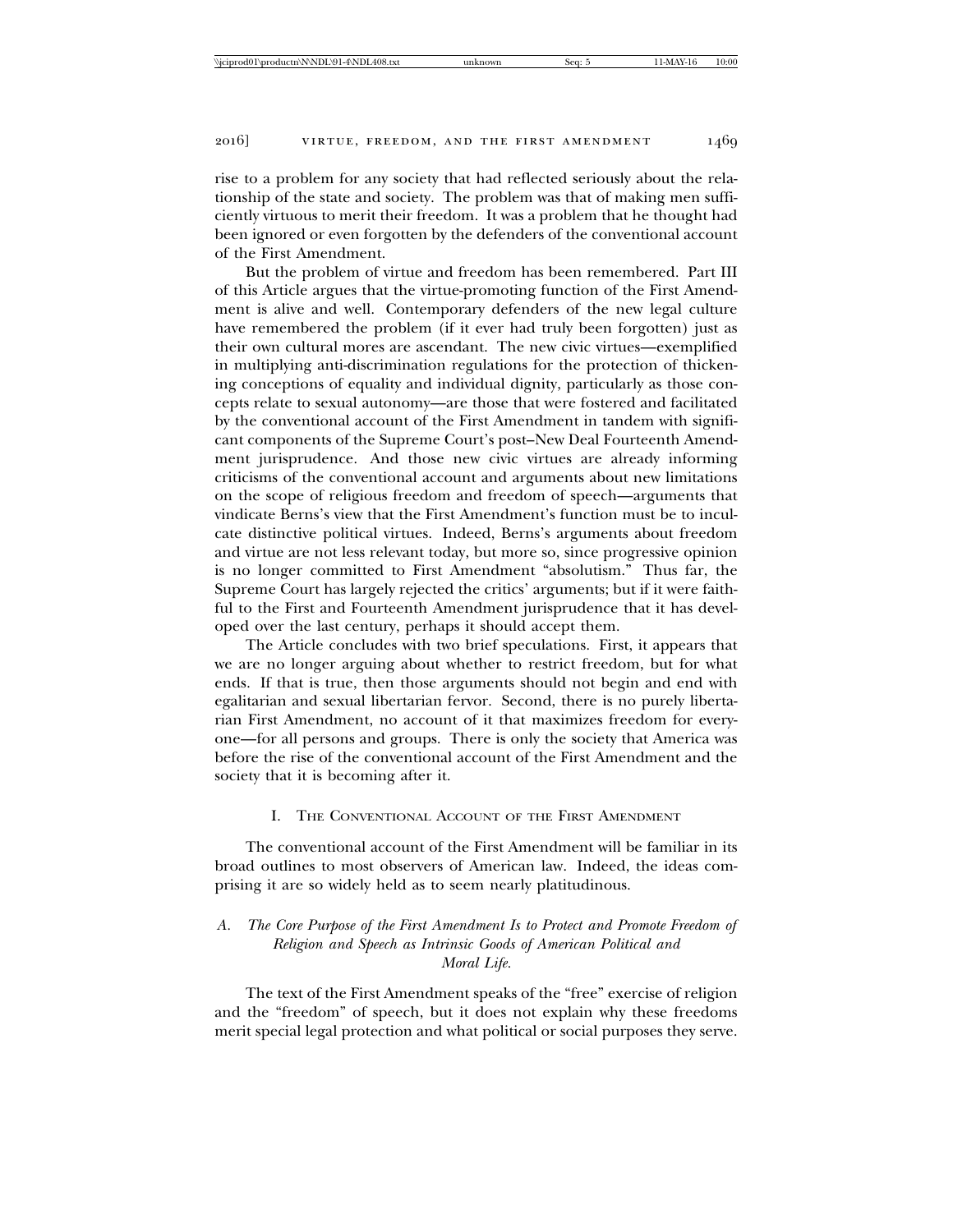Those explanations have been generated over the span of the life of the republic. At times theorists have simply claimed that the freedoms protected by the First Amendment are so self-evidently good—so fundamentally a part of the American political landscape—as to need no justification at all, as to be a kind of inborn or native American preference. The eminent historian Daniel Boorstin, for example, once wrote that First Amendment freedom is part of the givenness of the American polity,7 and the political scientist Louis Hartz argued that "the 'great advantage' of the American lay in the fact that he did not have 'to endure a democratic revolution,'" being born free without having to become free.8 A recent essay by Professor James Oleske similarly suggests that the value and limit of religious freedom is simply one of those "ingrained instincts" common to right-thinking, ordinary Americans.<sup>9</sup>

When justifications for special constitutional protection for free speech and religious freedom are offered, three recur most commonly.10 The first concerns the necessary conditions of liberal democratic government. As to speech, "[l]iberal democracies," as Kent Greenawalt has observed, "have a great need for free discourse about public affairs."11 Because liberal democracies depend for their survival on the choices of their citizens, it is believed that a citizenry whose speech is unrestrained becomes more informed, which in turn makes for an improved popular government.<sup>12</sup> Moreover, liberty of expression is necessary in order to call any liberal democratic government deserving the name to public account for abusive conduct, as well as to deter future misconduct.13 Religious freedom is likewise a fundamental condition of liberal democratic government because, as writers since James Madison have observed, it demarcates the limits of such a government's legitimate scope, constraining the government's rightful purposes (and narrowing the social harms it ought to correct).<sup>14</sup> To be morally legitimate, a liberal demo-

11 KENT GREENAWALT, FIGHTING WORDS: INDIVIDUALS, COMMUNITIES, AND LIBERTIES OF SPEECH 6 (1995).

<sup>7</sup> DANIEL J. BOORSTIN, THE GENIUS OF AMERICAN POLITICS 138–39 (1953).

<sup>8</sup> LOUIS HARTZ, THE LIBERAL TRADITION IN AMERICA 35 (1955). The allusion here is to Tocqueville, who wrote that Americans were "born equal, instead of becoming so." 2 TOCQUEVILLE, *supra* note 1, at 123.

<sup>9</sup> James M. Oleske, Jr., *Doric Columns Are Not Falling: Wedding Cakes, the Ministerial Exception, and the Public-Private Distinction*, 75 MD. L. REV. 142, 143 (2015).

<sup>10</sup> There are others, of course. Both in the speech and religion context, freedom is seen as a tool for promoting civic peace, for example. That justification could be regarded as independent or part of the political justification.

<sup>12</sup> Lee Bollinger once argued that free speech promotes civic tolerance. *See* LEE C. BOLLINGER, THE TOLERANT SOCIETY: FREEDOM OF SPEECH AND EXTREMIST SPEECH IN AMERICA (1986). This, too, is a function that focuses on the civic or political benefits of unrestrained speech.

<sup>13</sup> Vincent Blasi, *The Checking Value in First Amendment Theory*, 1977 AM. B. FOUND. RES. J. 521.

<sup>14</sup> James Madison, *Memorial and Remonstrance Against Religious Assessments* (1785), *in* RELIGION AND THE CONSTITUTION 51, 51 (Michael W. McConnell et al. eds., 2011) ("We maintain therefore that in matters of Religion, no mans right is abridged by the institution of Civil Society, and that Religion is wholly exempt from its cognizance."); RALPH KETCHAM,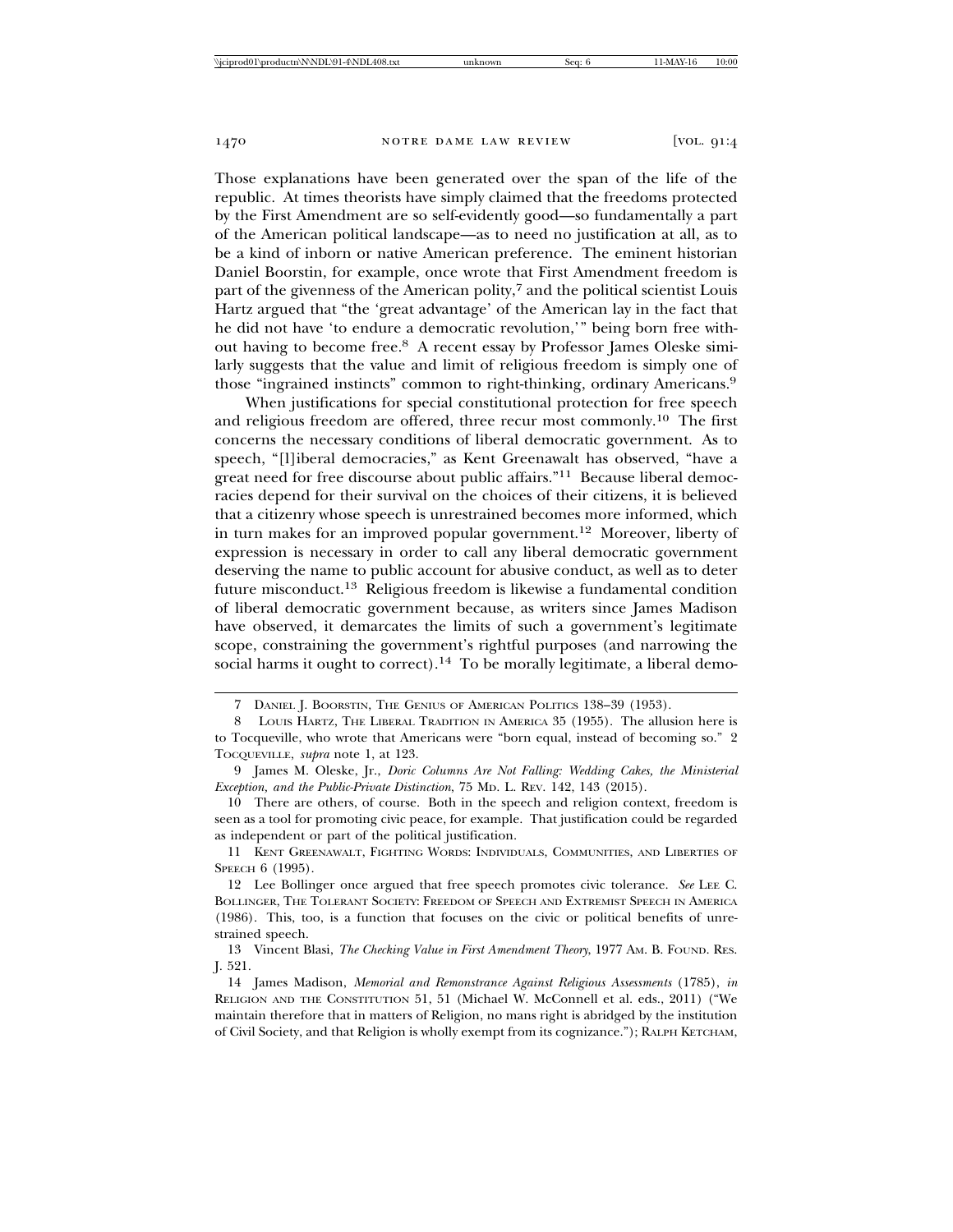cratic government must take this limited form. It must abstain from lawmaking that reflects any opinion as to religious truth, for these are matters beyond its proper ken.<sup>15</sup> And yet, the capacity of Americans freely to hold religious opinions was thought by Tocqueville to be foundational for the health of the civic polity.<sup>16</sup> This central justification for the freedom of speech extends back before the American Revolution to the *Letters of Cato*: "This sacred privilege is so essential to free governments, that the security of property and the freedom of speech always go together . . . . Whoever would overthrow the liberty of a nation, must begin by subduing the freedom of speech."<sup>17</sup> It highlights the instrumental relationship of liberty of speech and religion in producing a healthy, integrated civil and political community—"the liberty of the nation" as the political liberty of "the People."

The second justification trades on the Millian idea of rivalry among ideas as an avenue to truth,18 or what Oliver Wendell Holmes referred to as "free trade in ideas—that the best test of truth is the power of the thought to get itself accepted in the competition of the market."19 Louis Brandeis's renowned aphorism that the "remedy" for "falsehoods and fallacies" is "more speech" is to like effect.<sup>20</sup> The strongest arguments in the end win out only in a kind of survival of the fittest where people are at maximum liberty to choose and rechoose the most rational or the most persuasive. Truth, including ethical and political truth, is approached fitfully but by steady advance in a kind of unending progression of insight, critique, and correction.21 First

15 *See generally* PAUL HORWITZ, THE AGNOSTIC AGE: LAW, RELIGION, AND THE CONSTITU-TION (2011).

16 TOCQUEVILLE, *supra* note 1, at 387–88.

17 1 JOHN TRENCHARD, CATO'S LETTERS 97–98 (1724).

18 JOHN STUART MILL, *On Liberty*, *in* THE BASIC WRITINGS OF JOHN STUART MILL 3, 35 (2002) ("No one can be a great thinker who does not recognize, that as a thinker it is his first duty to follow his intellect to whatever conclusions it may lead. Truth gains more even by the errors of one who, with due study and preparation, thinks for himself, than by the true opinions of those who only hold them because they do not suffer themselves to think.").

19 Abrams v. United States, 250 U.S. 616, 630 (1919) (Holmes, J., dissenting).

20 Whitney v. California, 274 U.S. 357, 377 (1927) (Brandeis, J., concurring); *see also* United States v. Alvarez, 132 S. Ct. 2537, 2550 (2012) (plurality opinion) ("The remedy for speech that is false is speech that is true. This is the ordinary course in a free society. The response to the unreasoned is the rational; to the uninformed, the enlightened; to the straight-out lie, the simple truth." (citing *Whitney*, 274 U.S. at 377)).

21 *See* Jeremy Waldron, *Mill and the Value of Moral Distress*, 35 POL. STUD. 410, 414 (1987) (describing "[t]he most important" of Mill's arguments in favor of individual freedom of thought, discussion, and lifestyle as "based on the desirability of what I am going to

FRAMED FOR POSTERITY: THE ENDURING PHILOSOPHY OF THE CONSTITUTION 99–100 (1993) ("Madison's original phrasing of what became the First Amendment further revealed his preoccupation with the public rather than the personal or private character of the five freedoms . . . . [T]he emphasis on not abridging civil rights, rights related to government, and on not having a national religion has clear reference to the 'good health' of the processes of government. These religious rights, that is, are necessary to conduct the public business freely and fairly as well as to protect individual liberty of conscience.").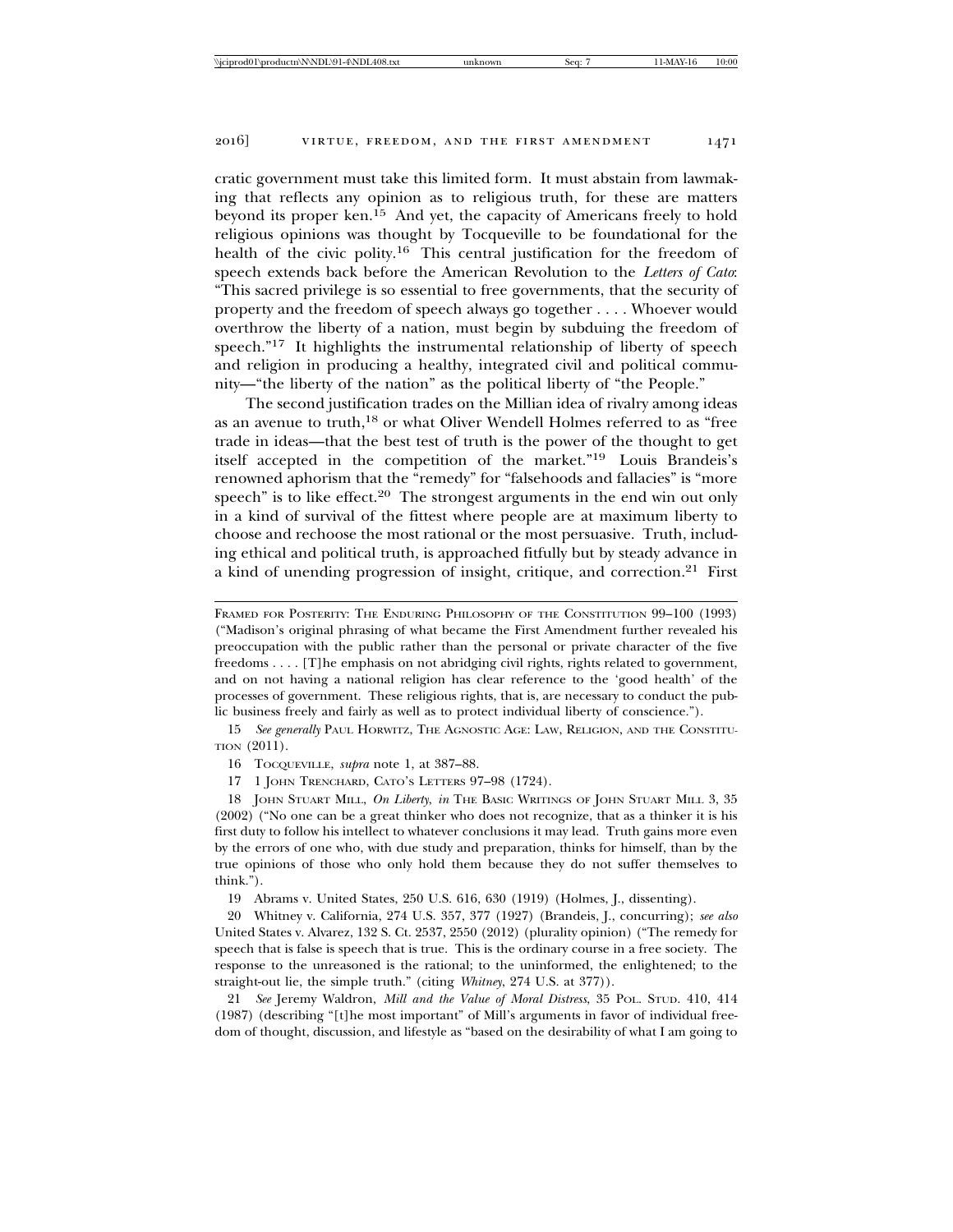Amendment freedom is therefore conducive to grasping true ideas, or at least less false ideas, as errors are most efficaciously exposed when everybody enjoys a maximum freedom to speak.

The American conception of religious liberty trades on a related foundational idea—what sociologist Grace Davie has referred to as the "marketplace" model of religion.22 In the United States, religious groups splinter and diversify the better to suit the felt desires of existing and prospective adherents. They compete with one another as service providers or private firms would, with the consumer selecting the religion that best corresponds to his present circumstances. The consumer changes his associational affiliations accordingly.23 What is "true" in this model is, as William James once had it, what most closely accords with "genuine happiness": "If a creed makes a man feel happy, he almost inevitably adopts it. Such a belief ought to be true; therefore it is true."24 The Jamesian view of religion and its relationship to truth has had a powerful influence on the Supreme Court; indeed, it has been explicitly cited by at least one Supreme Court Justice for the proposition that a jury cannot distinguish sincerity of religious belief from religious truth.25 Religious freedom thus assumes a highly voluntarist character.26 The untrammeled freedom of individual choice-making and choice-changing is the primary object of legal protection because what is "true" depends not on the achievement and retention of a superior religious insight (an insight that the government would, in any case, be prevented from embracing by the Establishment Clause) but on the process of choicemaking and changing in response to ever-altering circumstances and desires.

The third arch-justification focuses on the importance of expressive and religious freedom for individual identity. Its power has greatly increased since the mid-twentieth century.<sup>27</sup> Some have described the first two justifications as consequentialist, while this one is not, but that division is contesta-

refer to as *ethical confrontation*—the open clash between earnestly-held ideals and opinions about the nature and basis of the good life").

<sup>22</sup> GRACE DAVIE, THE SOCIOLOGY OF RELIGION 12 (2d ed. 2007).

<sup>23</sup> *Id.*

<sup>24</sup> WILLIAM JAMES, THE VARIETIES OF RELIGIOUS EXPERIENCE: A STUDY IN HUMAN NATURE 78–79 (12th ed. 1906).

<sup>25</sup> United States v. Ballard, 322 U.S. 78, 92–93 (1944) (Jackson, J., dissenting) ("I do not see how we can separate an issue as to what is believed from considerations as to what is believable. The most convincing proof that one believes his statements is to show that they have been true in his experience.").

<sup>26</sup> Some of the most eloquent defenses of religious freedom in the United States begin from explicitly voluntarist premises. *See, e.g.*, Douglas Laycock, *Substantive Neutrality Revisited*, 110 W. VA. L. REV. 51, 51 (2007); *see also* Thomas C. Berg, *Can Religious Liberty Be Protected as Equality?*, 85 TEX. L. REV. 1185, 1211–15 (2007) (defending Douglas Laycock's understanding of substantive neutrality).

<sup>27</sup> One of the historical progenitors of the individualist justification may be found in what David Rabban has called "prewar libertarian radicals," who "viewed free speech as one of a connected set of fundamental rights to personal autonomy." DAVID M. RABBAN, FREE SPEECH IN ITS FORGOTTEN YEARS 14 (1997).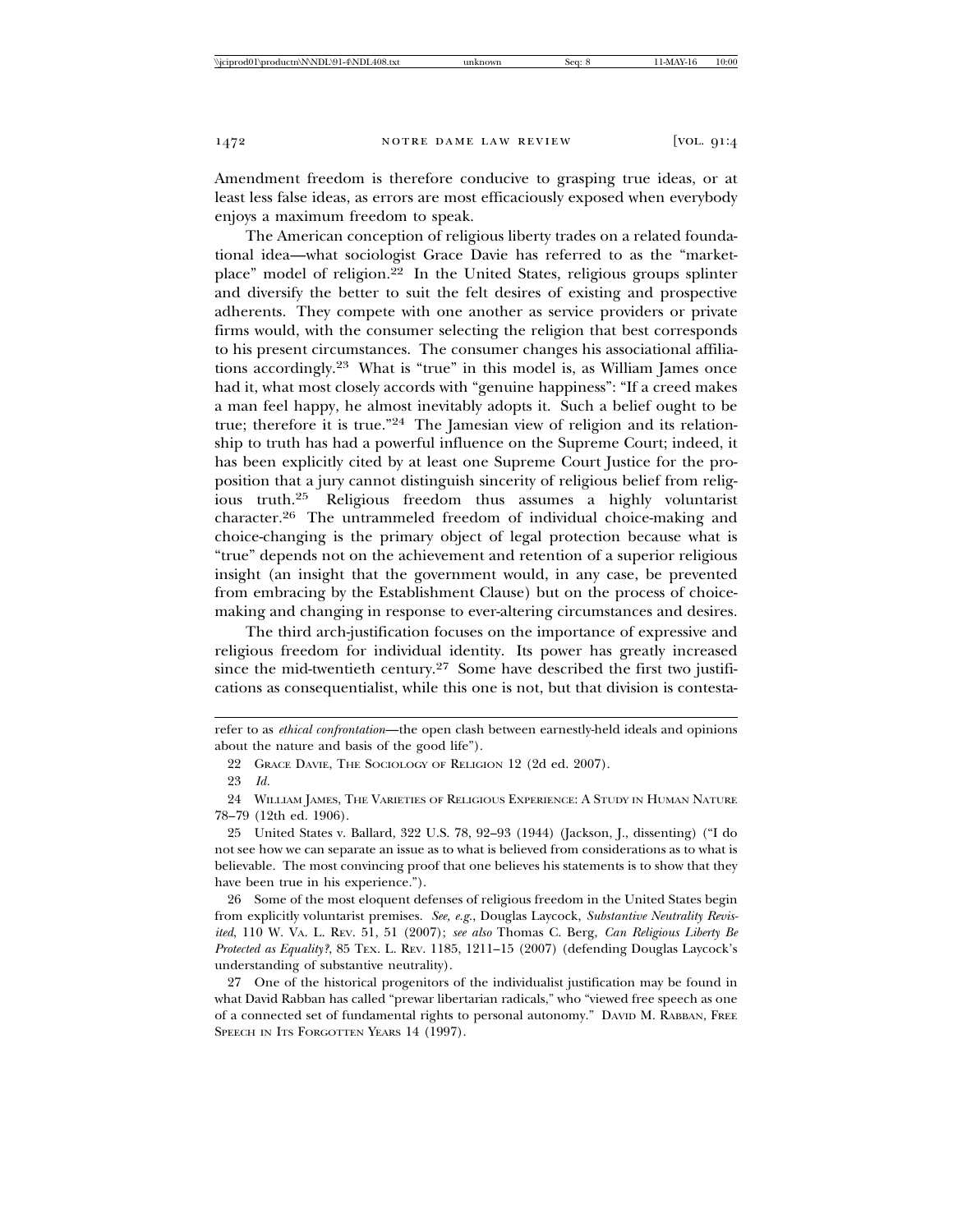ble.28 Freedom of religion and speech require special protection because religious exercise and verbal expression go to the essence of what it means to be a human person. They are, as Justice Stone once put it in dissent in *Minersville School District v. Gobitis*, "but guaranties of freedom of the human mind and spirit and of reasonable freedom and opportunity to express them."29 The freedom to communicate one's speech, including one's speech about religion, is a sine qua non of human flourishing, protecting not only the development of human thought but also the self-realization or selfactualization of the speaker. Thus, these First Amendment freedoms are in some way intrinsically valuable simply because they are inextricably connected with the human dignity of the autonomous person: "An autonomous person cannot accept without independent consideration the judgment of others as to what he should believe or what he should do."30 This identitarian justification also relates closely to an egalitarian undercurrent: we treat people unequally unless we recognize and respect the beliefs, as manifested in their speech and their religious practice, that go to the core of their persons—their real or authentic selves.

This third justification is canonical for the conventional account of the First Amendment. It is reflected in what one casebook refers to with the umbrella term, "individual-centered theories" of the First Amendment, <sup>31</sup> theories that have achieved special prominence and centrality in the later twentieth century. Indeed, the other two core justifications—the civic and the truth-seeking—are increasingly subsumed or recharacterized within the identitarian or individualist justification. American political or civic cohesion more and more is not manifested in any shared set of substantive convictions of the people as a community (community convictions that might be fortified by free speech and free religious exercise) so much as in an allegiance to individual freedom itself—the freedom of the individual to speak, believe, and exercise religion as he wills. Very little that is permanent binds the People other than the conviction that very little that is permanent binds it. Likewise, it is truth as the individual perceives it, and as his subjective perceptions change about it, that is the object of speech and religious freedom protection, not truth as a separate reality from individual belief.

It is this personal, interior justification for freedom that has permeated the international secular and religious community as well. The European

<sup>28</sup> *See, e.g.*, FREDERICK SCHAUER, FREE SPEECH: A PHILOSOPHICAL ENQUIRY 48 (1982) ("In contrast to this social side of individual interests, both this chapter and the next focus on freedom of speech as an individual interest in a narrower (and stronger) sense. Here the ultimate point of reference is the individual, not the state, or society at large."). Some writers describe the interest in personal "autonomy" served by this function in consequentialist terms, *see, e.g.*, Kent Greenawalt, *Free Speech Justifications*, 89 COLUM. L. REV. 119, 143–45 (1989), but this points to the difficulty of separating cleanly consequentialist from non-consequentialist justifications.

<sup>29</sup> Minersville Sch. Dist. v. Gobitis, 310 U.S. 586, 604 (1940) (Stone, J., dissenting).

<sup>30</sup> Thomas Scanlon, *A Theory of Freedom of Expression*, 1 PHIL. & PUB. AFF. 204, 216 (1972).

<sup>31 1</sup> VINCENT BLASI, IDEAS OF THE FIRST AMENDMENT 832–967 (2006).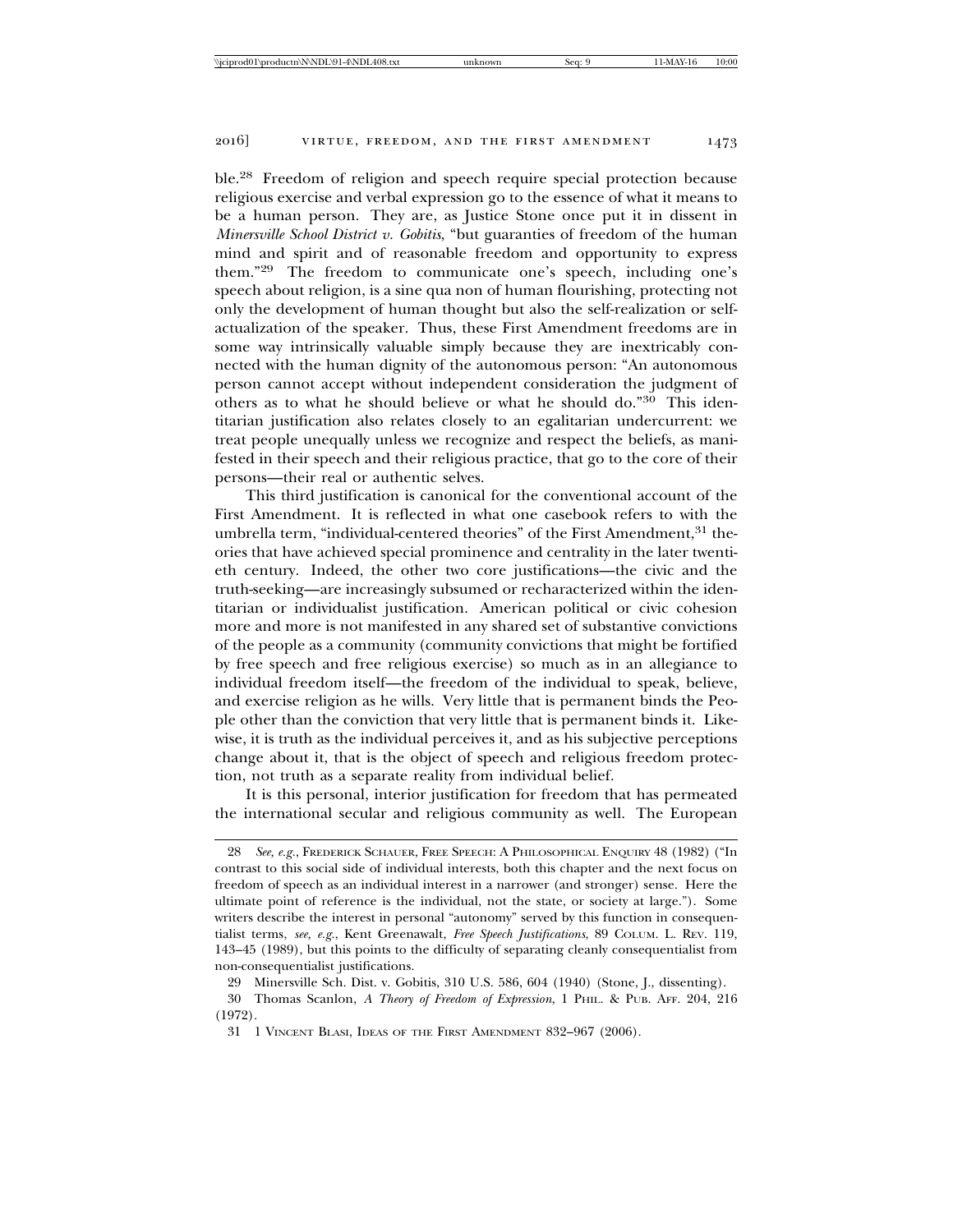Convention on Human Rights, for example, speaks of a universal "human" right to "freedom of thought, conscience and religion" as well as to "freedom of expression."32 Likewise, though the Catholic Church's ontology of human dignity is rather distinct from that of secular Western nations,<sup>33</sup> the influence of this third justification has been felt in conciliar and post-conciliar Catholicism, as when Pope Paul VI (influenced by the American Jesuit intellectual John Courtney Murray) emphasized the connection between religious freedom and human dignity: "This demand for freedom in human society chiefly regards the quest for the values proper to the human spirit. It regards, in the first place, the free exercise of religion in society."<sup>34</sup>

What unites all three justifications is the underlying view that freedom of speech and religious exercise is the fundamental premise of the political, intellectual, and moral life of American society—so fundamental as in some way to vindicate or at least excuse the view that First Amendment freedom needs no defense at all. The connective tissue of free speech and free religious exercise holds together the American polity—constitutes its deepest essence. Good is written "good" and bad is written "bad," to denote the subjectivity of judgment that is believed to attend them. But freedom, of speech or religion, is never written "freedom."

# *B. In Achieving the First Amendment's Core Purpose, the American State Remains Neutral as to Any Particular View of the Virtuous Life.*

The conventional account's second thesis is that the state is forbidden from expressing any value preferences when it comes either to speech or religion. It is non-preferentialist and non-prescriptivist on both counts. The notion that there are some ideas that are supportive and nurturing of the political community and some that are debilitating and unhealthy is rejected: all ideas are equally public-minded, all equally part of the firmament of the common political community, all equally orthodox insofar as the state is concerned. Justice Jackson's famous line from *Barnette* has itself become the Polaris of this general view: "If there is any fixed star in our constitutional constellation, it is that no official, high or petty, can prescribe what shall be orthodox in politics, nationalism, religion, or other matters of opinion or force citizens to confess by word or act their faith therein."<sup>35</sup>

The point is not only about official compulsion to speak, believe, or behave in certain ways, or to refrain from doing so. It also concerns the

<sup>32</sup> Council of Europe, Convention for the Protection of Human Rights and Fundamental Freedoms art. 9–10, Nov. 4, 1950, 213 U.N.T.S. 221.

<sup>33</sup> On this point, see Mark L. Movsesian, *Of Human Dignities*, 91 NOTRE DAME L. REV. 1517 (2016).

<sup>34</sup> Paul VI, Declaration *Dignitatis Humanae* para. 1 (Dec. 7, 1965), http:// www.vatican.va/archive/hist\_councils/ii\_vatican\_council/documents/vat-ii\_decl\_196512 07\_dignitatis-humanae\_en.html. The influence of American ideas of freedom on the Catholic Church's position on religious freedom is remarked in JOHN T. MCGREEVY, CATHOLI-CISM AND AMERICAN FREEDOM (2003).

<sup>35</sup> W. Va. State Bd. of Educ. v. Barnette, 319 U.S. 624, 642 (1943).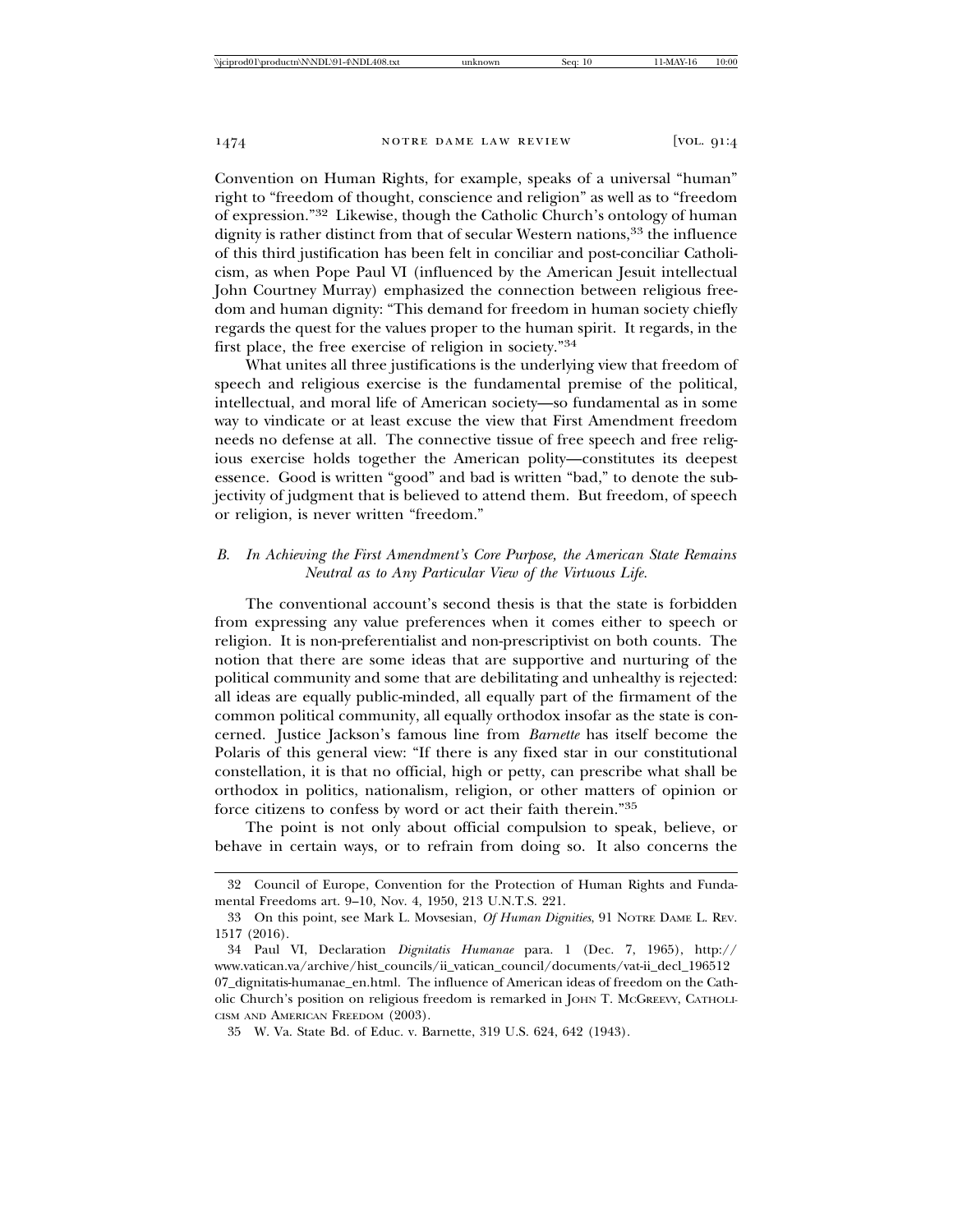American state's own outlook or worldview about the content of speech and religious exercise. That worldview is neutral. It gives no official support of any kind to virtuous views and no official sanction against vicious ones, for the First Amendment requires that there be no authority on what is "orthodox" in "matters of opinion." Heterodoxy of opinion is not only tolerated but also fostered; it is the commitment to protecting heterodoxy of opinion, and the commitment against official prescription or preference for any opinion, that binds the American people together as a political community.

Professions and defenses of neutrality as a core feature of the First Amendment are legion in the doctrinal and academic literature. Perhaps the best known in the speech context is the rule that any restriction on speech must be "content neutral," a regulation whose object may not be the control (understood in the broadest possible terms) of the communicative content of the speech and whose genesis may not lie in disagreement with the substance of a particular message or idea.<sup>36</sup> Non-content-neutral regulations are presumptively unconstitutional and trigger the Court's highest scrutiny.37 The fact that the content of speech may cause offense, no matter how grave, never is by itself an adequate reason to deprive it of constitutional protection.38 More than this, the Court has gone out of its way to underline that "the point" of free speech is to "shield" misguided and hurtful speech from any differential treatment by the state.39 "Content-neutral" "time, place, and manner" restrictions are permissible, and certain categories of speech—at one time, speech that constituted a "clear and present danger" of bringing about certain "substantive evils,"<sup>40</sup> and today, speech that threatens physical harm, incites imminent illegal activity,<sup>41</sup> is maliciously defamatory, is "obscen $[e]$ ,"<sup>42</sup> constitutes "fighting words,"<sup>43</sup> is of "purely private concern,"<sup>44</sup> and a few others—may be regulated because of its content. But the former do not target content, while regulations of the latter may be distinguished

41 *See, e.g.*, Brandenburg v. Ohio, 395 U.S. 444, 447 (1969). For an earlier and less expansive speech test along the same lines, see *Masses Public Co. v. Patten*, 244 F. 535, 540 (S.D.N.Y. 1917) ("One may not counsel or advise others to violate the law as it stands. Words . . . which have no purport but to counsel the violation of law cannot by any latitude of interpretation be a part of that public opinion which is the final source of government in a democratic state.").

43 Chaplinsky v. New Hampshire, 315 U.S. 568, 571–72 (1942).

44 Borough of Duryea v. Guarnieri, 131 S. Ct. 2488, 2490 (2011); *see also* Connick v. Myers, 461 U.S. 138, 146 (1983). The category "matter[s] of public concern" covers lots of ground, however: any speech that might "be fairly considered as relating to any matter of political, social, or other concern to the community," *id.*, or that might be "a subject of legitimate news interest" or "a subject of general interest and of value and concern to the public" is of public concern, San Diego v. Roe, 543 U.S. 77, 83–84 (2004).

<sup>36</sup> *See, e.g.*, Hill v. Colorado, 530 U.S. 703, 719 (2000); Erznoznik v. City of Jacksonville, 422 U.S. 205, 209–10 (1975).

<sup>37</sup> R.A.V. v. City of St. Paul, 505 U.S. 377, 395 (1992).

<sup>38</sup> Texas v. Johnson, 491 U.S. 397, 414 (1989).

<sup>39</sup> *Id.* at 412–16.

<sup>40</sup> Schenck v. United States, 249 U.S. 47, 52 (1919).

<sup>42</sup> Roth v. United States, 354 U.S. 476, 485 (1957).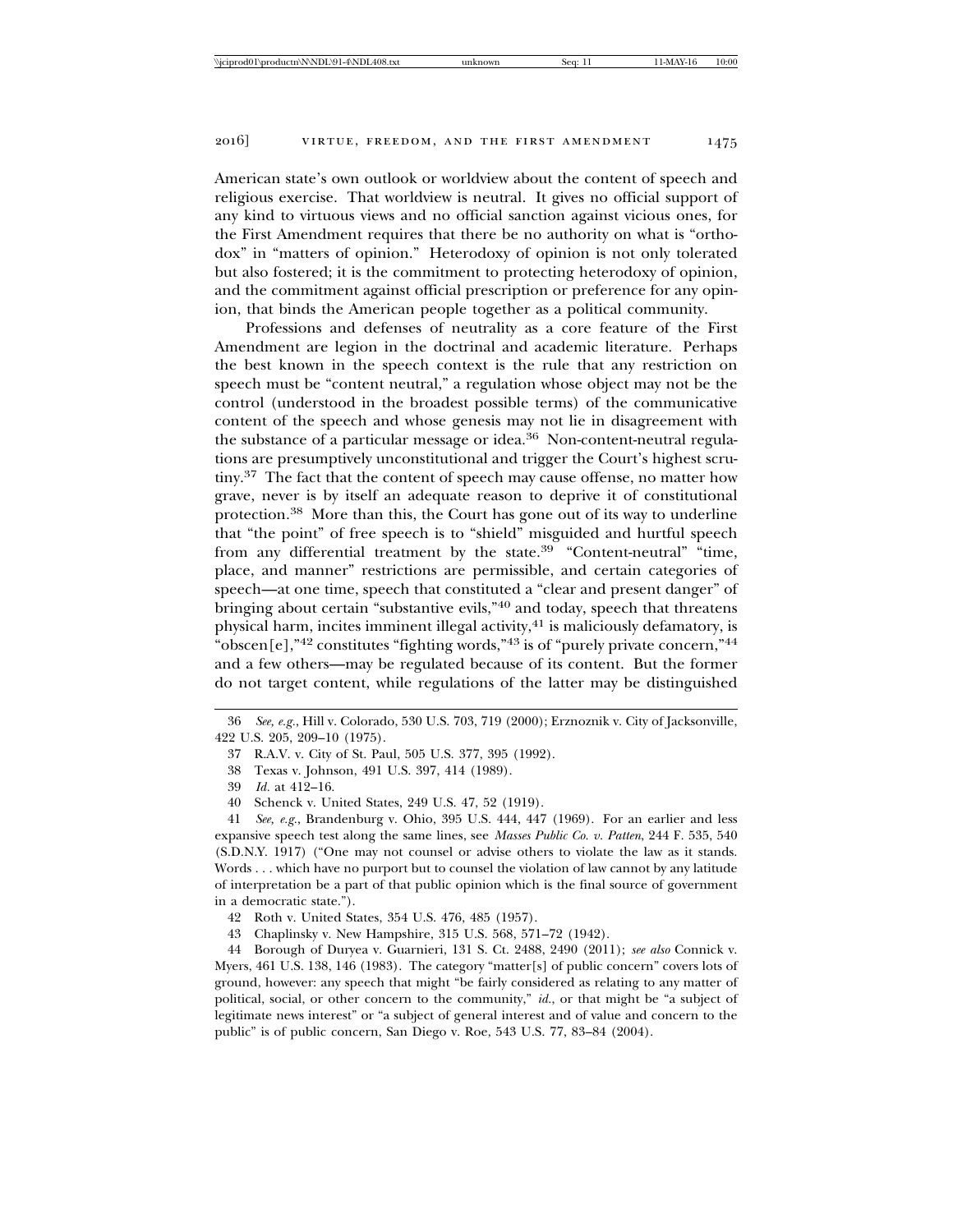from the ordinary case of expression as "performative" or "situation-altering utterances," speech that is not simply an assertion of fact or value but an action.45 They may also be distinguished simply as exacting too high a social cost to be tolerated.

Communications nearly universally regarded as odious, vicious, disgusting, cruel, and depraved, however, are not of this sort. They stand on equal footing, insofar as the state is concerned, with all other speech. Official neutrality toward (and not merely toleration of) such speech is "the price we pay" for a free society.46 Yet the fee is readily forfeited. The state's attitude of neutrality extends well beyond questions of prohibition, requirement, toleration, or even degrees of differential treatment. Noxious speech merits *equality of treatment* with salubrious speech; indeed, official judgments about noxiousness and salubriousness are forbidden. They are out of bounds for the political community. They are within the jurisdiction of the individual alone. The state must remain as neutral about speech defiling the memory of a dead soldier with accompanying rants about homosexuality,47 or visual expression depicting sadistic-fetishistic torture and dismemberment of animals,48 or the "ethnic cleansing [of] . . . African-Americans, Latinos, or Jews,"49 as it is toward any other. "God hates fags" may be less "refined" than "God loves you" but the ideas within the expression—the values that stand behind the words—are perfectly equal from the state's perspective, for the state must, in the main, confine its regulation to concerns other than content.50 It is in fact instructive that the Court distinguishes the quality of these phrases in terms of "refinement," inasmuch as it introduces a populist, class oriented, egalitarian theme. The Court thereby democratizes speech—levels it as indiscriminately valid in its substance—as the state's neutrality toward ideas comes to imply its belief in their equality: "[O]ne man's vulgarity is another's lyric."<sup>51</sup>

Even speech that is a lie—and known to be a lie about an easily verifiable fact, "an intended, undoubted lie"—must be treated equally with speech that is true.<sup>52</sup> The Court not only guards against the possibility that the government might draw untoward distinctions between falsehood and truth in ways

<sup>45</sup> *See* KENT GREENAWALT, SPEECH, CRIME, AND THE USES OF LANGUAGE 58 (1989).

<sup>46</sup> Frederick Schauer has questioned how much "we" as a society (as distinguished from discrete victims) pay for odious speech. *See* Frederick Schauer, *Uncoupling Free Speech*, 92 COLUM. L. REV. 1321, 1355 (1992).

<sup>47</sup> Snyder v. Phelps, 562 U.S. 443 (2011).

<sup>48</sup> United States v. Stevens, 559 U.S. 460 (2010). The Court in *Stevens* held that a federal statute criminalizing depictions of animal cruelty for profit was unconstitutionally overbroad. *Id.* at 482. This notwithstanding Justice Alito's view that the statute had a "substantial core of constitutionally permissible applications." *Id.* at 489–91 (Alito, J., dissenting).

<sup>49</sup> Brown v. Entm't Merchs. Ass'n, 131 S. Ct. 2729, 2750 (2011).

<sup>50</sup> *Phelps*, 562 U.S. at 454.

<sup>51</sup> Cohen v. California, 403 U.S. 15, 25 (1971).

<sup>52</sup> United States v. Alvarez, 132 S. Ct. 2537, 2542 (2012) (plurality opinion). The Court in *Alvarez* distinguished lies per se, which receive full constitutional protection, from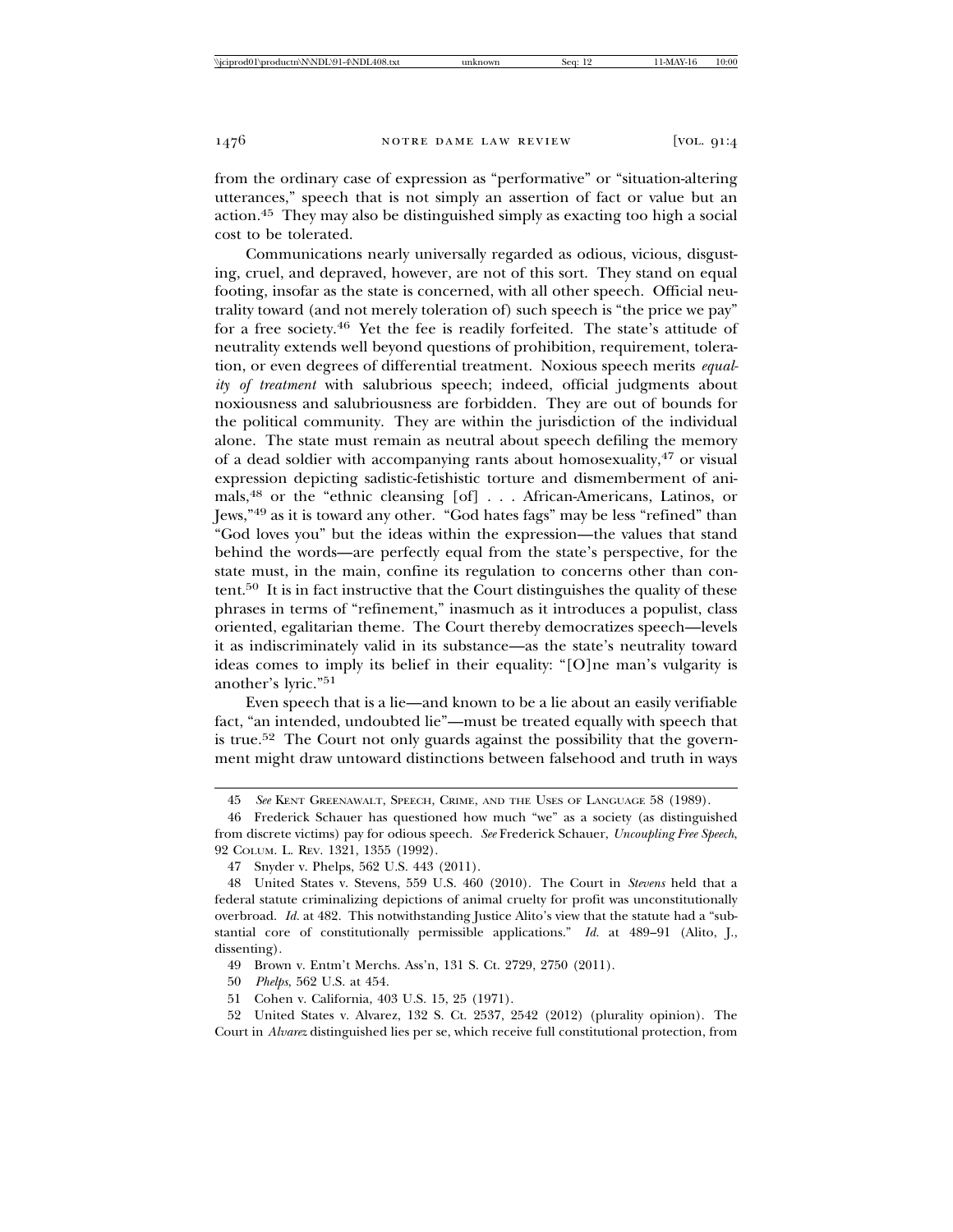that might chill speech about complex and contested philosophical, aesthetic, political, and religious questions; it fears any such official distinction whatsoever, no matter the context, as portending the worst of tyrannical nightmares.53 In one of the Court's more recent forays into content-neutrality, Justice Thomas held for the Court that any differentiation not only as to content proper, but also as to categories of speech (regulations, for example, of signage size that distinguish between political speech and speech offering directions to an event) as well as speaker is presumptively unconstitutional because it is non-neutral, the purposes of such regulations notwithstanding.54

Neutrality has long been a basic staple of religion clause jurisprudence as well, for both the Free Exercise and Establishment Clauses. Neutral laws laws that do not target religious belief and practice for selective discriminatory treatment—and that apply generally do not violate the Free Exercise Clause.55 Indeed, "non-neutral" laws are, after the *Smith* decision, ostensibly the only kind that implicate constitutional free exercise concerns.56 Unequal application of the law is similarly objectionable because it is evidence that the law is in practice "targeting" or discriminating against religion notwithstanding its facial neutrality.

Likewise, from the very beginnings of the modern account of the Establishment Clause, neutrality has always occupied a central place: it "requires the state to be a neutral in its relations with groups of religious believers and non-believers."57 Various tests of neutrality have over time superseded the older secularist-separationist test of *Lemon v. Kurtzman*58 as the Court's favored approach to Establishment Clause cases concerning government funding questions as well as state-sponsored displays of religious symbols. In the area of funding, the Court has stated that "government programs that neutrally provide benefits to a broad class of citizens defined without reference to religion are not readily subject to an Establishment Clause challenge."59 As in the speech context, it has also emphasized the connection

lies associated with specific legal claims such as defamation, fraud, and perjury, which may not. *Id.* at 2544–45.

<sup>53</sup> *Id.* at 2547 ("Our constitutional tradition stands against the idea that we need Oceania's Ministry of Truth." (citing GEORGE ORWELL, NINETEEN EIGHTY-FOUR (1949))).

<sup>54</sup> Reed v. Town of Gilbert, 135 S. Ct. 2218, 2228 (2015). The Court cast considerable doubt on the continuing vitality of the "secondary effects" test, which subjects a regulation to lesser scrutiny if its predominate object is not disagreement with the message but control over "secondary effects" associated with the speech. *See* Renton v. Playtime Theatres, Inc., 475 U.S. 41, 47 (1986).

<sup>55</sup> Emp't Div. v. Smith, 494 U.S. 872, 879–82 (1990).

<sup>56 &</sup>quot;General application" is a proxy for a type of neutrality: laws that apply only selectively are suspected of non-neutral motivation and/or enforcement. In other work, I question just how firmly the rule of neutrality has been applied by lower courts. *See* MARC O. DEGIROLAMI, THE TRAGEDY OF RELIGIOUS FREEDOM 147–66 (2013).

<sup>57</sup> Everson v. Bd. of Educ., 330 U.S. 1, 18 (1947).

<sup>58 403</sup> U.S. 602, 609 (1971).

<sup>59</sup> Zobrest v. Catalina Foothills Sch. Dist., 509 U.S. 1, 8 (1993).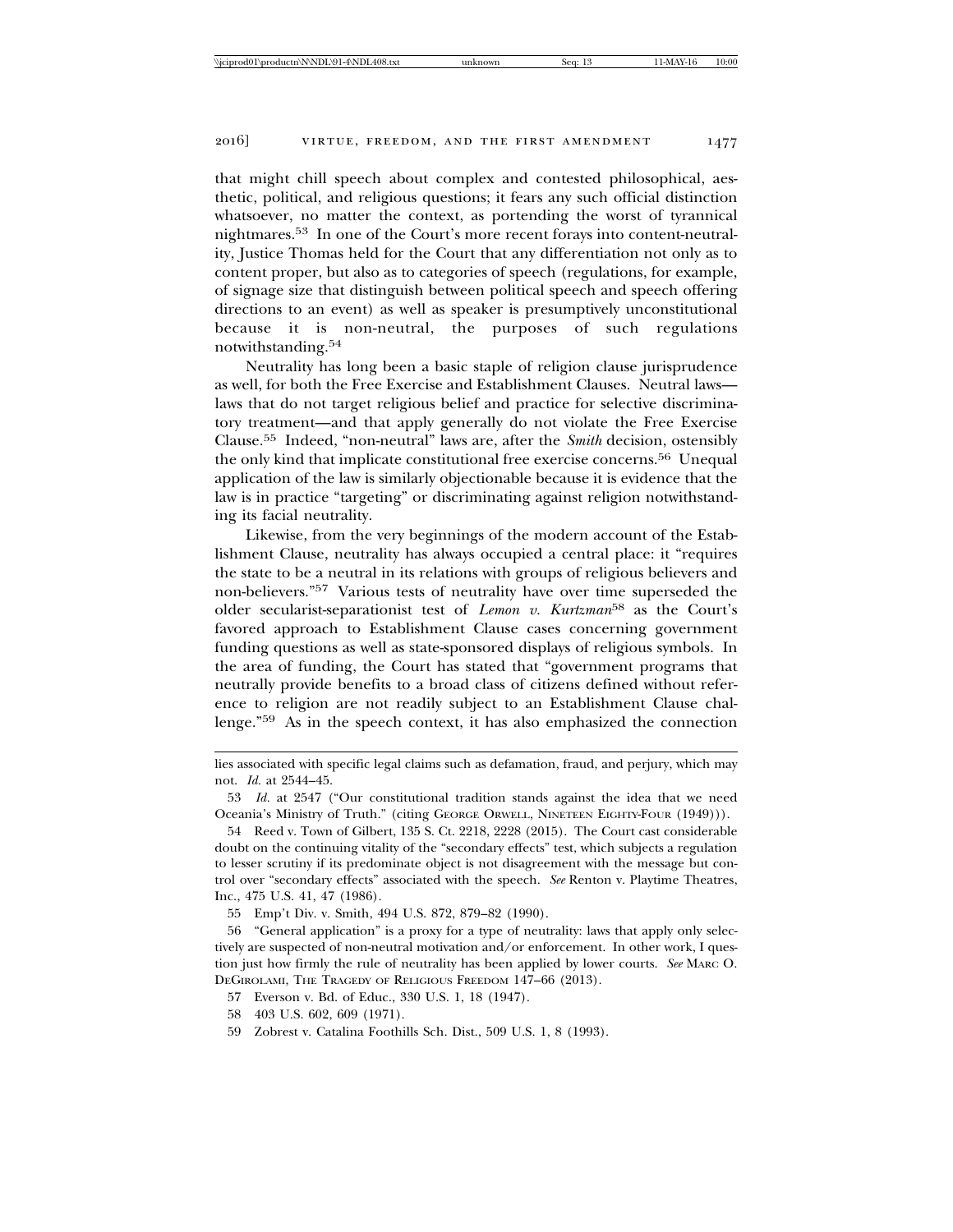between neutrality and individual or autonomous choice—between the neutrality of a government mechanism for distributing money indirectly to religious institutions (via a voucher system, for example) and the existence of "genuine and independent private choice" on the part of the individual financial beneficiary as to the uses of those moneys.<sup>60</sup>

The permissibility of the state's display or use of religious words or symbols is governed by the so-called "non-endorsement" test, first articulated in a concurrence by Justice O'Connor in a case involving the display of "a Santa Claus house, reindeer pulling Santa's sleigh, candy-striped poles, a Christmas tree, carolers, cut-out figures representing such characters as a clown, an elephant, and a teddy bear, hundreds of colored lights, a large banner that reads 'SEASONS GREETINGS,' and the crèche" in the local shopping district of a Rhode Island municipality.61 The test asks whether a "reasonable observer" of these kinds of pastiches would perceive that the state was thereby endorsing or disparaging religion in such a way as to convey a message of unequal membership or unequal status in the political community to that observer.62 The word "neutrality" does not appear in the test, but perceptions of state neutrality are the key to satisfying it. The state's position on religious symbolism must be neutral from the perspective of the individual reasonable observer's eyes—neither endorsing nor disparaging—thereby communicating the equal political status of ostensible "outsiders." The state must convey the message to reasonable individuals that it stands above and apart from partisanship in religious symbolism, and that it views all religious words and symbols as perfectly equal.

Neutrality as to the substance of speech and religion, and its various consociations with equality and individual choice, is thus a mainstay of the conventional account of the First Amendment. It is a fundamental premise of the dominant approach to free speech and it has been said by one prominent academic exponent to "work[ ] well as a master concept in the theory of the religion clauses."<sup>63</sup>

# *C. The Supreme Court Has Achieved the Core Purpose of the First Amendment by "Autonomizing" It—Maximizing Freedom at the Level of and for the Sake of Individuals.*

If the core purpose of First Amendment freedom is to protect and promote freedom of speech and religion as intrinsic goods of American public life, while remaining neutral as to the nature of the virtuous life, the Supreme Court has fulfilled that purpose by progressively, and with only a few exceptions, maximizing freedom at the level—and for the sake—of indi-

<sup>60</sup> *See* Zelman v. Simmons-Harris, 536 U.S. 639, 652 (2002).

<sup>61</sup> Lynch v. Donnelly, 465 U.S. 668, 671 (1984).

<sup>62</sup> *Id.* at 690–94 (O'Connor, J., concurring).

<sup>63</sup> ANDREW KOPPELMAN, DEFENDING AMERICAN RELIGIOUS NEUTRALITY 4–5 (2013). Even those academic proponents of neutrality whose ambitions for it are less lofty place it at the center of their theories of religious freedom. *See, e.g.*, Laycock, *supra* note 26.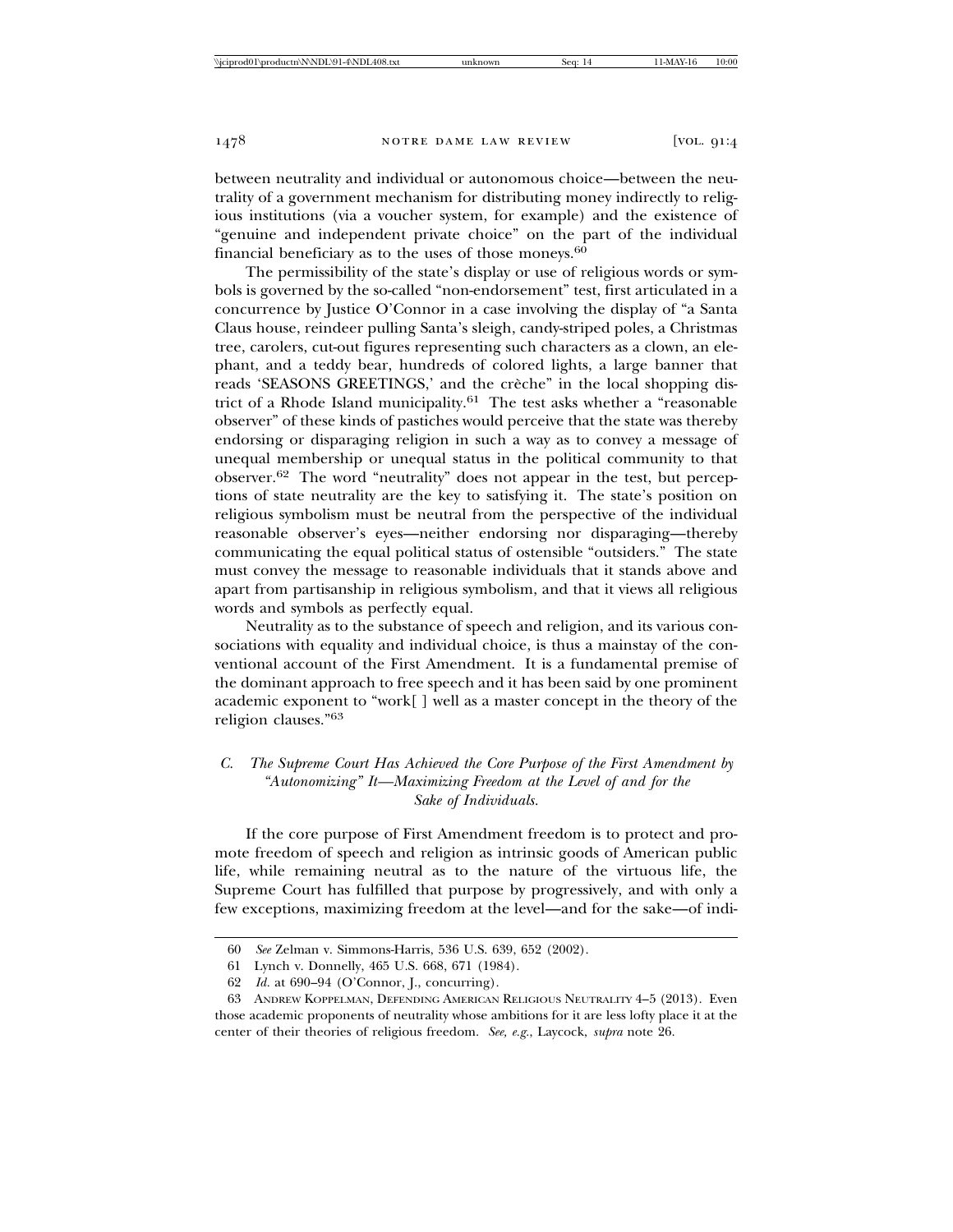viduals. That process, which this Article calls the "autonomization" of the First Amendment, has been one of the Supreme Court's primary jurisprudential projects in this area over the last half century.

As to freedom of speech, the Court's decisions evince its belief that the core purpose of the First Amendment is best attained through a broad reading of the Speech Clause that expands expressive freedom for individuals, not groups. As Justice Thomas has put it, "part of the Constitution—the First Amendment—does enact a distinctively individualistic notion of 'the freedom of speech,' and Congress may not simply collectivize that aspect of our society, regardless of what it may do elsewhere."64 And Justice Thomas's view of the core "notion" underlying the protection of speech is only a relatively late expression of the increasing power of what was previously discussed as the third justification for First Amendment freedom—its capacity to fulfill or realize individual human identity or human dignity.<sup>65</sup>

A seminal case in the Speech Clause's autonomization is *Cohen v. California*, which concerned criminal charges of disturbing the peace against a person wearing a jacket with the phrase, "Fuck the Draft," in a local courthouse.66 In finding that Cohen's speech rights were violated, the Court emphasized that protection for speech extends not only to "cognitive" but to "emotive" expression as well. The notion that Cohen's speech truly was healthy for the community—was a core example of the type of speech protected by the First Amendment—was not emphasized by the Court. This was perfectly sensible: Cohen's speech neither was intended nor was remotely likely to occasion "open debate" or public deliberation about the merits of the Vietnam War. It was intended to shock, and it did so, though its embrace by the Supreme Court may have thwarted Cohen's own shocking intentions for it. Justice Harlan's majority opinion therefore highlighted not the promotion of public debate itself, but that the "necessary side-effects" of public debate include "verbal tumult, discord, and even offensive utterance," the last of which was meant to characterize Cohen's own expression.<sup>67</sup> The functions of Cohen's protected speech—emotional, personal, implicating matters of "taste and style"—were assigned entirely to the realm of individual choice. As such, they are matters as to which the political community, as a community, has no legitimate judgment to offer. Indeed, the very fact that the speech was expressed through a personal article of clothing highlights its branding, identity-marking function. Public expression, as Joseph Raz once put it, is "itself an element of several styles of life," and freedom of speech serves the function of validating those individual lifestyles, helping to cement the individual's identification with his chosen lifestyle and opening up to

<sup>64</sup> Glickman v. Wileman Bros. & Elliott, Inc., 521 U.S. 457, 506 n.3 (1997) (Thomas, J., dissenting).

<sup>65</sup> *See infra* note 85 and accompanying text.

<sup>66 403</sup> U.S. 15 (1971).

<sup>67</sup> *Id.* at 24–25.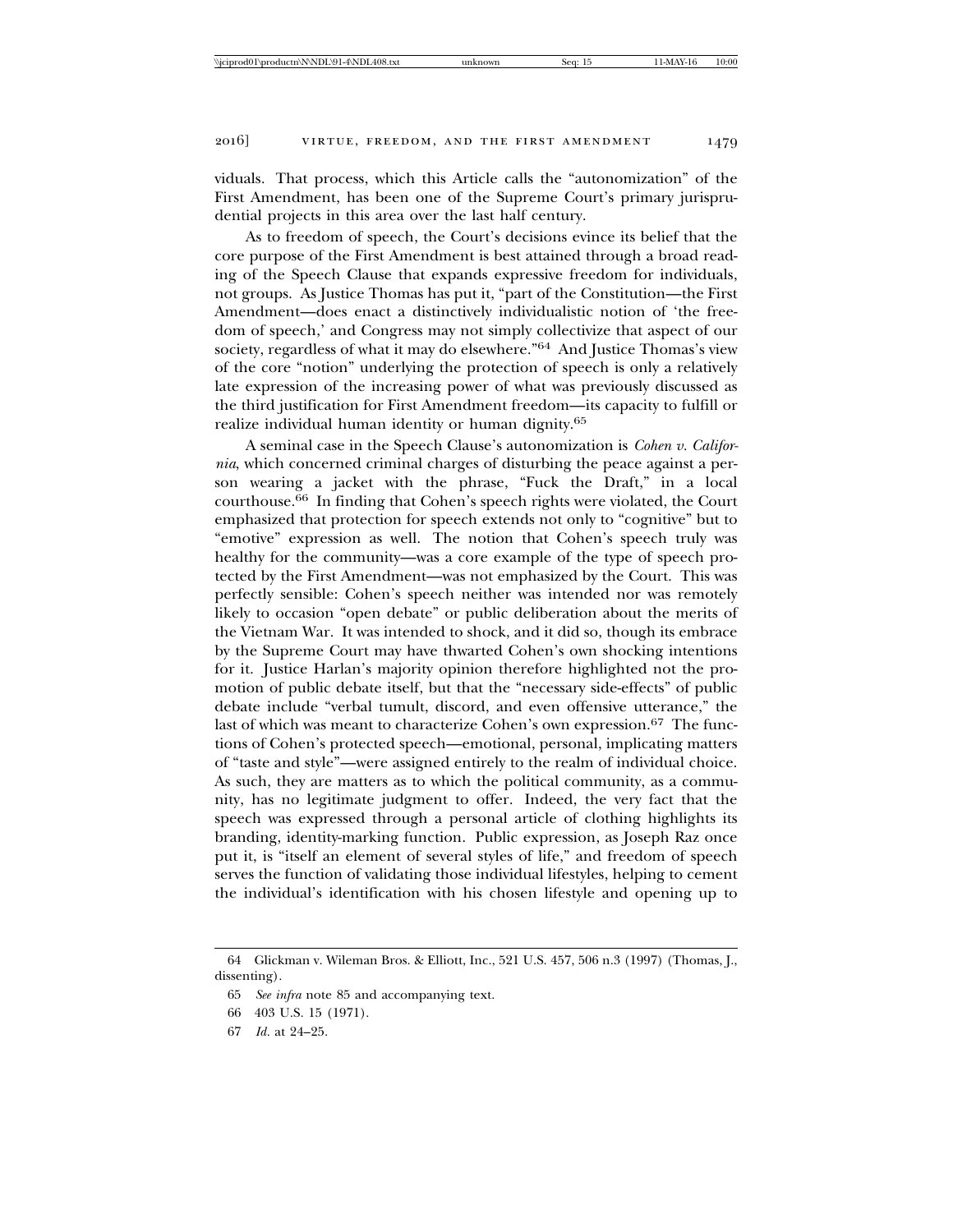other individuals the possibility of selecting that lifestyle.68 Lack of such official validation through the mechanism of free expression is a concomitant affront to the individual dignity of the chooser—an insult and a repudiation of his way of life, and so of himself.<sup>69</sup>

The latter half of the twentieth century has witnessed the ascendancy of autonomized free speech protection. Speech that is "outrageous,"70 that offends the "dignity" of the hearer,<sup>71</sup> that is both used and perceived as a weapon of "aggression and personal assault,"72 that depicts "cruelty" and is sexually arousing because of the torture it inflicts,73 that is personally abusive and intended to "inflict great pain"74—all of these go well beyond incendiary or bracing speech intended to elicit robust debate on a controversial matter of public concern and relate crucially to interests of various sorts in individual identity-formation and realization. That is because the First Amendment's "fundamental rule of protection," the Court has held, is "that a speaker has the autonomy to choose . . . his own message."75 Or, as Seana Shiffrin has argued, free speech protects the right of each particular "thinker" to become "a distinctive individual," "[r]espond[ ] authentically," and fulfill her "interest in being recognized by other agents for the person she is."76 To be sure, certain categories of speech continue to receive protection on the basis of non-autonomizing justifications. Commercial speech is an example, which the Court has held receives protection, comparatively limited though it may be,77 because of the "informational function" that it serves.78 And other more sizable categories of speech might not be easily justifiable through an autonomy-based rationale.79 But many of the Court's major contributions to free speech protection of the mid-late twentieth cen-

70 Hustler Magazine, Inc. v. Falwell, 485 U.S. 46, 53 (1988).

71 Boos v. Barry, 485 U.S. 312, 322 (1988).

72 Time, Inc. v. Hill, 385 U.S. 374, 412 (1967) (Fortas, J., dissenting).

73 United States v. Stevens, 559 U.S. 460, 465–66 (2010). The Court held that the statute at issue was overbroad, refusing to remand to the lower court to determine whether the statute survived constitutional scrutiny as applied to crush videos. *Id.* at 481–82.

74 Snyder v. Phelps, 562 U.S. 443, 461 (2011).

75 Hurley v. Irish-Am. Gay, Lesbian and Bisexual Grp. of Bos., Inc., 515 U.S. 557, 573 (1995).

76 Seana Valentine Shiffrin, *A Thinker-Based Approach to Freedom of Speech*, 27 CONST. COMMENT. 283, 289–90 (2011); *see also* C. Edwin Baker, *Autonomy and Free Speech*, 27 CONST. COMMENT. 251, 254 (2011) (emphasizing the purpose of free speech as protecting the speaker's "authority (or right) to make decisions about herself").

77 United States v. Edge Broad. Co., 509 U.S. 418, 426 (1993).

78 Cent. Hudson Gas & Elec. Corp. v. Pub. Serv. Comm'n, 447 U.S. 557, 563 (1980) (citing First Nat'l Bank of Bos. v. Bellotti, 435 U.S. 765, 783 (1978)).

79 *See, e.g.*, Eugene Volokh, *Speech Restrictions That Don't Much Affect the Autonomy of Speakers*, 27 CONST. COMMENT. 347, 351 (2011) (emphasizing "listener interests" in the work of the dead).

<sup>68</sup> Joseph Raz, *Free Expression and Personal Identification*, 11 OXFORD J. LEGAL STUD. 303, 310 (1991).

<sup>69</sup> Censorship is only the most extreme form of non-validation. Any differential treatment might trigger claims of non-validation.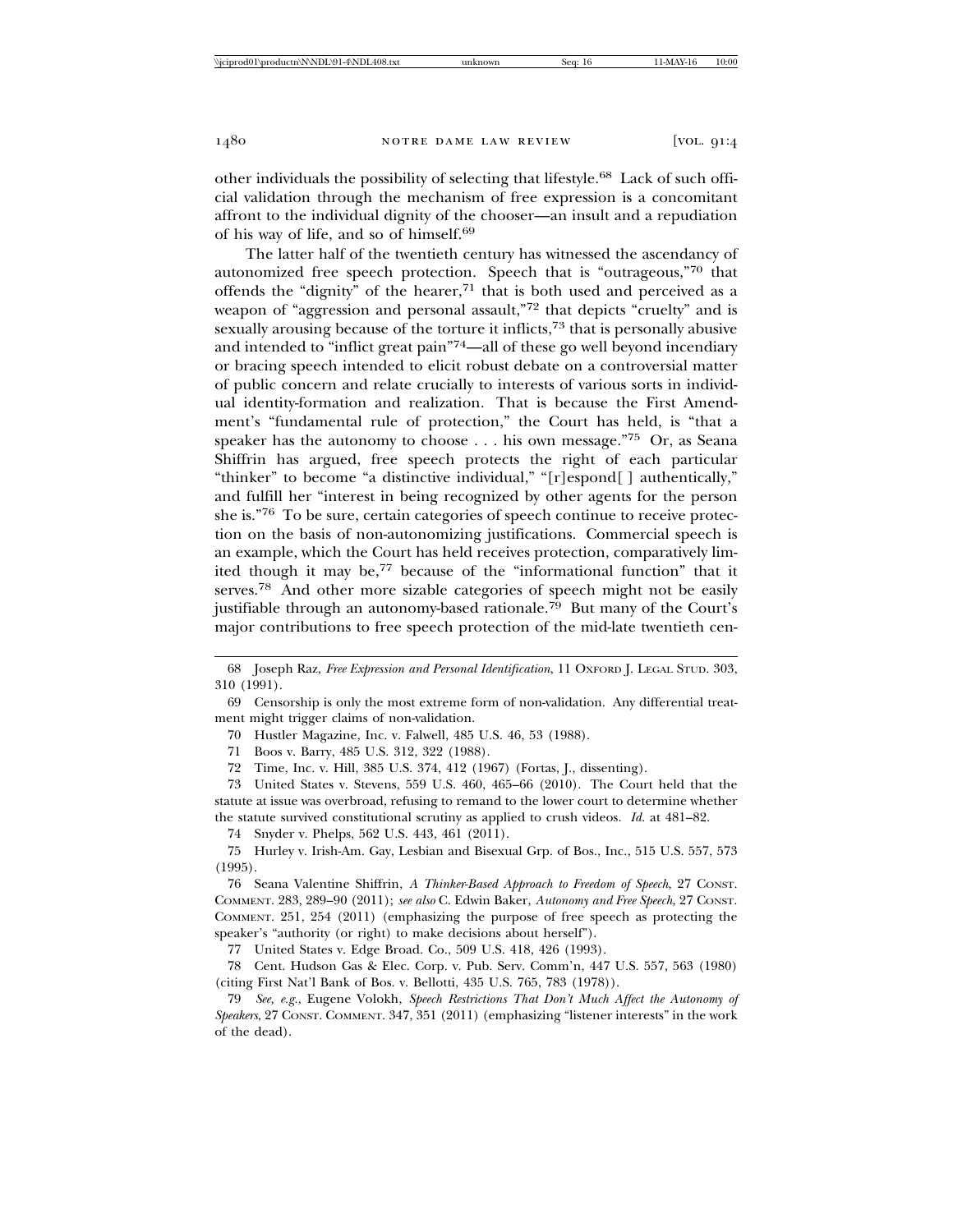tury have flown under the banner of autonomization, and it stands to reason that the Court has thereby greatly expanded the freedom of speech.

A similar movement toward autonomization can be seen in the progress of free speech theory. The great speech theorist, Alexander Meiklejohn, wrote nearly eighty years ago that the "model" of First Amendment free speech was the town meeting, in which "the people of a community assemble to discuss and to act upon matters of public interest" and accept procedural and substantive abridgements on their speech to fulfill the very purposes of free speech.80 The town meeting, he continued, "is not a Hyde Park. It is a parliament or congress. . . . It is not a dialectical free-for-all. It is self-government."81 Likewise, the distinguished mid-century sociologist and celebrated author of *The Lonely Crowd*, David Riesman, once wrote that not all free speech is good speech, as when it may "serve the purpose of self-expression of a sadistic or masochistic sort. This may be subjectively pleasurable, but it is not a form of happiness which is tolerable in a decent community."82 Yet it is very rare for contemporary academic writers to speak of the value of free speech in these collective, politically communitarian terms. Few would say now that the First Amendment's "point of ultimate interest is not the words of the speakers, but the minds of the hearers."83 Free speech is understood in far more individualistic terms, as the capacity of the American individual to attack conventions and traditions because such attacks are inherently positive as an instrument of identity formation. Free speech's primary function is to facilitate "self-realization."84 The aspiration for "self-governance" articulated by Meiklejohn is transformed from a principle of the political community to a principle of individual morality: "For citizens to be free in the sense championed by the historic mainstream of liberal theory and by civic liberalism, they must be self-governing. They are exempted from the control of others because they can and do control themselves."<sup>85</sup>

There is a parallel trajectory of autonomization for the religion clauses. That trajectory reflects the Court's view that the core purpose of the First Amendment—the protection and promotion of religious liberty as an intrinsic good of American political and moral life—is best attained through the broad interpretation of the Free Exercise Clause prevalent from 1963 to 1990 (and the statutory regime of religious exemptions enacted thereafter) and the broad reading of the Establishment Clause inaugurated in 1947. In the free exercise context, the key issue concerns exemptions from general laws on account of religious scruple or objection. Up until the mid-twentieth cen-

84 Martin H. Redish, *The Value of Free Speech*, 130 U. PA. L. REV. 591, 594 (1982).

<sup>80</sup> ALEXANDER MEIKLEJOHN, FREE SPEECH AND ITS RELATION TO SELF-GOVERNMENT 22 (1948).

<sup>81</sup> *Id.* at 23.

<sup>82</sup> David Riesman, *Civil Liberties in a Period of Transition*, 3 PUB. POL'Y 33, 78 (1942).

<sup>83</sup> ALEXANDER MEIKLEJOHN, POLITICAL FREEDOM: THE CONSTITUTIONAL POWERS OF THE PEOPLE 26 (1960).

<sup>85</sup> THOMAS A. SPRAGENS, JR., CIVIC LIBERALISM: REFLECTIONS ON OUR DEMOCRATIC IDE-ALS 123 (1999).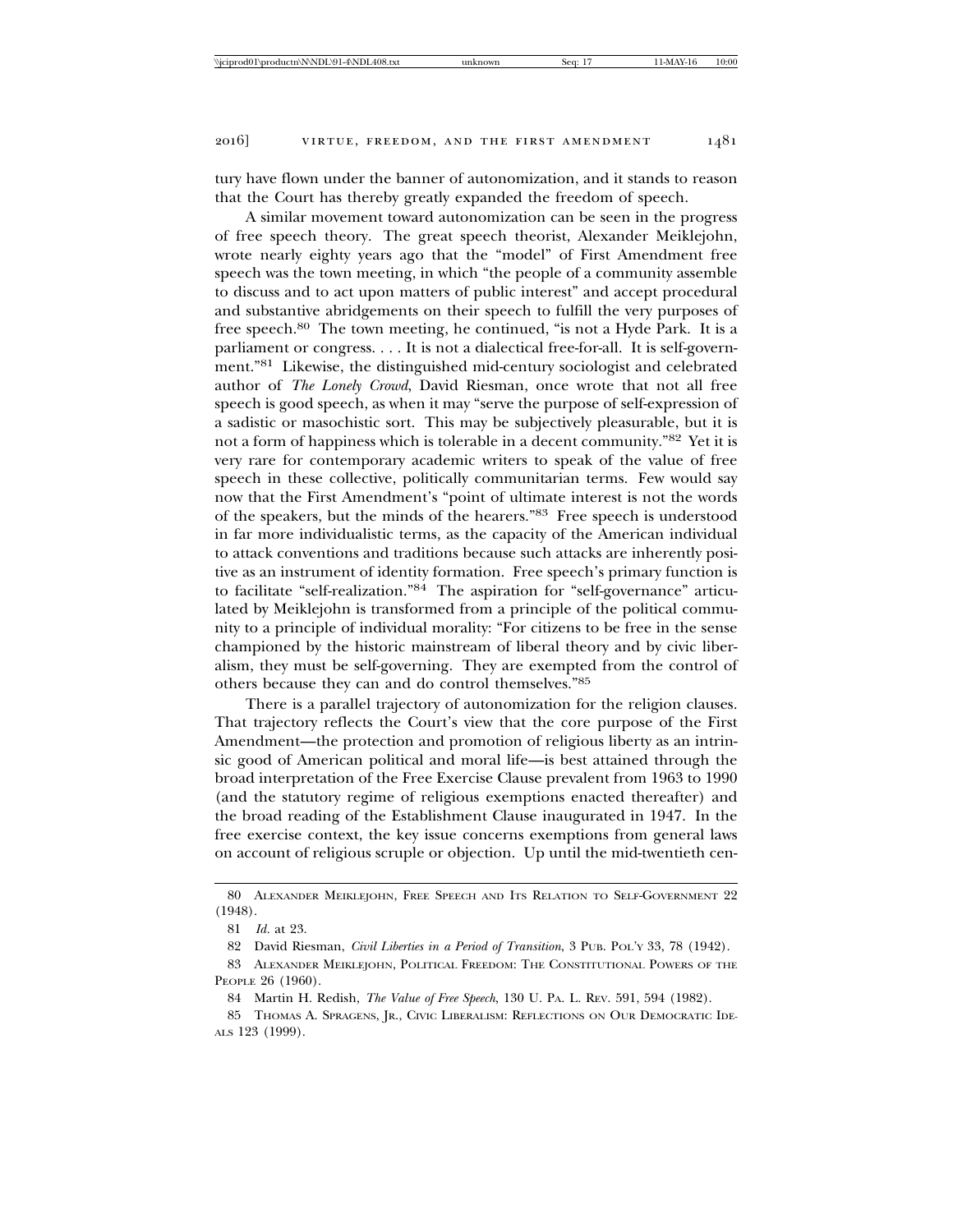tury, the Free Exercise Clause protected only against compelled affirmations and penalties specifically targeting religious beliefs; the dearth of case law finding that certain exemptions were constitutionally required, coupled with the Court's decision in *Reynolds v. United States*, offered almost no support for constitutionally mandated religious exemptions.<sup>86</sup>

The Court fundamentally altered the framework for evaluating exemption claims in 1963, when it introduced a balancing test approach to free exercise in which a claimant's asserted "substantial burden" on religious exercise was measured against the quality of the state's interests in regulation and the means used to achieve them.87 Whether the issue is drug use, withdrawal of children from school, conscientious objection to military service (on religious grounds or otherwise) or to other government-imposed mandates, or others, in order to satisfy the requirement of substantial burden the claimant must at a minimum be "sincere" about his religious conviction. He must be telling the truth about his beliefs. Excepting cases of flagrantly and incontestably fraudulent claims, however, courts and administrators have shown great reluctance to inquire into the authenticity of a claimant's sincerity.<sup>88</sup> The claimant's say-so both about what he believes and how important his beliefs may be<sup>89</sup> are generally sufficient, for the state is not in any position to question the authenticity of what he says he believes.

More than this, however, an inquiry into the sincerity of a claim goes to highly personal interests in self-definition. Winnifred Fallers Sullivan, for example, tells the story of a prison administrator charged with determining whether a prisoner who desired a Seder dinner was authentically Jewish.<sup>90</sup> Though the administrator was not persuaded of the prisoner's sincerity, he allowed the dinner because religiosity implicates matters of shifting and

87 Sherbert v. Verner, 374 U.S. 398, 403–04 (1963).

88 Even here the cases are complicated. *See, e.g.*, United States v. Meyers, 906 F. Supp. 1494, 1508–09 (D. Wyo. 1995) (holding that the "Church of Marijuana" was not a bona fide religion, but refraining from stating that the individual claimant was lying). This pattern of reticence can be traced to *United States v. Ballard*, 322 U.S. 78, 86–87 (1944), in which the Court held that juries ought to determine neither questions of falsity nor sincerity as to religious beliefs because those two are bound up together.

89 Inquiries into the *centrality* of a particular belief in the individual's understanding of what his religion requires have been likewise avoided by courts and are prohibited by the Religious Land Use and Institutionalized Persons Act. 42 U.S.C. § 2000cc–5(7)(A) (2012) (defining religious exercise as "includ[ing] any exercise of religion, whether or not compelled by, or *central* to, a system of religious belief" (emphasis added)).

90 Winnifred Fallers Sullivan, *Judging Religion*, 81 MARQ. L. REV. 441, 453 (1998).

<sup>86 98</sup> U.S. 145, 161–67 (1879). There is a rich debate among scholars about the extent to which exemptions from generally applicable laws were thought to be constitutionally mandated in the early Republic. *Compare* Michael W. McConnell, *The Origins and Historical Understanding of Free Exercise of Religion*, 103 HARV. L. REV. 1409 (1990), *with* Philip A. Hamburger, *A Constitutional Right of Religious Exemption: An Historical Perspective*, 60 GEO. WASH. L. REV. 915 (1992), and Vincent Phillip Muñoz, The Original Meaning of the Free *Exercise Clause: The Evidence from the First Congress*, 31 HARV. J. L. & PUB. POL'Y 1083 (2008). No court case ever decided that question before the mid-twentieth century, however.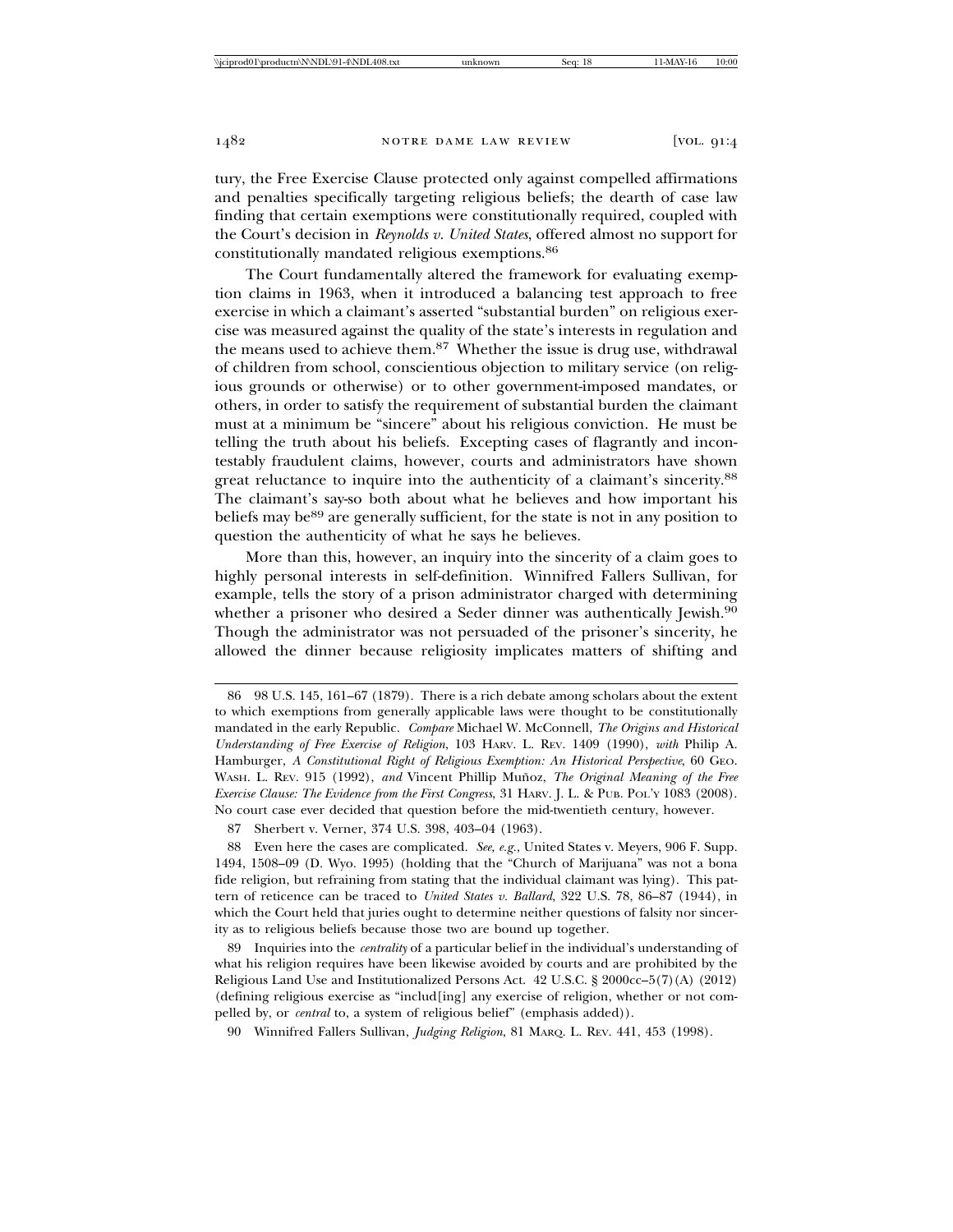murky personal identity.<sup>91</sup> Furthermore, courts have repeatedly held that an individual's beliefs need not correspond at all with—indeed, may run directly contrary to—the beliefs of the religious group or community with which the individual claims to be associated.<sup>92</sup> Here again, the standard by which religiousness is measured is the individual believer alone. Notwithstanding what appears to be a generous test, religious claimants often have lost under it in court, but the reasons far more frequently involve the solicitude of courts for government interests that clash with a "substantial burden" than skepticism about the claimant's assertion of a burden itself.<sup>93</sup>

Concerns that the free exercise balancing test authorized a kind of hyper-pluralized, autonomized anarchy motivated the Court to change course in *Employment Division v. Smith*, where it ostensibly returned to the pre-*Sherbert* exemption regime.94 But the passage of the federal Religious Freedom Restoration Act (RFRA) in 1993 and the Religious Land Use and Institutionalized Persons Act in 2000, together with sundry state versions of RFRA, restored the autonomized approach as the primary test against which religious exemption claims are evaluated. These laws generally instruct courts to avoid inquiries into the centrality of a belief within a religious tradition and the sincerity of the claimant.95 Even assessments about the substantiality of the burden on religious belief are a delicate matter, as the subjective perception of burden cannot be questioned without some danger that a court is intruding on matters outside its jurisdiction. Religious exercise is primarily understood as a matter of autonomous, individual choice—a choice that must be honored because it is personally "fulfilling"96 and that marks off one's distinctive human "identity."<sup>97</sup>

True, not all recent doctrinal developments at least arguably concerned with religious free exercise reflect the contemporary trend toward autonomization. But these are largely outliers and have been met with fierce resistance. The Court's recognition of the ministerial exception, for exam-

94 Emp't Div. v. Smith, 494 U.S. 872, 888 (1990).

95 Religious Freedom Restoration Act, 42 U.S.C. §§ 2000bb1–4 (2012); Religious Land Use and Institutionalized Persons Act, 42 U.S.C. §§ 2000cc1–5(7)(A) (2012).

96 Obergefell v. Hodges, 135 S. Ct. 2584, 2607 (2015).

97 *See, e.g.*, Town of Greece v. Galloway, 134 S. Ct. 1811, 1853 (2014) (Kagan, J., dissenting) ("A person's response to the doctrine, language, and imagery contained in those invocations reveals a core aspect of identity—who that person is and how she faces the world.").

<sup>91</sup> *Id.*

<sup>92</sup> *See, e.g.*, Thomas v. Review Bd., 450 U.S. 707, 716 (1981) ("[I]t is not within the judicial function and judicial competence to inquire whether the petitioner or his fellow worker more correctly perceived the commands of their common faith. Courts are not arbiters of scriptural interpretation."); Jackson v. Mann, 196 F.3d 316, 320 (2d Cir. 1999) (emphasizing autonomy interests in religious self-identification notwithstanding a religious community's judgment to the contrary).

<sup>93</sup> *See, e.g.*, United States v. Lee, 455 U.S. 252, 257 (1982); *see also* 1 KENT GREENAWALT, RELIGION AND THE CONSTITUTION 214 (2006) ("[T]he compelling interest test in exemption cases has never been quite what it seems.").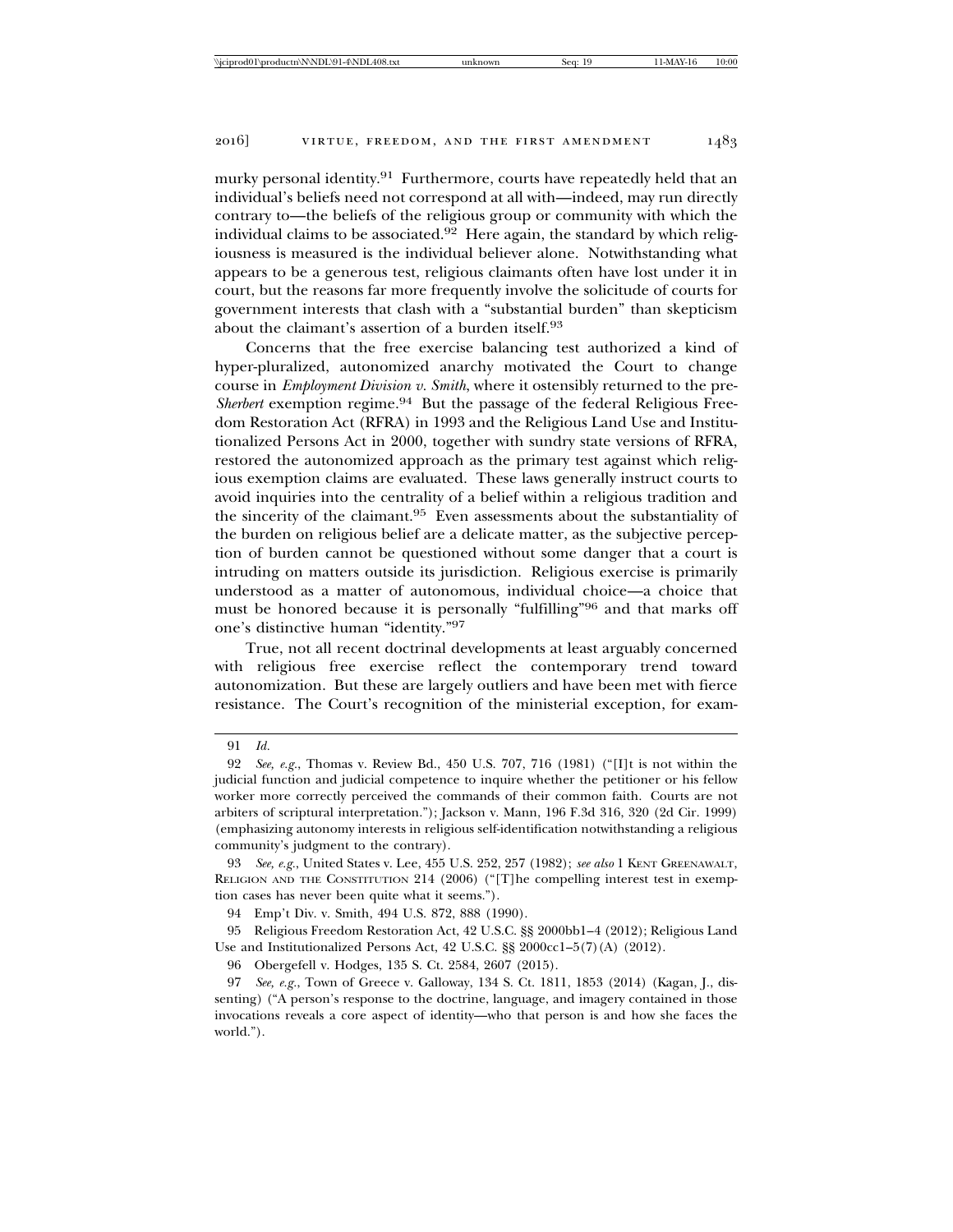ple, seemed to rest in part on the constitutional free exercise rights of religious organizations, not of individuals.98 Likewise, the Court's recent decision in *Hobby Lobby* held that RFRA protected the free exercise rights of corporations as well as individuals.99 Yet it is noteworthy that these opinions are opposed in significant part precisely for their non-autonomized conception of religious exercise. The principal *Hobby Lobby* dissent objected that, unlike for-profit entities, nonprofit organizations enjoy free exercise rights because furthering their religious "autonomy . . . often furthers individual religious freedom as well."100 And several academics have criticized the Court's view of the ministerial exception on the grounds that the autonomy of individuals, not groups, is the primary if not exclusive object of free exercise protection, while the religious exercise of groups or organizations is at best parasitic.<sup>101</sup> The ministerial exception, moreover, is highly limited in coverage and not representative of the more general free exercise trends underway.<sup>102</sup>

The autonomization of the Establishment Clause began in 1947, though at that time it was blended with the distinct idea of church-state separationism. The Court's decision in *Everson v. Board of Education* is well known for constitutionalizing Thomas Jefferson's mural metaphor, which gave the test the appearance of focusing on the relationship between the separate spheres of government and religious authority.103 Yet it is noteworthy that *Everson* itself dealt not with these abstract divisions, but with the rights of individual New Jersey taxpayers to refuse to pay money for the transportation of students to parochial schools.104 With time, tests evincing the autonomization of the Clause began to displace the separationist approach in several contexts.

First, the Court developed an exception to its general prohibition on individual taxpayer standing: the special nature of the harm inflicted on the individual taxpayer—the harm to the individual taxpayer's conscience when Congress uses its spending power in putative violation of the Establish-

<sup>98</sup> Hosanna-Tabor Evangelical Lutheran Church and Sch. v. EEOC, 132 S. Ct. 694, 702–07 (2012). The Court relied on both free exercise and anti-establishment rationales for the ministerial exception.

<sup>99</sup> Burwell v. Hobby Lobby Stores, Inc., 134 S. Ct. 2751, 2768–69 (2014).

<sup>100</sup> *Id.* at 2794 (Ginsburg, J., dissenting) (quoting Corp. of the Presiding Bishop of the Church of Jesus Christ of Latter-day Saints v. Amos, 483 U.S. 327, 342 (1987) (Brennan, J., concurring in judgment)).

<sup>101</sup> *See, e.g.*, MARCI A. HAMILTON, GOD VS. THE GAVEL: RELIGION AND THE RULE OF LAW 190 (2005); Caroline Mala Corbin, *Above the Law? The Constitutionality of the Ministerial Exemption from Antidiscrimination Law*, 75 FORDHAM L. REV. 1965, 1988–89 (2007) (arguing that the ministerial exception amounts to "privileging the derivative right over the primary one").

<sup>102</sup> *See* Marc O. DeGirolami, *Free Exercise by Moonlight*, 53 SAN DIEGO L. REV. (forthcoming 2016).

<sup>103</sup> Everson v. Bd. of Educ., 330 U.S. 1, 15–16 (1947).

<sup>104</sup> As Justice Jackson noted in his dissenting opinion: "If we are to decide this case on the facts before us, our question is simply this: Is it constitutional to tax this complainant to pay the cost of carrying pupils to Church schools of one specified denomination?" *Id.* at 21 (Jackson, J., dissenting).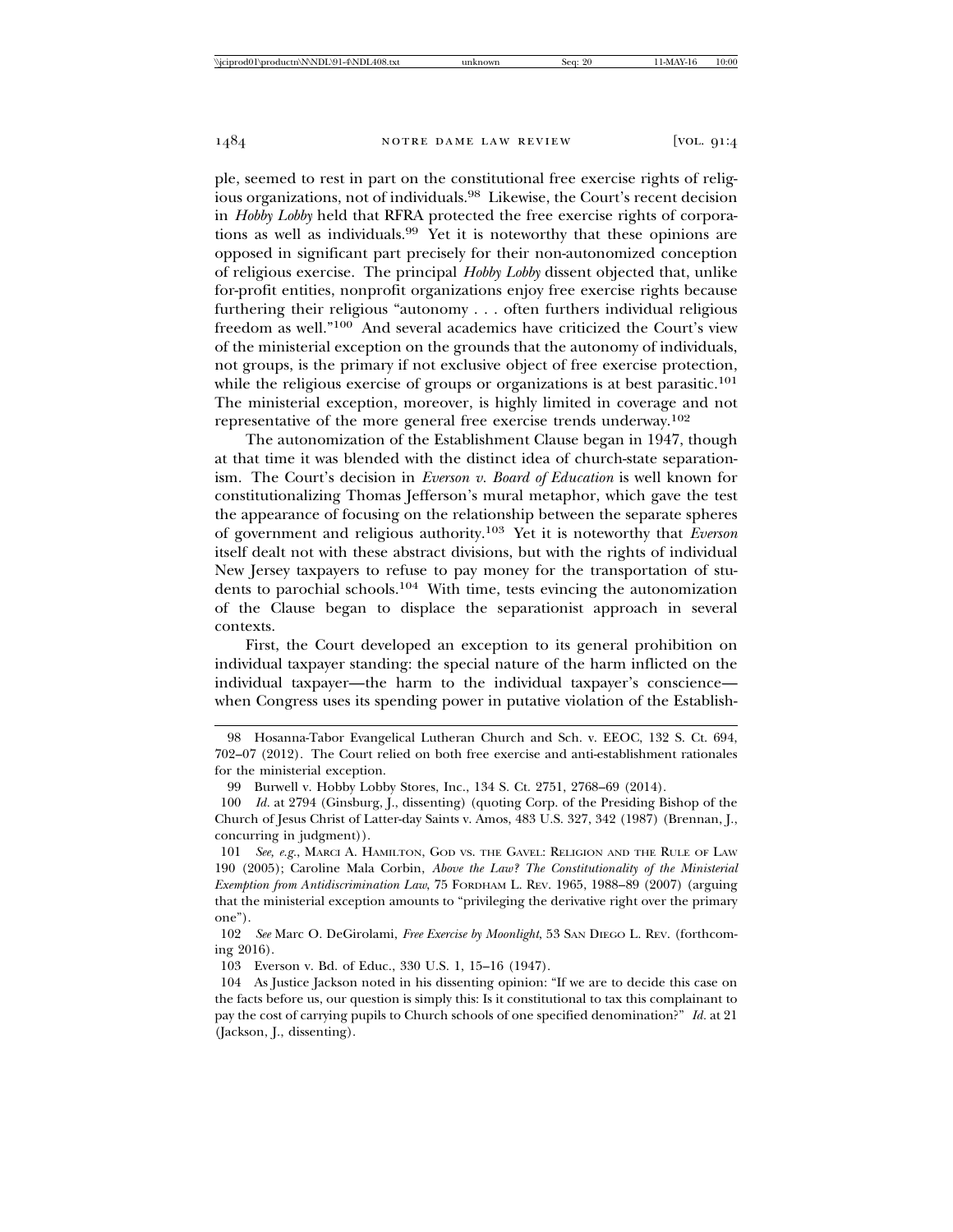ment Clause was held by the Court to require a unique exception to the usual standing rules.105 Second, as discussed earlier, autonomized tests have been adopted in the government funding and religious symbolism contexts, replacing (or subsuming within them) the older separationist approach. In the former, the government's neutrality with respect to programs that provide funds indirectly to religious institutions is intimately connected with the existence of "genuine private choice" in the spending of those moneys. Here, autonomization cures what might otherwise be a constitutional violation: one individual's genuine private choice about how to spend his own money cannot trump another's. In the latter, the perceptions of the reasonable observer control the constitutionality of a religious display, and in some courts' more recent formulations, government conduct that is motivated by even the possibility that somebody might perceive religious endorsement (even if nobody actually has) is itself justified and validated by the Establishment Clause.106 The autonomized Establishment Clause also connects closely to what Justice Kagan has described as the "breathtakingly generous" "norm of religious equality"<sup>107</sup> at its core: the Constitution requires the gov-

ernment to treat any individual's genuine private choices, and any individual's genuine perceptions of religious exclusion, with great solicitude; to do otherwise would not show each individual the equality of regard to which he is entitled.

Yet the fundamental point is that the increasing autonomization of the First Amendment is believed to be the surest way to maximize freedom for as broad a range of persons as possible. Autonomization is one of the primary mechanisms through which the Court as well as many academic writers have fulfilled the First Amendment's core purpose—to protect and promote speech and religious freedom as intrinsic goods of American society.

#### II. THE REVISED ACCOUNT OF THE FIRST AMENDMENT

The conventional account of the First Amendment certainly has much to commend it. Some genuine and welcome expansions of freedom for speech and religious exercise have occurred under its auspices. Nevertheless, there are reasons to doubt that its three theses cogently explain the real position of freedom of speech and religion in American legal and political life. This Part offers a revised account of the First Amendment with its own three theses—not point-by-point refutations so much as basic disagreements with its premises and its consequences. It draws in part on the thought of the late political theorist and constitutional scholar, Walter Berns. For much of

<sup>105</sup> Flast v. Cohen, 392 U.S. 83, 104–05 (1968). *Flast* has been narrowed in subsequent cases, but it remains good law. *See, e.g.*, Ariz. Christian Sch. Tuition Org. v. Winn, 563 U.S. 125, 130 (2011); Hein v. Freedom from Religion Found., 551 U.S. 587, 609–10 (2007).

<sup>106</sup> *See, e.g.*, Bronx Household of Faith v. Bd. of Educ., 750 F.3d 184 (2d Cir. 2014); *see also* Locke v. Davey, 540 U.S. 712 (2004). For criticism, see generally Marc O. DeGirolami, *The Bloating of the Constitution: Equality and the U.S. Establishment Clause*, *in* THE SOCIAL EQUALITY OF RELIGION OR BELIEF (Alan Carling ed., 2016).

<sup>107</sup> Town of Greece v. Galloway, 134 S. Ct. 1811, 1841 (2014) (Kagan, J., dissenting).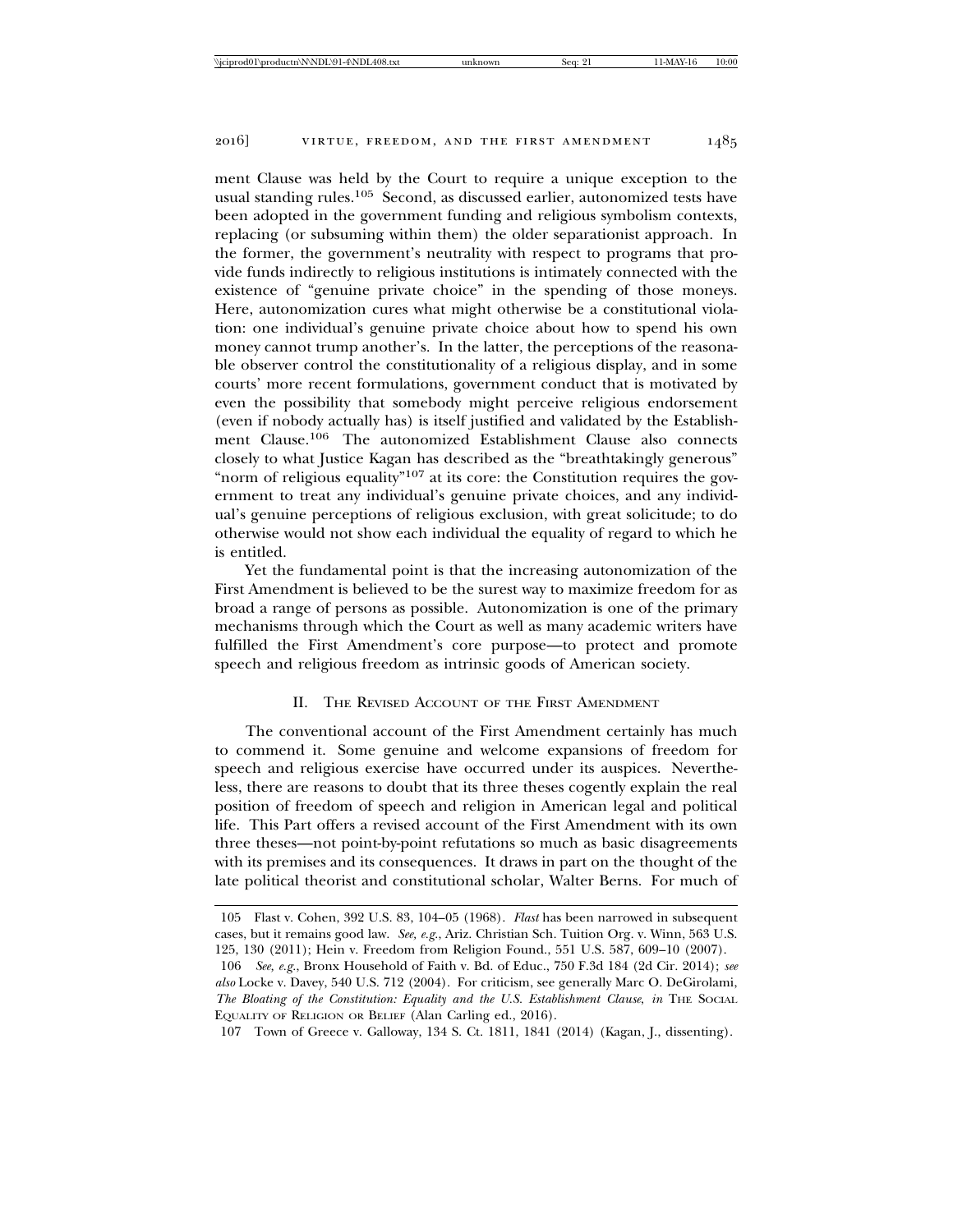the twentieth century, Berns wrote probingly about many matters of crucial concern to American political life: patriotism, academic freedom, the history of political thought, democracy, constitutional history, capital punishment, and pluralism, among others. But Berns's interest in the First Amendment was a hardy perennial across his writing life, from his first book, *Freedom, Virtue and the First Amendment* in 1957, to his final work in 2006, a collection of essays titled, *Democracy and the Constitution*. 108 His overarching criticism, developed across decades, was that in developing First Amendment doctrine, the modern Court (and its academic defenders) utterly ignored—and may have willfully blinded itself to—the enduring relationship of freedom and civic virtue.<sup>109</sup> That insight informs the revised account offered here.<sup>110</sup>

# *A. Freedom Under the First Amendment Is Not an Intrinsic Good of American Political Life but Part of a Larger Political Problem.*

In reflecting on the social and political quality of freedom of speech and religion, one might begin with the basic observation that no behavior is purely self-regarding. Thoughts and beliefs may be matters of entirely internal concern, but once thoughts and beliefs are expressed in words or conduct, they have been externalized. They are now part of the social realm. Speech and religious exercise universally affect other people—the hearers or observers, of course, but also, and albeit less immediately, the society more broadly. Almost all expression and conduct that anybody wants to restrict or even prohibit may be understood as harming third parties, whether those are the nearest people subjected to it or the more distant social polity. Moreover, speech's and religious exercise's harmful potentialities are not mitigated by the fact that no one is compelled to respond, let alone to agree. The harm is consummated by the speaker's act of outward expression and the hearer's internalization of that expression. Oftentimes the harm inflicted by speech and religious exercise is much graver and more lasting than many sorts of criminal acts.

<sup>108</sup> WALTER BERNS, DEMOCRACY AND THE CONSTITUTION (2006) [hereinafter BERNS, DC]; WALTER BERNS, FREEDOM, VIRTUE AND THE FIRST AMENDMENT (1957) [hereinafter BERNS, FVFA]. Other work by Berns considered in this Article includes WALTER BERNS, THE FIRST AMENDMENT AND THE FUTURE OF AMERICAN DEMOCRACY (1976) [hereinafter BERNS, FAFAD], together with several uncollected essays and articles.

<sup>109</sup> Later in his career, Berns turned somewhat away from his earlier scholarship on virtue and freedom and toward first-wave originalist arguments emphasizing judicial restraint. *See, e.g.*, Walter Berns, *Judicial Review and the Rights and Laws of Nature*, 1982 SUP. CT. REV. 49, 82–83. This Article hopes to suggest, however, that his earlier work was the more prescient and penetrating.

<sup>110</sup> This Article does not explore (or defend) Berns's own understanding of freedom's relationship to civic virtue, save to note that it is connected to an ancient tradition stretching back as far as the Aristotelian idea of a citizen as "[h]e who has the power to take part in the deliberative or judicial administration of any state . . . and . . . a state is a body of citizens sufficing for the purposes of life." ARISTOTLE, POLITICS bk. III, at 127 (Benjamin Jowett trans., Random House ed. 1943).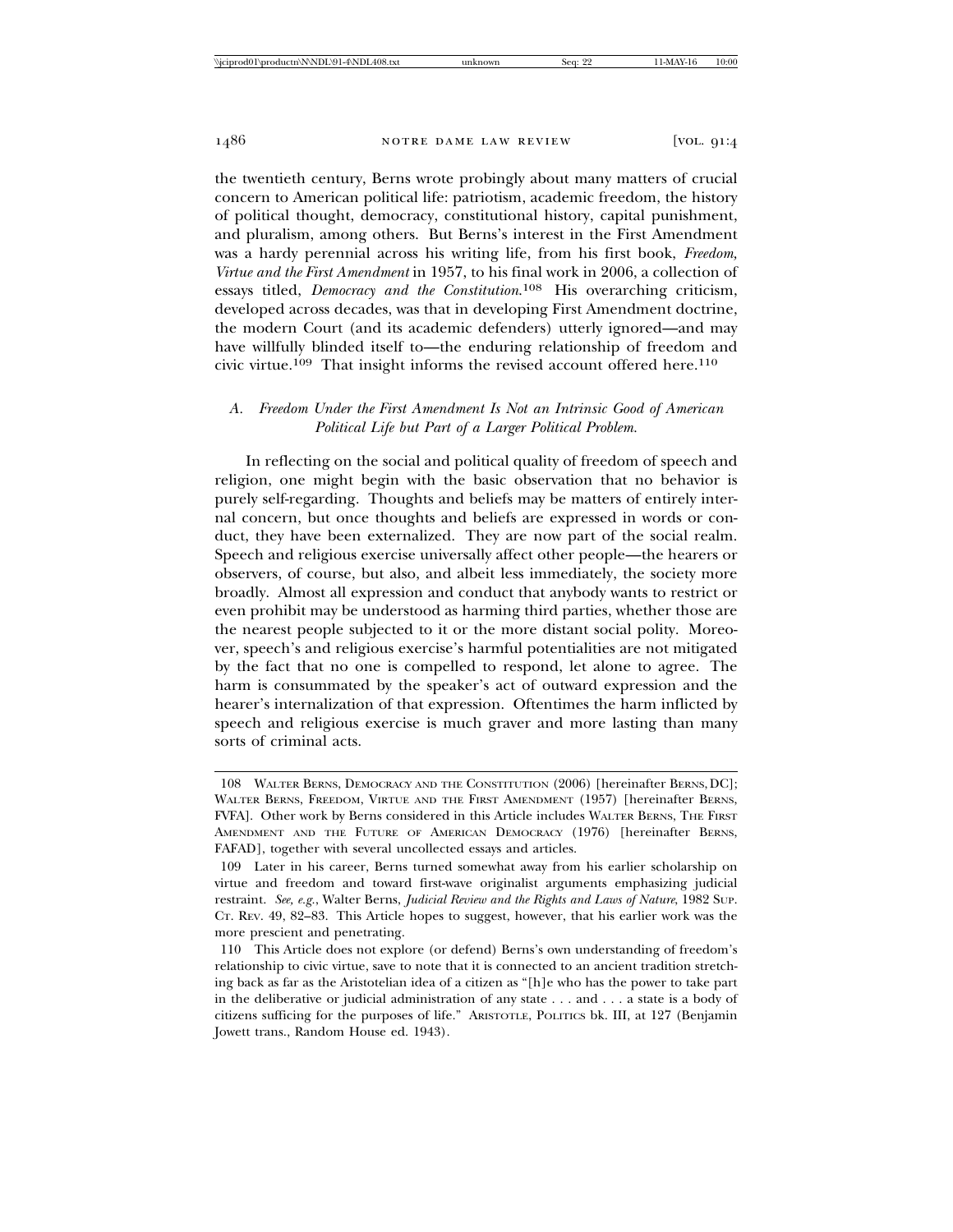The hurtful potential of speech and religious exercise gives rise to the problem of freedom under the First Amendment. The problem is how to regulate speech and religious exercise so as to limit their potential for excessive social hurt. By establishing regulatory limits on these freedoms, the society protects itself, but it also exercises an instructional function: it teaches its members about the conditions of civic inclusion and thereby aspires to make them civically virtuous, to make them worthy of the freedoms it accords. A society that limits expression must be alert to the danger that one limit can easily lead to another. It should therefore allow as much vicious expression—whether speech or religious exercise—as may be tolerated. Yet the limits on the freedom of speech and religious exercise that any society adopts (limits that all civil societies have, the rhetoric that they may indulge in notwithstanding) are precisely a reflection of those words and religious acts that it deems sufficiently vicious—or sufficiently hurtful—to require regulation. Thus, rather than an intrinsic good, freedom is instead part of a larger problem concerning the allocation of a resource that demands political and legal judgment. All such judgment curtails some freedoms as it expands others.

Berns's first reflections on the problem of freedom appear at the beginning of his earliest book, where he considers the issue of censorship. The issue, an ancient one in the history of political thought, pits two hoary stock characters: the civil libertarian and the suppressor of vice. The civil libertarian contends that any differential treatment of expression, let alone outright censorship, is disgraceful on the part of any enlightened society that aspires either to truth or to progress.<sup>111</sup> Our age is unique not because there is more vice than in the past but because there are more, and more efficacious, methods of reporting and transmitting it. Is it not better—more enlightened—steadily to increase the freedom of expression of every person? And is it not a greater sign of civic vice to prop up officious intermeddlers in other people's business, purported guardians of the moral commonweal? Once empowered to any degree, the censor "will not be content to stop with the proscription of the cheap and vulgar, but will continue his depredations against anything that happens to displease him."<sup>112</sup>

The suppressor of vice responds that because public expression inevitably affects and helps to form a society's tastes, values, and character, government has a role to play in defending certain standards of public decency and morality. The degraded quality of public expression affects the entire society. But it may be particularly problematic for less privileged sectors of it, because these are hit hardest by the government's aloof posturing and lack other compensating resources. Yet no quantity of well-intended social work or money can deal effectively with the problem, which is genuinely universal in scope. True, our technological achievements have exacerbated the problem by increasing the speed and scope of reporting and transmission of all manner of vicious expression. But if we are to protect the core institutions

<sup>111</sup> BERNS, FVFA, *supra* note 108, at 12.

<sup>112</sup> *Id.* at 14.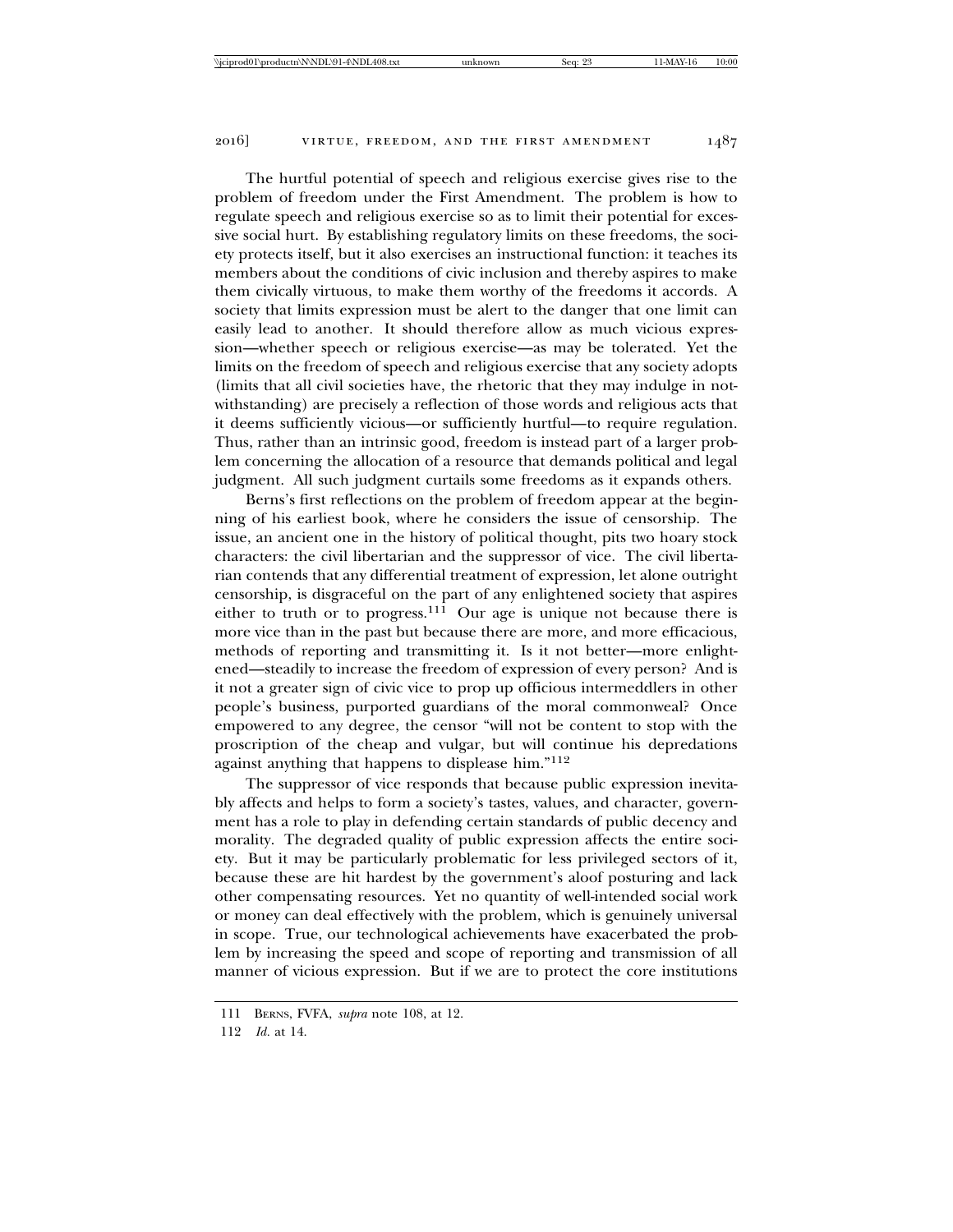and values of American society and to avoid a kind of "rotting away" from the inside, American government must assume at least some supervisory role over the quality of public expression.<sup>113</sup>

What was unusual in the circumstances of twentieth-century First Amendment law, in Berns's view, was not that the civil libertarian was having the better of the suppressor of vice. It was instead that the "classic . . . political problem" posed by the clash between these archetypes—"each insisting that its policy represents the true public interest"114—was felt to have been unequivocally and conclusively decided in favor of the civil libertarian. More than this, so thorough was the suppressor of vice's rout that it appeared to Berns that the problem of freedom had been forgotten altogether by the vanquishers. It was as if there was no longer any problem at all. More freedom just was self-evidently a good thing for everybody. Yet Berns believed that freedom was not synonymous with justice, understood even in the thinnest sense of a best all-things-considered political arrangement; indeed, "[f]reedom in itself has no intrinsic merit."115 "Even for Mill," Berns observes, "the goal was not freedom but the improvement of mankind."<sup>116</sup> The First Amendment does not stand in isolation but is only one part of a Constitution that is a "charter of government" whose objective, as its preamble says, is to "establish[] justice."<sup>117</sup> The virtue of justice, not freedom, is the central principle of American law and politics but "[w]hat was once the principal purpose of government is now forgotten entirely; the problem of making men virtuous and deserving of freedom is completely ignored."<sup>118</sup>

Much of Berns's first and most important book was concerned to show that many of the Supreme Court's First Amendment decisions in the pre- and immediate post-War period on the one hand ignored or even explicitly denied the problem of freedom, while on the other hand tacitly acknowledged it in the cases' disposition. Berns first notes that for all the absolutist rhetoric and cheerleading attending Justice Holmes's celebrated "clear and present danger" test, announced in *Schenck v. United States* and defended in his *Abrams* dissent, Schenck was sent to prison with it, while Abrams, Gitlow, Dennis, and many others were sent to prison despite it.<sup>119</sup> Yet even though the clear and present danger test's results were at best mixed in these earlymid-twentieth-century contests, its real influence lay elsewhere. By having struggled as an initial matter against national security, expressive freedom

116 *Id.* at 25.

118 *Id.* at 229.

119 *Id.* at 50–53; *see* Dennis v. United States, 341 U.S. 494, 503–05 (1951) (plurality opinion) (though the test had been reformulated by this point); Am. Commc'n Ass'n v. Douds, 339 U.S. 382, 406–12 (1950); Korematsu v. United States, 323 U.S. 214 (1944); Whitney v. California, 274 U.S. 357 (1927); Gitlow v. New York, 268 U.S. 652 (1925); Gilbert v. Minnesota, 254 U.S. 325 (1920); Pierce v. United States, 252 U.S 239 (1920); Schaefer v. United States, 251 U.S. 466 (1920).

<sup>113</sup> *Id.* at 10–12, 14.

<sup>114</sup> *Id.* at 14.

<sup>115</sup> *Id.* at 126.

<sup>117</sup> *Id.* at 46 (emphasis omitted).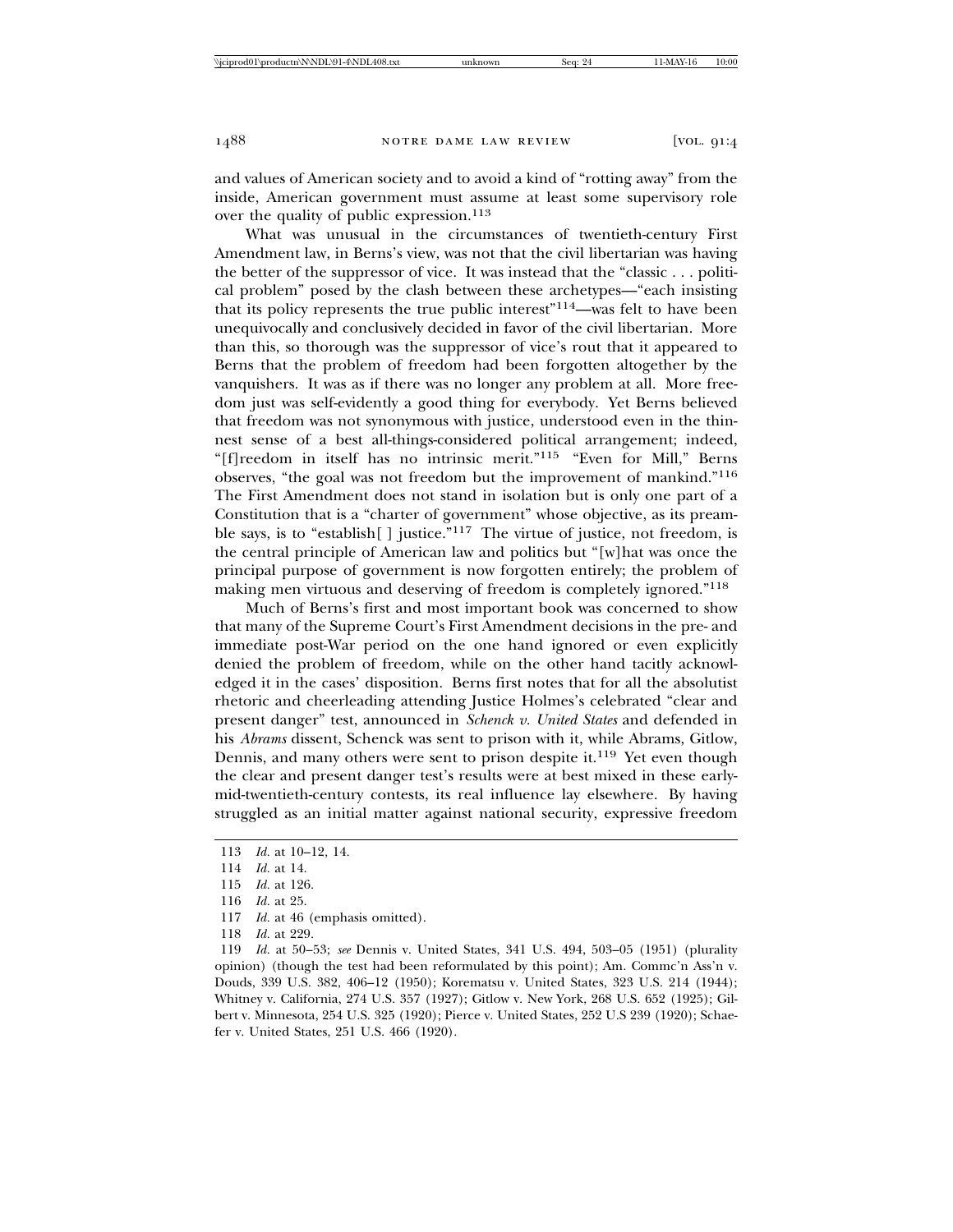was "caparisoned with . . . formidable armor."120 It was prepared for battles in which its opponent would be far less imposing an interest than national security. It was thereby assigned by the Court to a "preferred position"<sup>121</sup> as enjoying a presumptively victorious posture over all rival civic and social interests other than national security.

And it did enjoy such victories in several subsequent, important midcentury decisions concerning the rights of Jehovah's Witnesses and others useful cases inasmuch as they blend rights of speech and religious exercise. In nearly all of these, the claim of religious and expressive freedom won, $122$ but in Berns's view, the importance of these cases is the Court's shifting and expanding characterization of the core of First Amendment protection. The First Amendment right to solicit funds, to accost passersby, to blast speech from sound trucks in public parks, to approach private homes and to challenge, and even insult and degrade, the religious beliefs of whomever the speaker comes into public contact with—all of these were not merely tolerated under the "preferred position" approach. They were instead declared to occupy the selfsame "preferred position" under the First Amendment as the right of people to engage in private worship or listen to their chosen religious teacher: "This form of religious activity occupies the same high estate under the First Amendment as do worship in the churches and preaching from the pulpits."123 Though the "preferred position" approach to the First Amendment did not result in absolute victory for expressive freedom in every case, it steadily shifted cultural understanding about what stood at the core of First Amendment protection, and which sort of competing interests in liberty were now disfavored. That understanding was advanced rhetorically even in cases where the First Amendment expressive interest lost, as when Justice Douglas argued in his *Poulos v. New Hampshire* dissent that "even a reasonable regulation of the right to free speech is not compatible with the First Amendment."<sup>124</sup>

These early decisions already evince the sort of resource reallocation of freedom that the Court would greatly accelerate in later years. The freedom of private householders not to be confronted with insulting or degrading views of their own religion (surely this is one kind of religious freedom);<sup>125</sup> their freedom to be let alone; their freedom not to be badgered and

<sup>120</sup> BERNS, FVFA, *supra* note 108, at 70.

<sup>121</sup> *Id.* at 74–75. The phrase is taken from Justice Douglas's majority opinion in *Saia v. New York*, 334 U.S. 558, 562 (1948) (citing Marsh v. Alabama, 326 U.S. 501, 509 (1946)). 122 *Saia*, 334 U.S. at 559–60; Murdock v. Pennsylvania, 319 U.S. 105, 117 (1943); Cantwell v. Connecticut, 310 U.S. 296, 311 (1940); Schneider v. New Jersey, 308 U.S. 147 (1939); Lowell v. City of Griffin, 303 U.S. 444, 453 (1938).

<sup>123</sup> *Murdock*, 319 U.S. at 131 (Reed, J., dissenting) (citing Douglas v. Jeanette, 319 U.S. 157, 176 (1943)).

<sup>124 345</sup> U.S. 395, 425 (1953) (Douglas, J., dissenting).

<sup>125</sup> As Justice Jackson put it, "[h]ow then can the Court today hold it a 'high constitutional privilege' to go to homes, including those of devout Catholics on Palm Sunday morning, and thrust upon them literature calling their church a 'whore' and their faith a 'racket'?" *Douglas*, 319 U.S. at 180 (Jackson, J., concurring in judgment).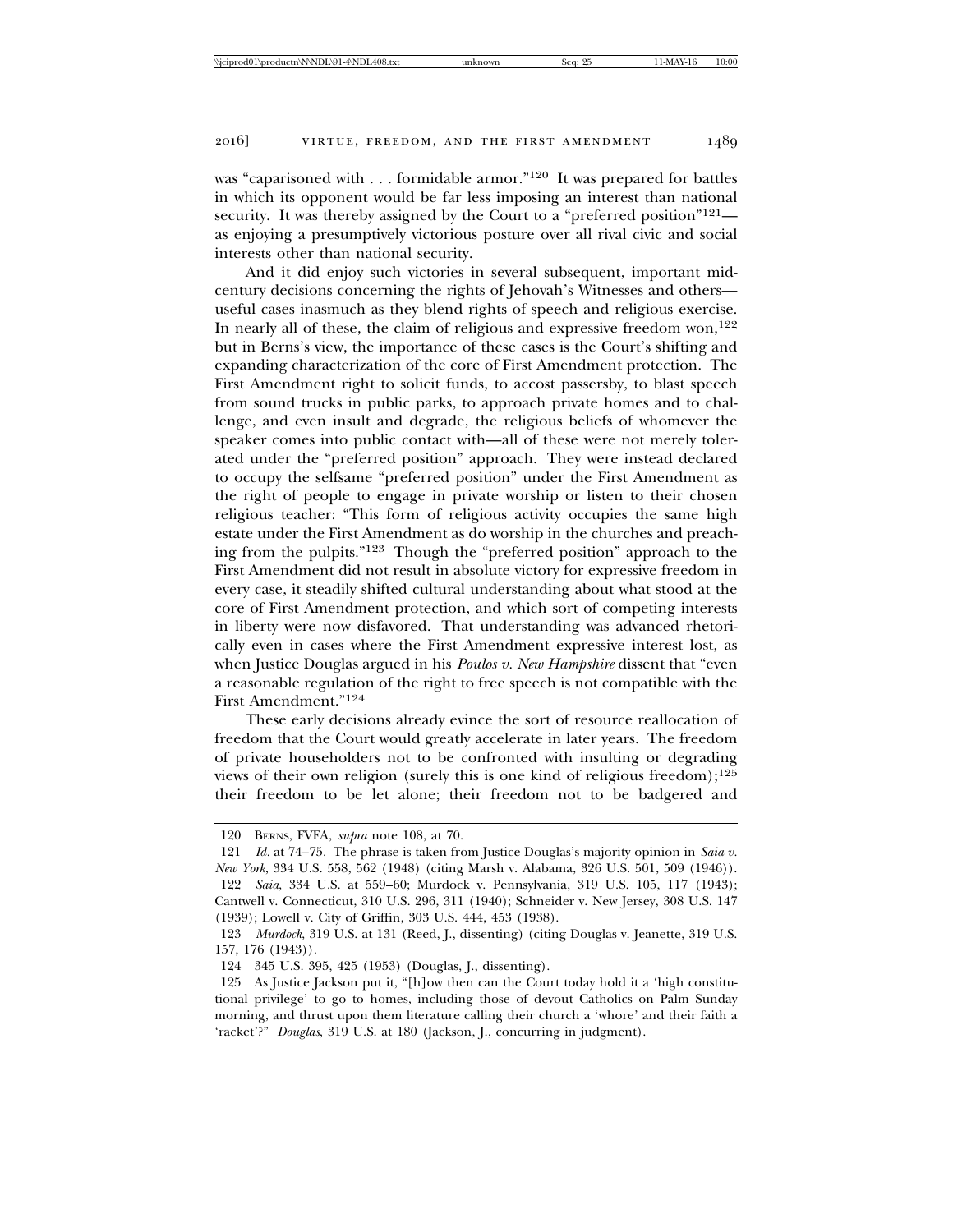harangued; the freedom of people to enjoy the amenity of a public park in relative quiet; the freedom, in sum, of the community, as a community, to enjoy the benefit of "reasonable regulations" of other people's expression, religious or otherwise, that interfered with other public liberties and ways of life—all were explicitly downgraded in these cases. Expression detrimental to these interests was not merely now tolerated as the sort of hurtful or vicious speech and religious exercise that American society ought not, ordinarily and for prudence's sake, to prohibit. It was given a makeover. It was declared virtuous under the First Amendment and awarded pride of place right alongside what were previously held to be core features of religious exercise. It was said to be perfectly equal to the freedom to select one's own place of worship as a protected First Amendment right. Win or lose, "preferred position" rhetoric would have a profound effect on the course of expressive freedom in the decisions that followed.

The point is not that the Court made poor decisions in these cases. It is instead that the Court's decisions reallocated freedom under the First Amendment in a way that offers some insight about the nature of the contest between Berns's stock characters—the civil libertarian and the suppressor of vice. Berns presents them as offering competing views of freedom, but in reality they offer competing views of civic virtue. Each is indeed "civicminded" but it will not do to say that one believes that "freedom of expression is the hallmark of American civilization"126 while the other believes the opposite. Both instead offer distinctive outlooks about the manner in which First Amendment freedom should be apportioned. In doing so, both agree with one another, and disagree with the conventional account, that freedom is not an intrinsic good of American political life, not the "hallmark of American civilization." It is a resource whose reapportionment moves the society away from one set of political commitments and toward another. The characters' different views about the proper allocation of First Amendment expressive liberty are exactly divergent responses to the problem of freedom.

## *B. The American State's Responses to the Problem of Freedom Under the First Amendment Are Not Neutral as to the Virtuous Political Life.*

The second revised thesis follows naturally from the first: the American state's, and in particular the Supreme Court's, responses to the problem of freedom discussed in the first thesis are not and never have been neutral as to the virtuous political life. They have instead reflected distinctive views and attitudes about virtuous and vicious expression and religious exercise, and they have served not only to protect the American state from civic vice but also to instruct it as to civic virtue.

Perhaps the most obvious evidence of the state's non-neutrality in the fashioning of First Amendment freedom are the limits that it has always imposed with respect to content-based expression and religious exercise. "Whether," as Berns said, "bad speech is denominated 'fighting words,'

<sup>126</sup> BERNS, FVFA, *supra* note 108, at 14.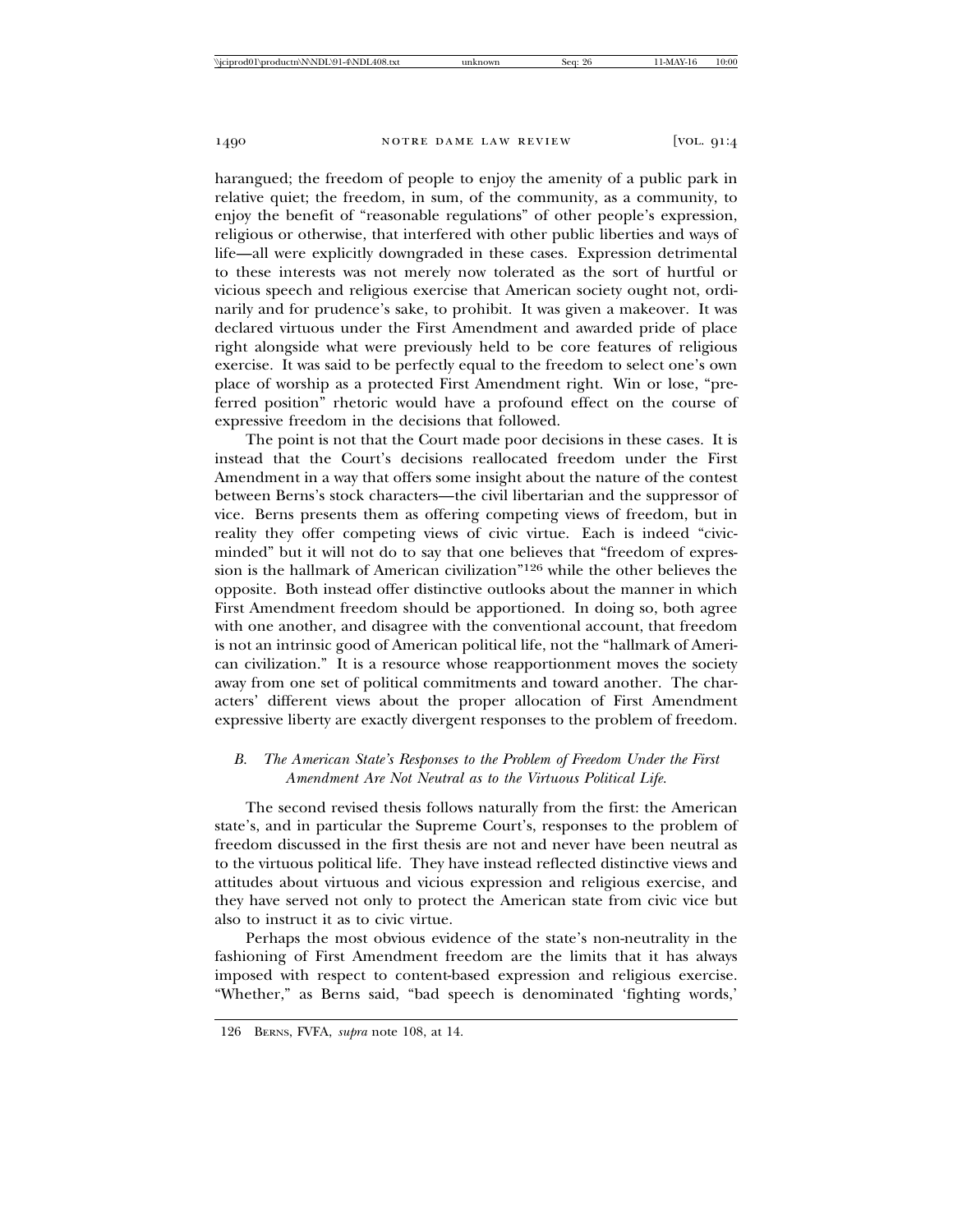obscenity, or incitations to breaches of the peace, it constitutes an authoritative definition of what is not to be permitted."127 Those limits have not disappeared since Berns wrote, though several have been modified, others have been added, and still others weakened. The point applies with equal force to those "time, place, and manner" restrictions that receive more forgiving constitutional scrutiny than the ordinary case of the content-based regulation: Why should "keeping the sidewalks free from obstructions" or the channels of traffic moving efficiently be self-evidently more important interests in public order than upholding other "conventions of decency"?128 Some non-neutral theory of political governance lurks beneath the Court's doctrinal categories. And the same has been true whenever the Court has held that certain religious exercises are simply not the sort that should enjoy First Amendment protection, as in the case at one time of polygamy<sup>129</sup> or in cases involving children whose welfare or physical safety may come into conflict with the religious exercise of their parents.<sup>130</sup> These exclusions may have been crafted on the basis of crude ideas of virtue and vice, but the Justices who made them and continue to abide by them must have had, and must still have, in mind at least some such conceptions.

Yet beyond the bare fact that there is some significant subset of speech and religious exercise that is simply deemed beyond the pale of constitutional protection, there is an additional conceptual puzzle. As Berns put it, "different speeches have different consequences and different speakers aim at different ends," so that the only polity that actually could foster speech without any discrimination whatsoever is Babel.<sup>131</sup> Which, then, are the ends aimed at by the Supreme Court's approach toward First Amendment free speech? Berns believed that they were those of a polity "without a public good" and if this were true, it might tell in favor of the thesis that the American state remains neutral as to any particular view of the virtuous life. But there are reasons to doubt that he was right about this.

Consider the second arch-justification for free speech of the conventional account: its truth-seeking function. The very idea that hard-won truths are accorded no respect at all, no deference whatsoever, but are thrown right back into ceaseless competition with new ideas in the "market," itself reflects a distinctive view of political and moral virtue. It is not a neutral perspective on truth. It either means that whatever ideas are accepted by the market are simply labeled "truth" or that truth has some sort of intrinsic advantage over falsehood that allows it to prevail under free market conditions. If the latter, then, as Berns observed, "persecution is illogical because it is unnecessary."<sup>132</sup> And if the former, the assumption must be that the only truths are relative and ephemeral, since these are the only sort that can capture market

<sup>127</sup> *Id.* at 126.

<sup>128</sup> BERNS, FAFAD, *supra* note 108, at 193.

<sup>129</sup> *See* Davis v. Beason, 133 U.S. 333, 334 (1890).

<sup>130</sup> *See* Prince v. Massachusetts, 321 U.S. 158, 166 (1944).

<sup>131</sup> BERNS, FAFAD, *supra* note 108, at 194.

<sup>132</sup> *Id.* at 154.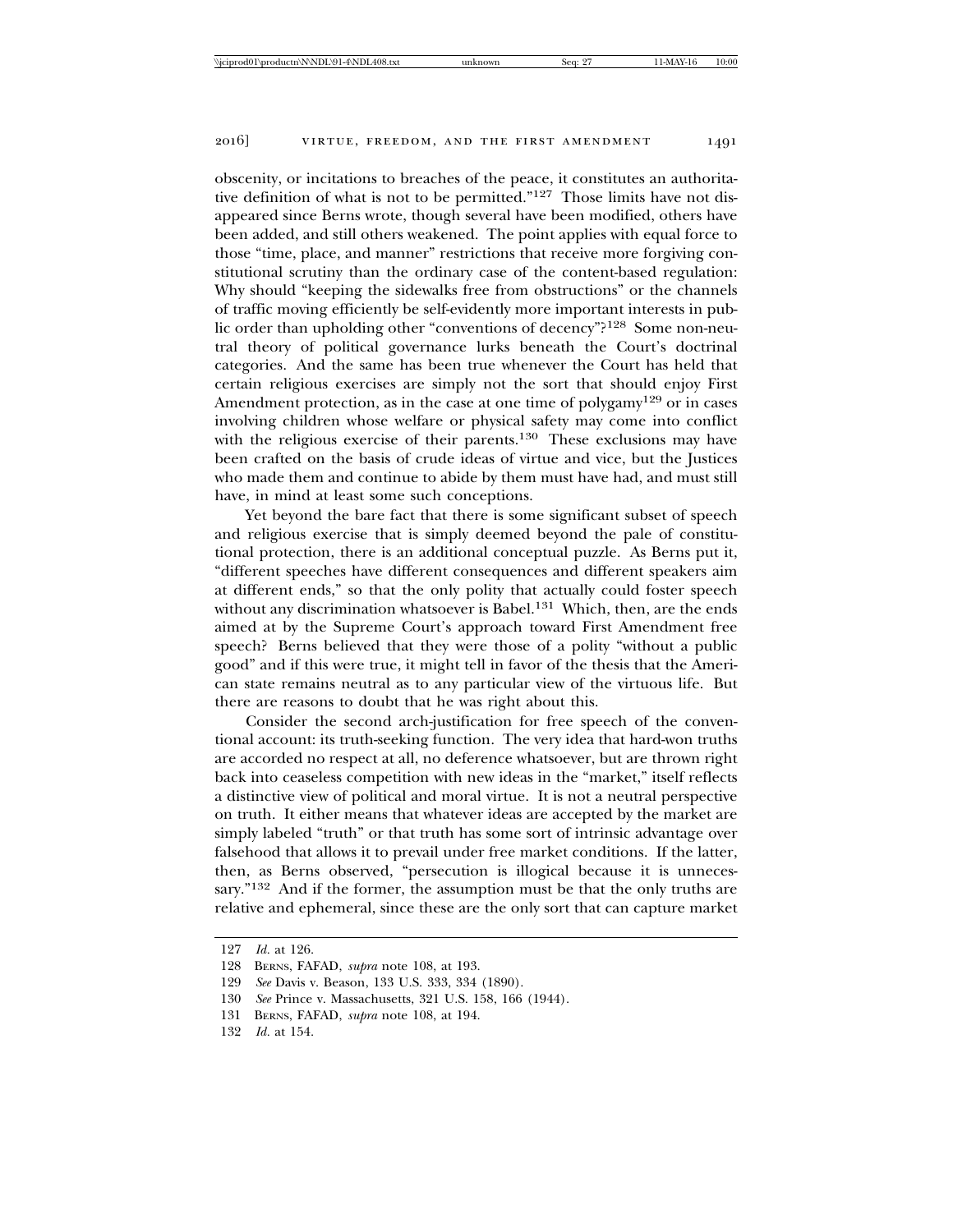preferences as consumer desires change. As a general civic approach to the question of truth, this is hardly the same as "keeping an open mind" to new ideas. It is active disrespect of all existing truths. The idea of truth in such a society recedes into the background. Or perhaps it is more accurate to say that the only truth—and it is one held to with supreme tenacity—is the impermanence of any truth obtained and the relentless imperative of change at the prompting of individual choice and consumer taste. As Gerhart Niemeyer once observed:

It seems good and desirable to keep talking, while the result of the talk becomes something of secondary importance, a by-product which is destined to be discarded as soon as it has been obtained. In this way, the quest for truth is turned into an exciting game rather than a serious and exacting endeavor, a game in which, like the Caucus Race in "Alice," all are winners and receive the prize of official recognition.<sup>133</sup>

"Recognition" is indeed an apt general description of the virtues toward which the Supreme Court reoriented the First Amendment during the twentieth century. Berns traces the development of free speech doctrine in precisely this direction in discussing two mid-century decisions, *Beauharnais v. Illinois*134 and *Terminiello v. Chicago*. 135 In *Beauharnais*, the president of the White Circle League of America was convicted of distributing pamphlets calling on the City of Chicago to devote resources to stopping the "rapes, robberies, knives, guns and marijuana of the negro" and to prevent the "mongreliz[ation]" of the white race.<sup>136</sup> The Illinois statute, Berns argued, needed to be understood and evaluated in light of the factual conditions in Chicago, which had experienced the evil of massive racial strife in the years preceding the statute's enactment.137 Beauharnais, moreover, was not punished for any criticism of the government or its public officials; he was not punished, as the conventional account's first justification has it, for calling the government to account for its misconduct; rather, he was punished for advocating illegal action against fellow citizens and for disturbing the peace of those citizens (that is to say, their liberty). There may be prudential reasons to tolerate Beauharnais's speech but the question at least merited a thorough discussion of the competing private and civic interests at stake. Yet to hear the dissenting Justices, one would think that the decision to uphold the conviction was the act of an unabashedly tyrannical government.138 The commitment to freedom takes no cognizance of social facts; any restriction on individual expression, no matter the context, is anathema for "all legisla-

138 *Beauharnais*, 343 U.S. at 270 (Black, J., dissenting) ("State experimentation in curbing freedom of expression is startling and frightening doctrine in a country dedicated to self-government by its people.").

<sup>133</sup> Gerhart Niemeyer, *A Reappraisal of the Doctrine of Free Speech*, 25 THOUGHT: FORDHAM U. Q. 251, 255 (1950).

<sup>134 343</sup> U.S. 250 (1952).

<sup>135 337</sup> U.S. 1 (1949).

<sup>136</sup> *Beauharnais*, 343 U.S. at 252.

<sup>137</sup> *See* BERNS, FVFA, *supra* note 108, at 61–64, 148–55 (discussing *Beauharnais*).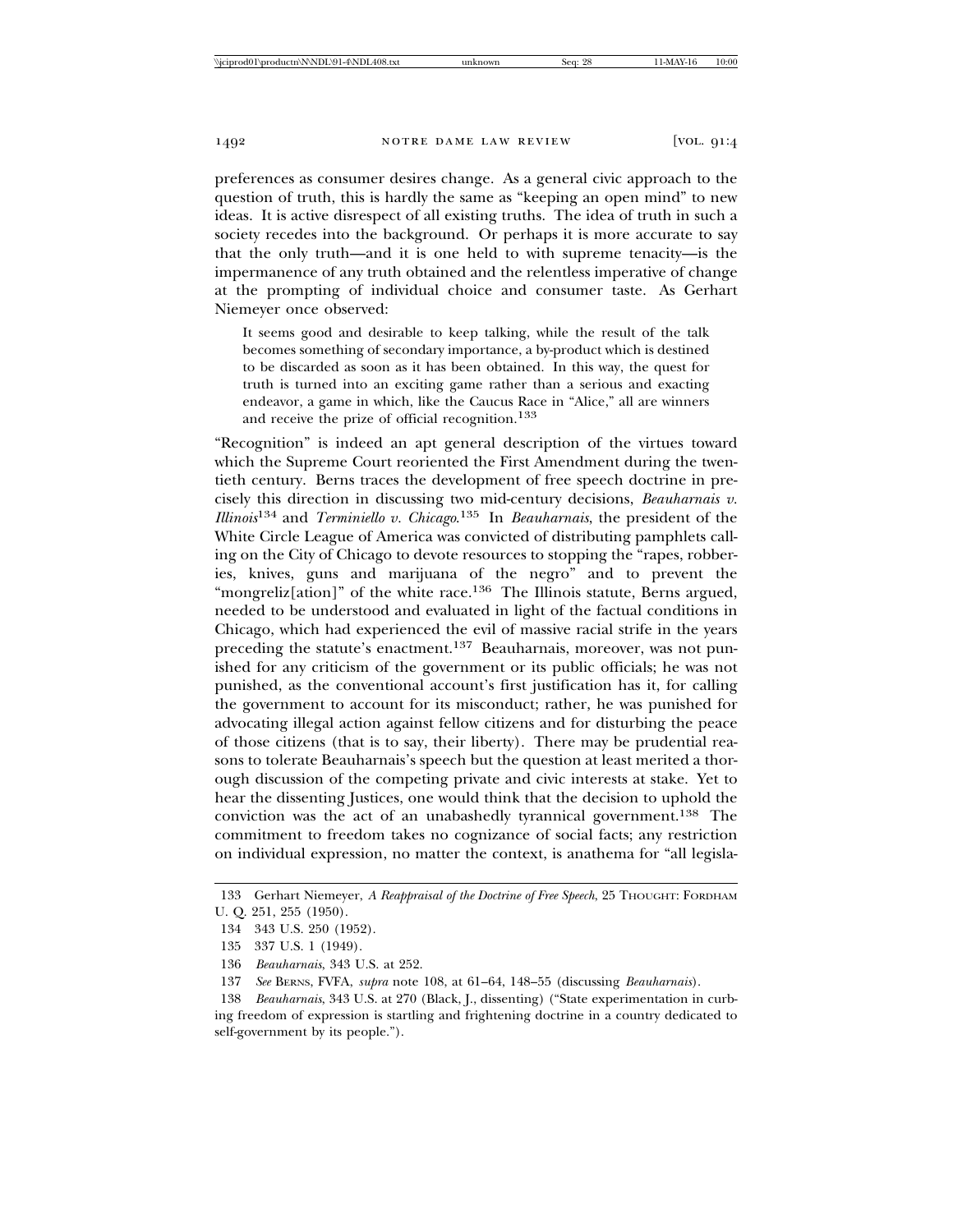tion of this type [is] the act  $\lceil \cdot \rceil$  of tyrants.<sup>"139</sup> The only political problem in view—the only one thought to be important in evaluating these disputes—is the state's authority as against the individual's, and the state's denial to the individual of his "say in matters of public concern."140 To deny a person his "say" is nothing less than an act of tyranny.

*Terminiello* represents one bright bloom in the flowering of this approach to speech protection under the First Amendment. In a 5-4 decision authored by Justice Douglas, the Court overturned the conviction for breaching the peace of a Catholic priest whose expression was intended to whip up a crowd inside an auditorium into a frenzy against a second crowd pressing to enter the auditorium and hurling bricks, rocks, bottles, and icepicks.141 The speech was clearly intended to incite the disturbance of a mob and was laced with fascist epithets of hate and vilification aimed at particular classes and races of people. In characterizing the nature of the free speech interest at stake in *Terminiello*, Justice Douglas offered this:

The vitality of civil and political institutions in our society depends on free discussion. . . . [I]t is only through free debate and free exchange of ideas that government remains responsive to the will of the people and peaceful change is effected. The right to speak freely and to promote diversity of ideas and programs is therefore one of the chief distinctions that sets us apart from totalitarian regimes.

Accordingly, a function of free speech under our system of government is to invite dispute. . . . Speech is often provocative and challenging. It may strike at prejudices and preconceptions and have profound unsettling effects as it presses for acceptance of an idea.142

The passage is remarkable. First, Douglas says that Chicago was wrong to punish Terminiello not merely because "his speech did not produce a danger of substantive evil"143 but because it was positively civically healthful—it was precisely the sort of speech that lies at the heart of the First Amendment. Second, the path from the neutrality of toleration to the non-neutrality of promotion was thereby illuminated: the ideal society actually ought to promote and celebrate speech like Terminiello's because of the crucial civic function it performs. This is full-bloodedly virtuous speech, not the sort of ineffectually vicious speech (or what Justice Frankfurter at one time called "[w]holly neutral futilities")<sup>144</sup> that should not be regulated. Third, there may even be a possibility that Terminiello's advocacy of race and class hatred and massive bloodletting in the streets actually will persuade market actors of its truth and of the falsity of their contrary "prejudices and preconceptions." Since such a possibility exists, the state is powerless to restrict Terminiello's

<sup>139</sup> BERNS, FVFA, *supra* note 108, at 154.

<sup>140</sup> *Beauharnais*, 343 U.S. at 270.

<sup>141</sup> See the description in *Terminiello v. Chicago*, 337 U.S. 1, 13–18 (1949) (Jackson, J., dissenting).

<sup>142</sup> *Id.* at 4–5 (majority opinion).

<sup>143</sup> BERNS, FVFA, *supra* note 108, at 156.

<sup>144</sup> Winters v. New York, 333 U.S. 507, 528 (1948) (Frankfurter, J., dissenting).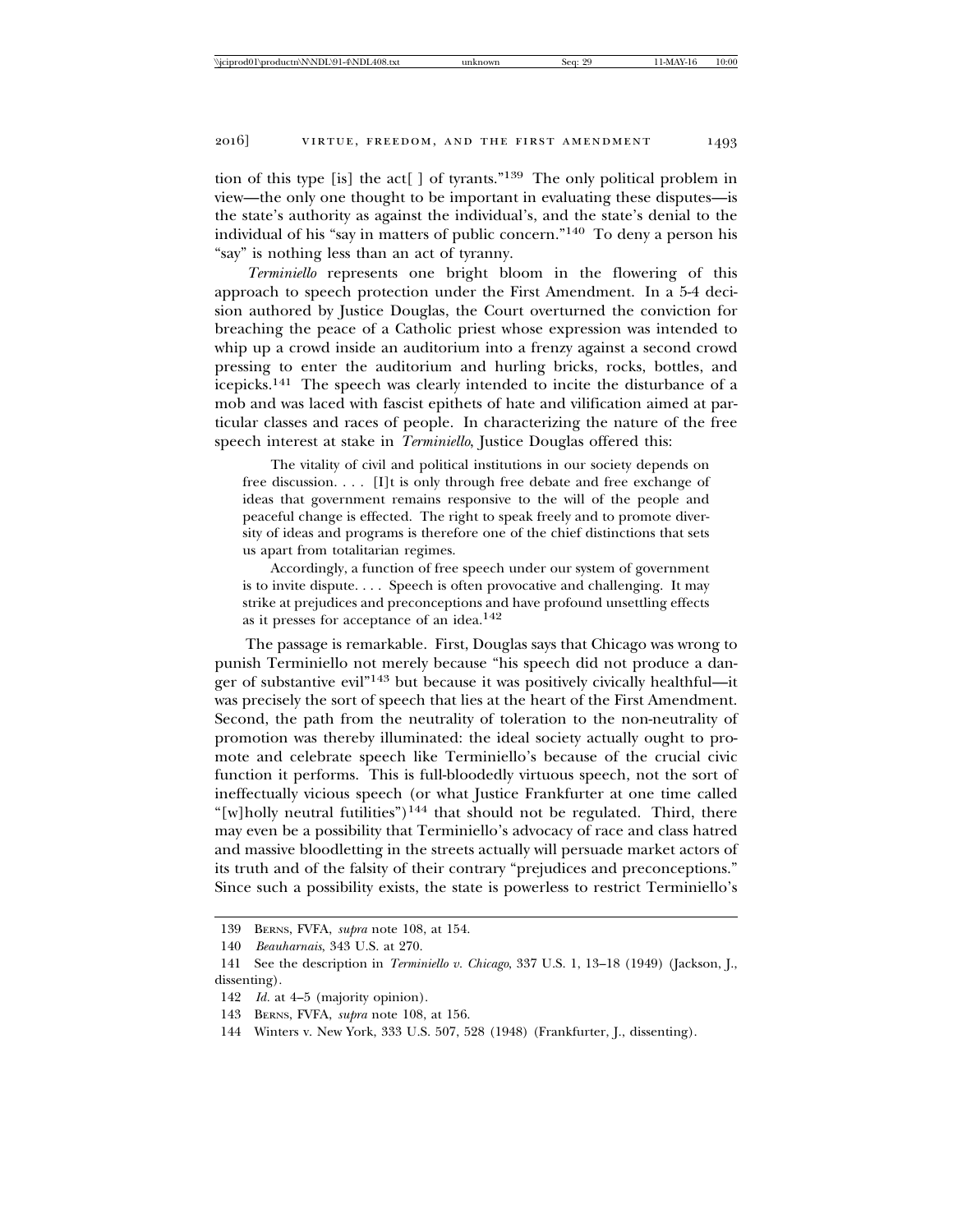speech. The implication is that it is better to be governed by fascist ideas than to regulate the market consumer's taste for them. Finally, if "inviting dispute" even in this manner is the central function of free speech protection, then it seems to have far more to do with Terminiello's own authority to do so in the manner he chooses as measured against the state's authority to regulate it—and the extent to which, as Niemeyer put it, the state must "recognize" his authority—than with "free debate and free exchange of ideas" among the rabble to whom, and against whom, Terminiello's self-expression was aimed.

The course of free speech protection has run fairly smooth ever since. Many of the types of arguments in *Terminiello* concerning public debate and the capacity of speech to influence the public have been advanced as the core reasons to protect speech in several more contemporary cases that seem to have absolutely nothing to do with public debate. Speech, as Chief Justice Roberts has said, "can stir people to action, move them to tears of both joy and sorrow, and—as it did here—inflict great pain."145 Yet to speak of Cohen's speech, or Westboro Baptist Church's speech, or Stevens's speech, or EMA's speech, as speech that attempts to "persuade" others of some controversial position on a matter of public concern, as the Court often does, seems quite irrelevant.146 If "persuasion" is defined, as David Strauss has argued, as "a process of appealing, in some sense, to reason"147—then it verges on the farcical to suggest that animal crush videos, visual depictions of the titillating slaughter of Black people and Jews, and lies about easily verifiable facts such as the earning of military honors perform this function. But First Amendment protection of speech of this kind does perform the function simultaneously of revindicating claims of individual recognition by state authority and stimulating ever more appalling expressive aggressions.<sup>148</sup>

By placing such speech squarely within the realm of First Amendment protection, the law exercises an instructional function that is anything but neutral. It teaches that there is no difference between disinterested ideas and self-interested ideas, and that the former are not publicly acknowledged to deserve any preference whatsoever over the latter. The suggestion is that civic virtue as well as truth (the first two justifications of the conventional account) will emerge more readily from the clash of self-interested "market" concerns—concerns, that is, implicating the self's "recognition"—than from a rational public debate among "scholars and saints."149 All are equally virtu-

<sup>145</sup> Snyder v. Phelps, 562 U.S. 443, 460–61 (2011).

<sup>146</sup> *See* BERNS, DC, *supra* note 108, at 128 ("[A]nger provokes anger, as it did in this instance, not agreement or accommodation.").

<sup>147</sup> David A. Strauss, *Persuasion, Autonomy, and Freedom of Expression*, 91 COLUM. L. REV. 334, 335 (1991).

<sup>148</sup> In reflecting on *Texas v. Johnson*, 491 U.S. 397 (1989), Berns notes that "deprived now of flag-burning—because it is no longer illegal—Johnson and his friends would have to find new and, of necessity, more egregious ways to aggress against the symbols, the conventions, or the mores which, as Tocqueville argued, provide the foundation of America's laws and its political life." BERNS, DC, *supra* note 108, at 130.

<sup>149</sup> Niemeyer, *supra* note 133, at 255–57.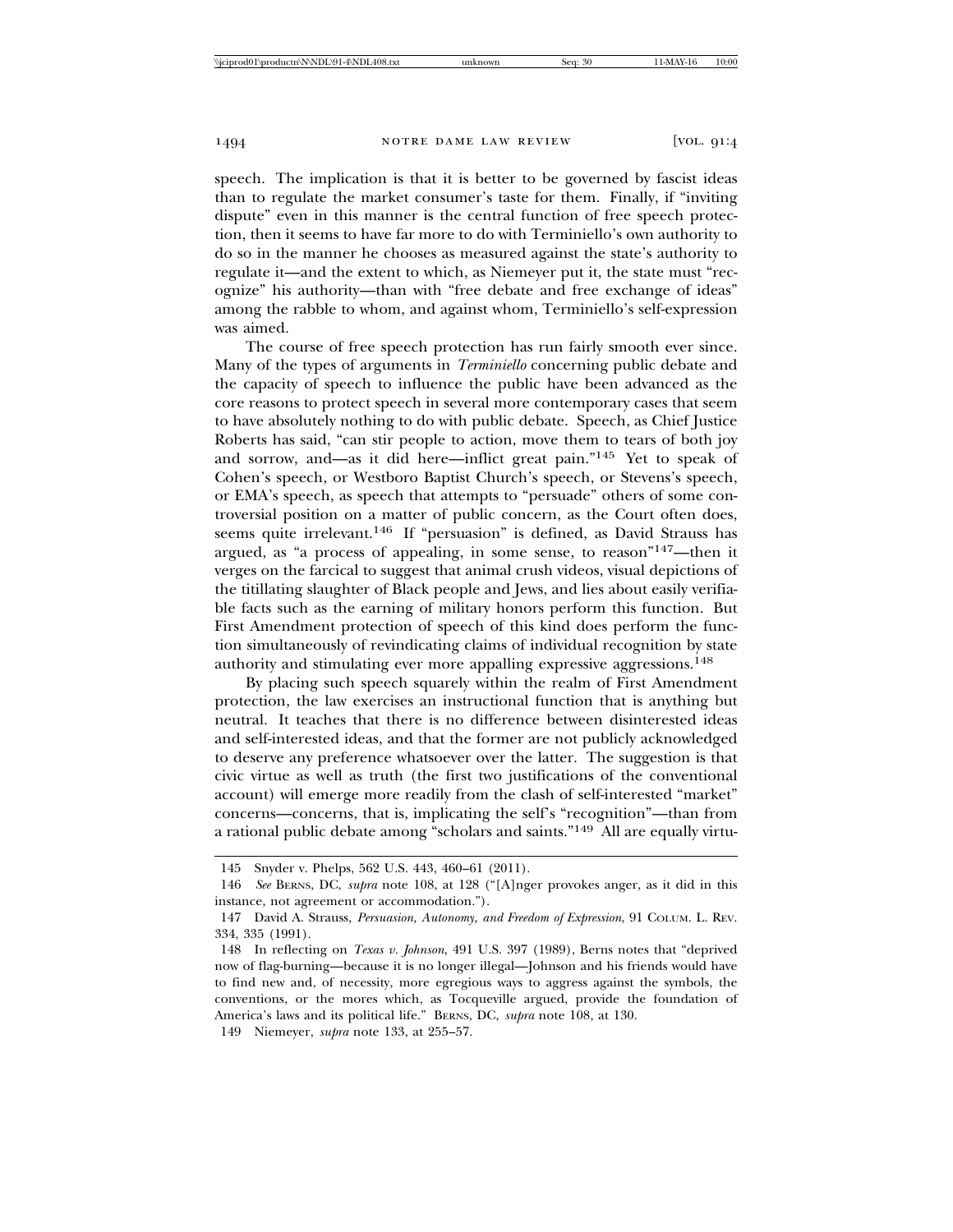ous and equally meritorious of public acknowledgment. It teaches that "men must at least threaten the use of private force in order to vindicate their private rights,"150 which is not an implausible way to understand the upshot of the Stolen Valor Act case, in which the Court suggested that lies about factual matters are protected speech unless they are conjoined to some specific private legal claim such as fraud or defamation.151 And it teaches that the only real threat to the virtuous society is the dictator, and that justice is "merely the absence of governmental tyranny."<sup>152</sup> As Justice Breyer noted in his *EMA* dissent: "This case is ultimately less about censorship than it is about education. Our Constitution cannot succeed in securing the liberties it seeks to protect unless we can raise future generations committed cooperatively to making our system of government work."153 Citizenship, Breyer seems to mean, implies "public-spiritedness, which is akin to patriotism, and has to be cultivated."154 But the hour was late for Breyer's appeal; nearly sixty years earlier, the Court pronounced that "[w]hat is one man's amusement, teaches another's doctrine."<sup>155</sup>

One may be somewhat briefer as to state neutrality under the religion clauses. Consider only one prominent issue implicating establishmentarian concerns: the relationship of religion and the education of American citizens. From the very beginning, the state never was neutral as to the sort of religion that was consistent with civic education and the sort that was a threat to it. The history of American public education may be told as a history of gradual secularization driven not by religious neutrality but religious enthusiasm. In the American colonies and well into the nineteenth century, the churches took primary charge of education. Even where public schools were established, their curriculum was distinctively Christian. Early nineteenthcentury Massachusetts schools were at first colored by a kind of pietistic Calvinism, after which there was an effort to diminish their distinctive Congregationalism. Horace Mann, that emblem of the early development of the government school, himself supported "religious instruction in our schools to the extremest verge to which it can be carried without invading those rights of conscience which are established by the laws of God and guaranteed to us by the Constitution of the State [of Massachusetts]."<sup>156</sup>

Church education was thus fitfully replaced by varieties of governmentsponsored and administered Christian education. As time passed, the quality of the religious instruction became progressively diluted—less religiously specific, certainly, but not less specifically religious. Justice Frankfurter once praised the public school as "a symbol of our secular unity"157 but he might

<sup>150</sup> BERNS, FAFAD, *supra* note 108, at 201.

<sup>151</sup> United States v. Alvarez, 132 S. Ct. 2537, 2547 (2012).

<sup>152</sup> BERNS, FVFA, *supra* note 108, at 163.

<sup>153</sup> Brown v. Entm't Merchs. Ass'n, 131 S. Ct. 2729, 2771 (2011) (Breyer, J., dissenting).

<sup>154</sup> BERNS, DC, *supra* note 108, at 142.

<sup>155</sup> Winters v. New York, 333 U.S. 507, 510 (1948).

<sup>156</sup> LEO PFEFFER, CHURCH, STATE, AND FREEDOM 332 (rev. ed. 1967).

<sup>157</sup> McCollum v. Bd. of Educ., 333 U.S. 203, 217 (1948) (Frankfurter, J., concurring).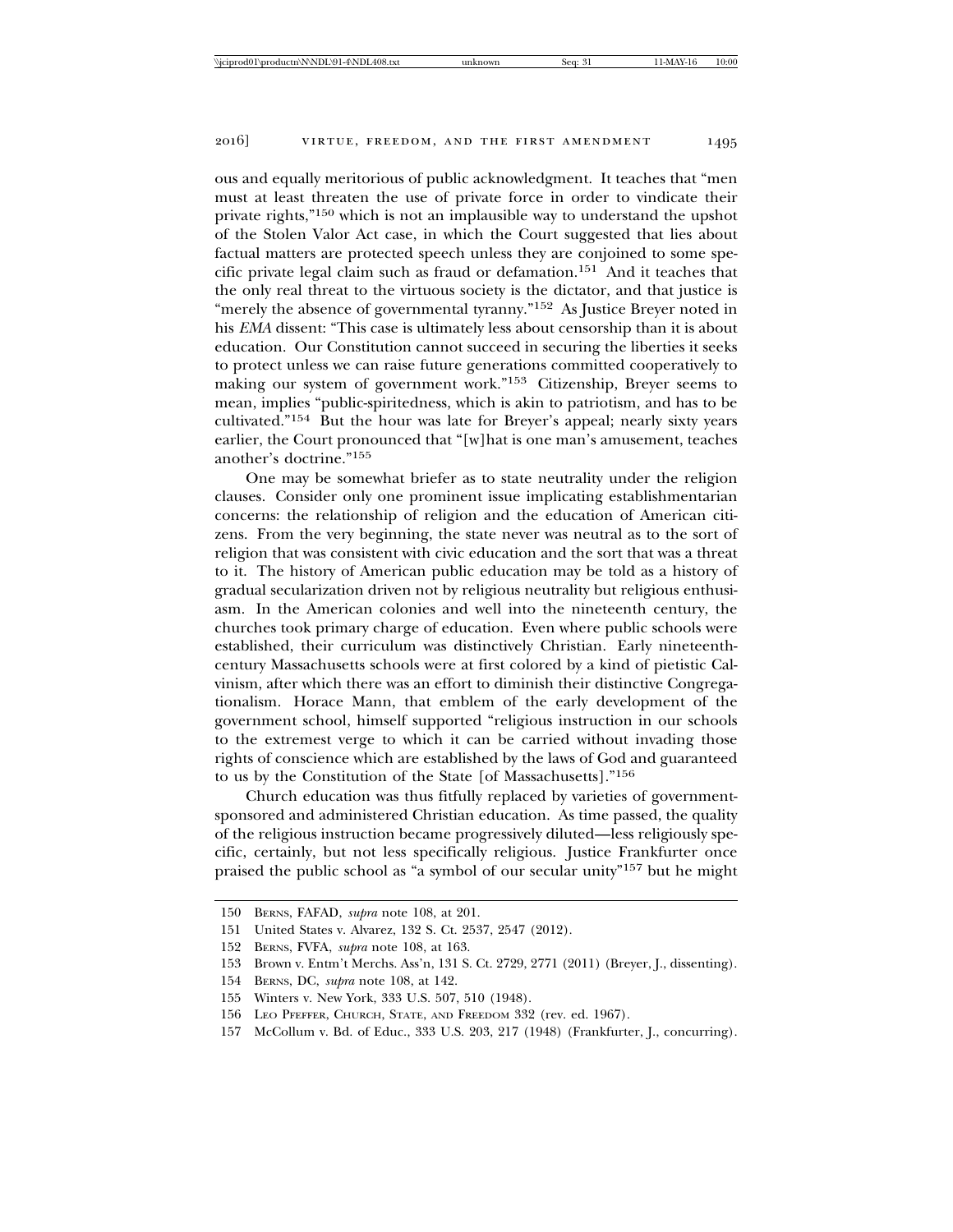have more precisely described it as a symbol of our religious division. The increasing secularity of public education grew from disagreement about the properly religious character of the government school—about the sort of religion needed to sustain the republic. In the contemporary period, as the liberal Protestantism of the public school has been drained of any vestigial Protestantism,<sup>158</sup> there remains only the liberalism as the embodiment of the nation's civic ideals. Like all government organs, public schools are now bound by the Supreme Court's constitutional injunction not to "endorse" religion in ways that make non-adherents feel like political outsiders. The secular projects and aspirations of the liberal state sustain the American polity.

There is a parallel history concerning the American state's posture toward religious schools, the chief case of which is the Catholic parochial school. Catholics were driven by the government-endorsed Protestantism of the nineteenth century to adopt a separate system of privately funded schooling that by the mid-twentieth century educated millions of students. Those that opposed this divergence believed—not without reason—that a uniform, government-endorsed Protestantism was an important force of American civic acculturation for the young.

They conceived a name for the separate Catholic system—"sectarian" education—and found champions in Ulysses S. Grant and James G. Blaine, Senator from Maine, Speaker of the House of Representatives, and a Republican candidate for President in the election of 1884, who pressed for a federal constitutional amendment explicitly forbidding any financial aid to "sectarian" institutions. This was done precisely in the name of the radical "separation of church and state"—not because amendment advocates like Grant and Blaine believed that the Constitution required separationism, but because they thought it did not.<sup>159</sup> Though the federal amendment failed, proscriptions against the funding of "sectarian" schools found their way into many state constitutions in later years in so-called "Blaine amendments."

The failure of the federal constitutional amendment contributed to a new focus on constitutional interpretation and invented genealogies concerning the Establishment Clause's true or essential separationist principle. In time, this approach met with far greater success. Beginning in the late 1940s and until fairly recently, church-state separationism represented the Supreme Court's favored approach to Establishment Clause issues involving government funding of religious institutions.160 Most recently, as discussed above, the Court has instead preferred a seemingly more egalitarian regime of "neutrality"—sameness of treatment for religion and non-religion.

Yet a decision by the Colorado Supreme Court provides only one fairly recent example of how decidedly partial an ostensibly neutral legal regime

<sup>158</sup> *See generally* JOSEPH BOTTUM, AN ANXIOUS AGE: THE POST-PROTESTANT ETHIC AND THE SPIRIT OF AMERICA (2014).

<sup>159</sup> This history is recounted at length in PHILIP HAMBURGER, SEPARATION OF CHURCH AND STATE 287–359 (2004).

<sup>160</sup> *See, e.g.*, Everson v. Bd. of Educ., 330 U.S. 1, 15–16 (1947).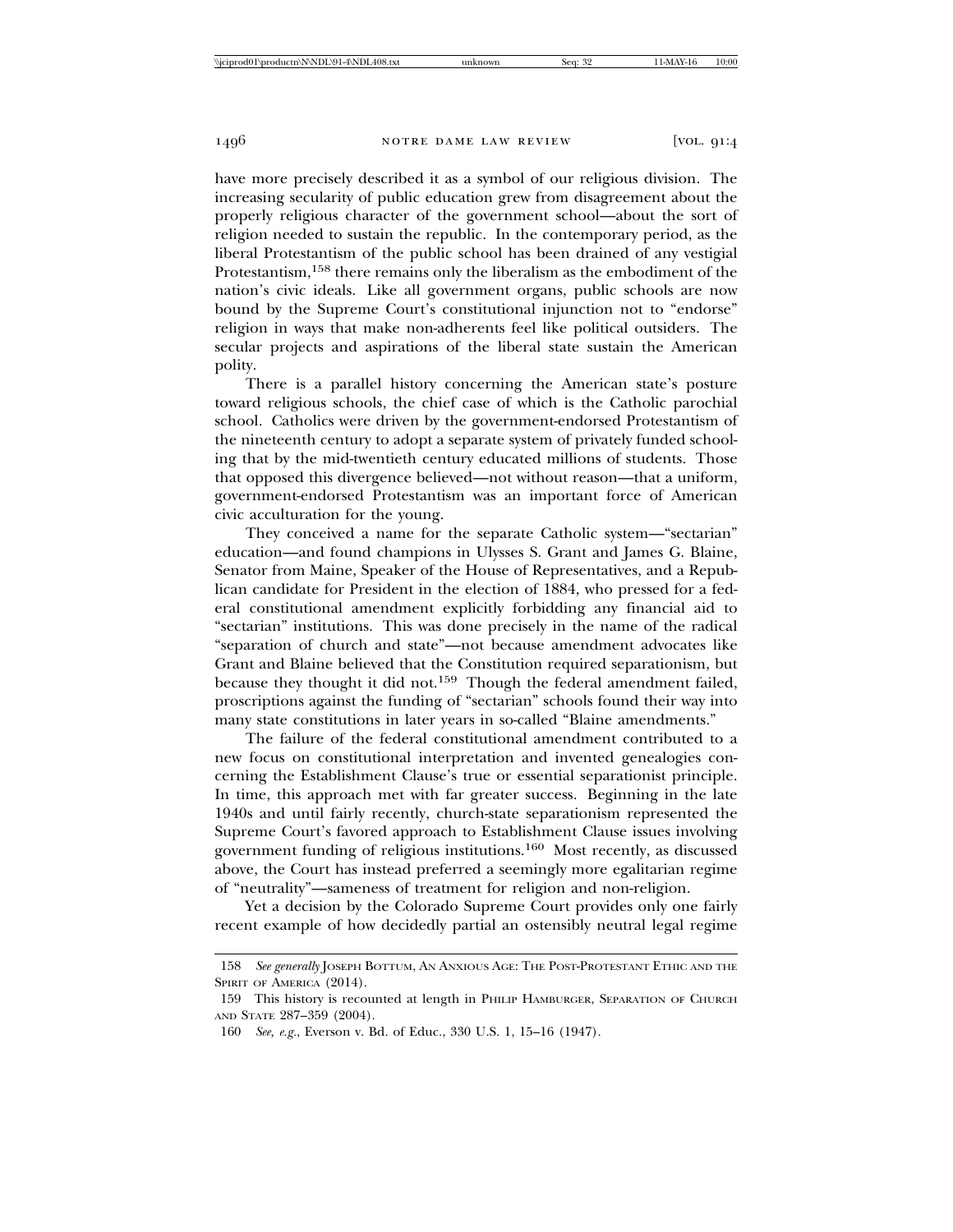actually can be.161 Colorado's Douglas County School District had instituted a program through which certain students accepted by private schools religious and nonreligious—were eligible to receive a tuition scholarship.<sup>162</sup> The money went to the students' families, who would then pay it to the school they had chosen to attend.163 Roughly ninety-three percent of participating students chose to attend a religious school.164 The key issue in the case was this program's constitutionality under Colorado's 1876 Blaine Amendment, enacted at the zenith of the controversy concerning the civic and religious character of public education and the government's hostility toward Catholic education.165 The law prohibits the state from making "any appropriation, or pay[ing] from any public fund or moneys whatever, anything in aid of any church or sectarian society, or for any sectarian purpose."166 Refusing to consider the extensive historical context of the word "sectarian," the court arrived at the conclusion that "sectarian" is synonymous with "religious."<sup>167</sup> The Amendment therefore prohibits the use of any state moneys that might even indirectly "support" or "sustain" religious schools by

structure and basic safety measures. And yet, in light of this result, "sectarian" does not sound particularly neutral; or, to the extent it does, it sounds in the rather counterintuitive neutrality of state-endorsed religious hostility. Yet even this perspective on the question of neutrality passes over the colossal non-neutrality of the government's systematic and exclusive funding of its own putatively religion-neutral schools, to the detriment of able students—many of them from poor and educationally underserved communities—who would greatly benefit from private religious schooling. Neutrality between religion and non-religion seems to demand a plainly partial allocation of resources, as the first revised thesis has already argued. Or, one variety of government neutrality—no funding of religious schools—obstructs the achievement of another—educational opportunity.<sup>168</sup>

facilitating students' attendance, seemingly including payments for infra-

True, American education is only one issue impacted by the First Amendment's religion clauses. Yet at least as to that issue, the place of religion in American educational life—whether in the nation's public schools or in its position on private religious schools—will not be answered by First Amendment neutrality talk, for the fundamental reason that nothing in the projects of American education is or ever has been neutral toward religion.

<sup>161</sup> Taxpayers for Pub. Educ. v. Douglas Cty. Sch. Dist., 351 P.3d 461 (Colo. 2015).

<sup>162</sup> *Id.* at 464.

<sup>163</sup> *Id.* at 465.

<sup>164</sup> *Id.* at 466.

<sup>165</sup> COLO. CONST. art. IX, § 7 (amended 1876).

<sup>166</sup> *Douglas Cty. Sch. Dist.*, 351 P.3d at 470 (quoting COLO. CONST. art. IX, § 7 (amended 1876) (emphasis omitted)).

<sup>167</sup> *Id.*

<sup>168</sup> For further discussion of the multiple, clashing meanings of "neutrality" in the religion clause context, see DEGIROLAMI, *supra* note 56, at 15–33, 59–78.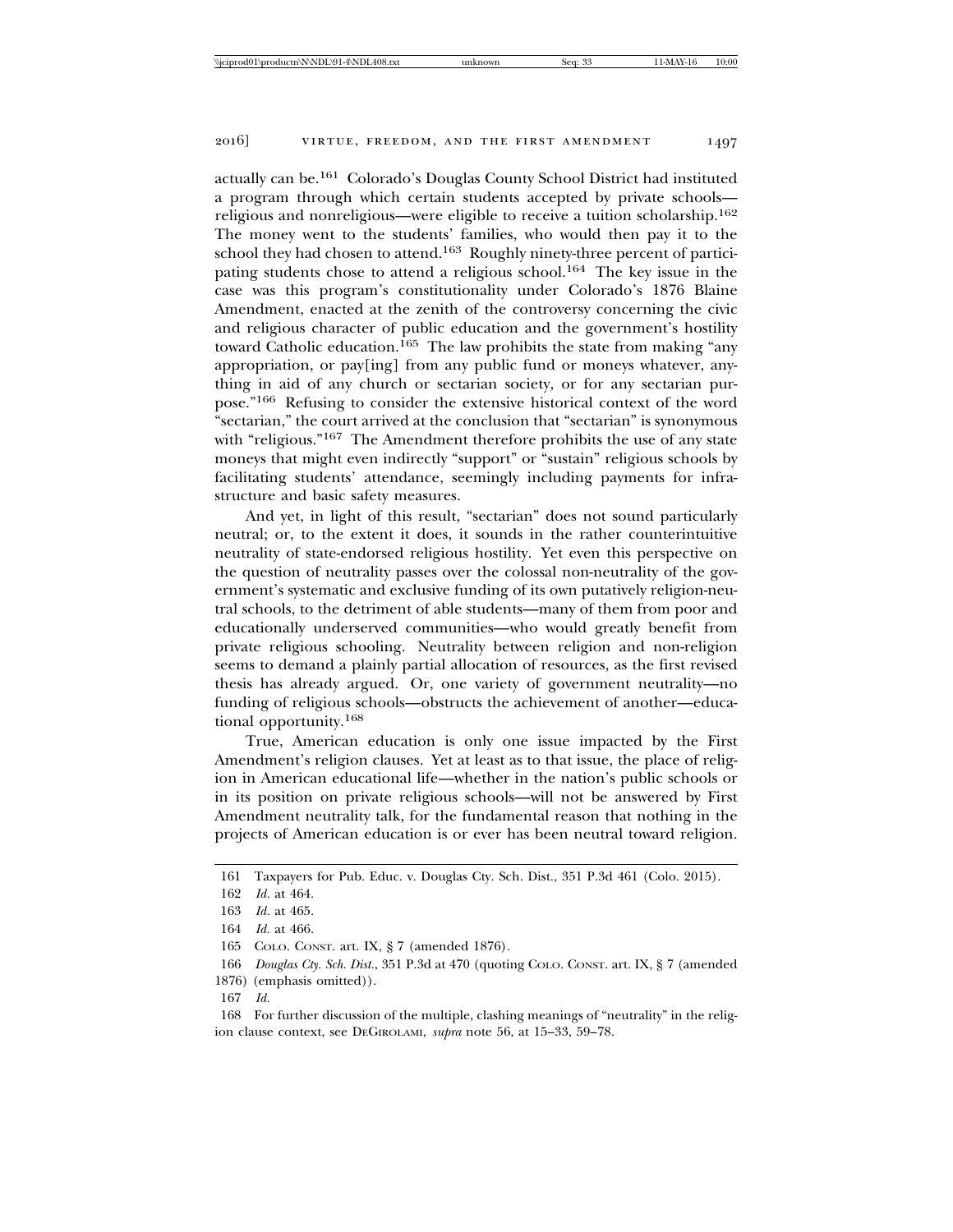From the very first, it was precisely the non-neutrality of the state toward religion that has been one of the prime catalysts of cultural and legal development in American education policy, public and private. There is an understandable tendency among some opponents of state Blaine amendments such as Colorado's to reduce them to simple expressions of non-neutral anti-Catholicism. Often they were that, but they were more.

To understand them merely in these terms—as lamentable examples of "discrimination"—misunderstands them. It consigns them to a history from which we have happily progressed now that we have entered an epoch in which the making of discriminations is said to be taboo. But to repudiate the Blaine amendments is not to rid ourselves of the very real problem they addressed. That problem—how to foster through education the common civic culture upon which the American polity, even still, depends—remains pressing. The Blaine amendments were woefully inadequate responses to that problem, but responses nonetheless. The empty bromide of religious neutrality is no response at all.

# *C. The Autonomization of First Amendment Freedom Reflects a Distinctive View of the Virtuous Society Coincident with Significant Features of the Court's Post–New Deal Fourteenth Amendment Jurisprudence.*

The final thesis of the revised account concedes to the conventional account at least this much: The Supreme Court has in fact steadily autonomized the First Amendment. But it departs from the conventional account in denying that First Amendment autonomization has had the effect of increasing everyone's liberty. It holds instead that the autonomized First Amendment has reinforced and itself gained strength from significant features of the Court's post–New Deal Fourteenth Amendment jurisprudence, particularly the Court's decisions involving sex as a civil liberty. The autonomization of the First Amendment thus has rendered virtuous certain distinctive political and social commitments and greatly devalued, if not rendered vicious, others.

Two preliminary points are worth bearing in mind. First, as Berns observed, the First Amendment does not sit alone, in isolation, as the only provision of the Constitution.169 It inevitably interacts with, affects, and is affected by the interpretation of other provisions. The second is Isaiah Berlin's well-known distinction between positive and negative freedom.170 If freedom is understood in its positive sense, as self-realization or self-actualization, then concerns about coercion (the negative sense of freedom) may become obscured. If an individual is free just exactly to the extent that he has realized his authentic self, then others may be in a position to know better what his authentic self-fulfillment demands.

<sup>169</sup> BERNS, FVFA, *supra* note 108, at 46.

<sup>170</sup> ISAIAH BERLIN, *Two Concepts of Liberty*, *in* FOUR ESSAYS ON LIBERTY 118, 121-22 (1971).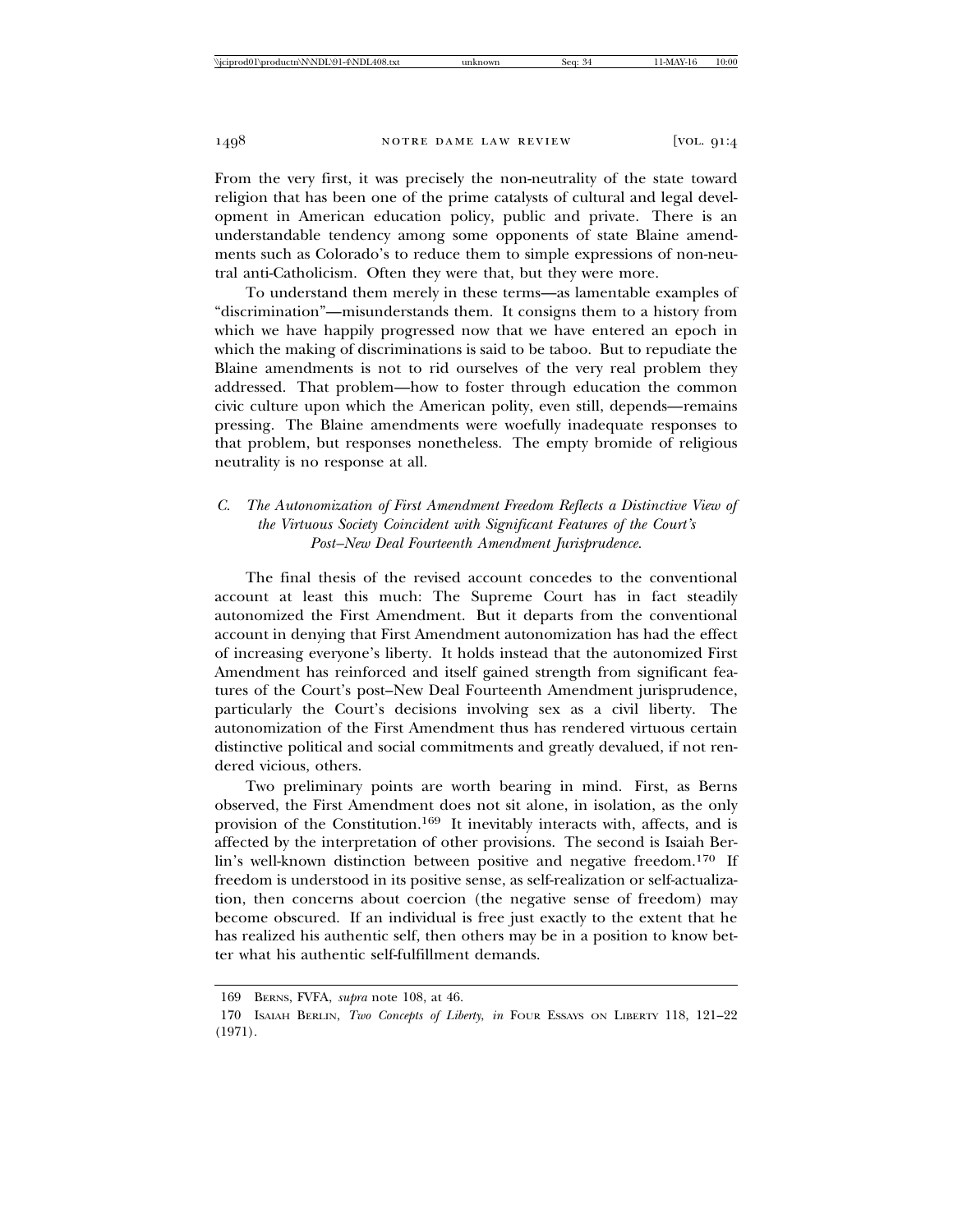*Cohen v. California*, we have already seen, stands for the proposition that an autonomized First Amendment is, as Justice Harlan said, the only "approach [that] would comport with the premise of individual dignity and choice upon which our political system rests."171 Justice Thomas has likewise emphasized that "the right to free speech is a right held by each American, not by Americans en masse."172 This repeated emphasis on "individual dignity and choice" is telling. Yet not all varieties of dignity and choice stand on equal footing. For example, in *Sorrell v. IMS Health Inc.*, the Court held that though a state law restricting the sale or use of pharmacy records was intended to preserve the "personal privacy and the dignity" of medical providers, that was an insufficiently important interest to limit pharmaceutical companies' access to this information.173 Some dignitarian interests are more important than others. It therefore becomes necessary to discern which sorts of dignitarian interests or interests in personal autonomy and "recognition" have been promoted and themselves reinforced by the autonomized First Amendment and which have suffered. The conventional account's third justification for First Amendment freedom may have swallowed up the others but official, government-conferred "recognition" is, per the first revised thesis, a finite resource. It, too, requires judgment about allocation.

Here there are likely many answers, discussion of which would exceed the scope of this Article. One in particular, however, seems highly salient. The question of differential dignitarian recognition is complicated by other developments in constitutional law in the mid-twentieth century, a crucial one of which concerns the then-emerging jurisprudence of the Fourteenth Amendment's Due Process Clause. During the period that the Court was recharacterizing the First Amendment as a "preferred position," it was also using the Due Process Clause to incorporate the First Amendment's several provisions against the states.174 What Berns called "First Amendment substantive due process"175 came to mean not that some federal protection for First Amendment freedom against state interference was "implicit in the concept of ordered liberty" protected by the Due Process Clause, but that preferred position liberty for the First Amendment was implicit in the concept of ordered liberty.176 The autonomization of the First Amendment was thus conceptually conjoined to and occurred concurrently with the rise of the substantive due process values of equality and sexual autonomy in some of the Court's most important post–New Deal jurisprudence.

In a fascinating study of the emergence of "sex as a civil liberty" in the United States, historian Leigh Ann Wheeler chronicles the pivotal role of the

<sup>171</sup> Cohen v. California, 403 U.S. 15, 24 (1971).

<sup>172</sup> Nixon v. Shrink Mo. Gov't PAC, 528 U.S. 377, 420 (2000) (Thomas, J., dissenting).

<sup>173 131</sup> S. Ct. 2653, 2672 (2011).

<sup>174</sup> *See* Everson v. Bd. of Educ., 330 U.S. 1 (1947); Cantwell v. Connecticut, 310 U.S. 296

<sup>(1940);</sup> Gitlow v. New York, 268 U.S. 652 (1925).

<sup>175</sup> BERNS, FVFA, *supra* note 108, at 102.

<sup>176</sup> *See* Palko v. Connecticut, 302 U.S. 319, 324–25 (1937).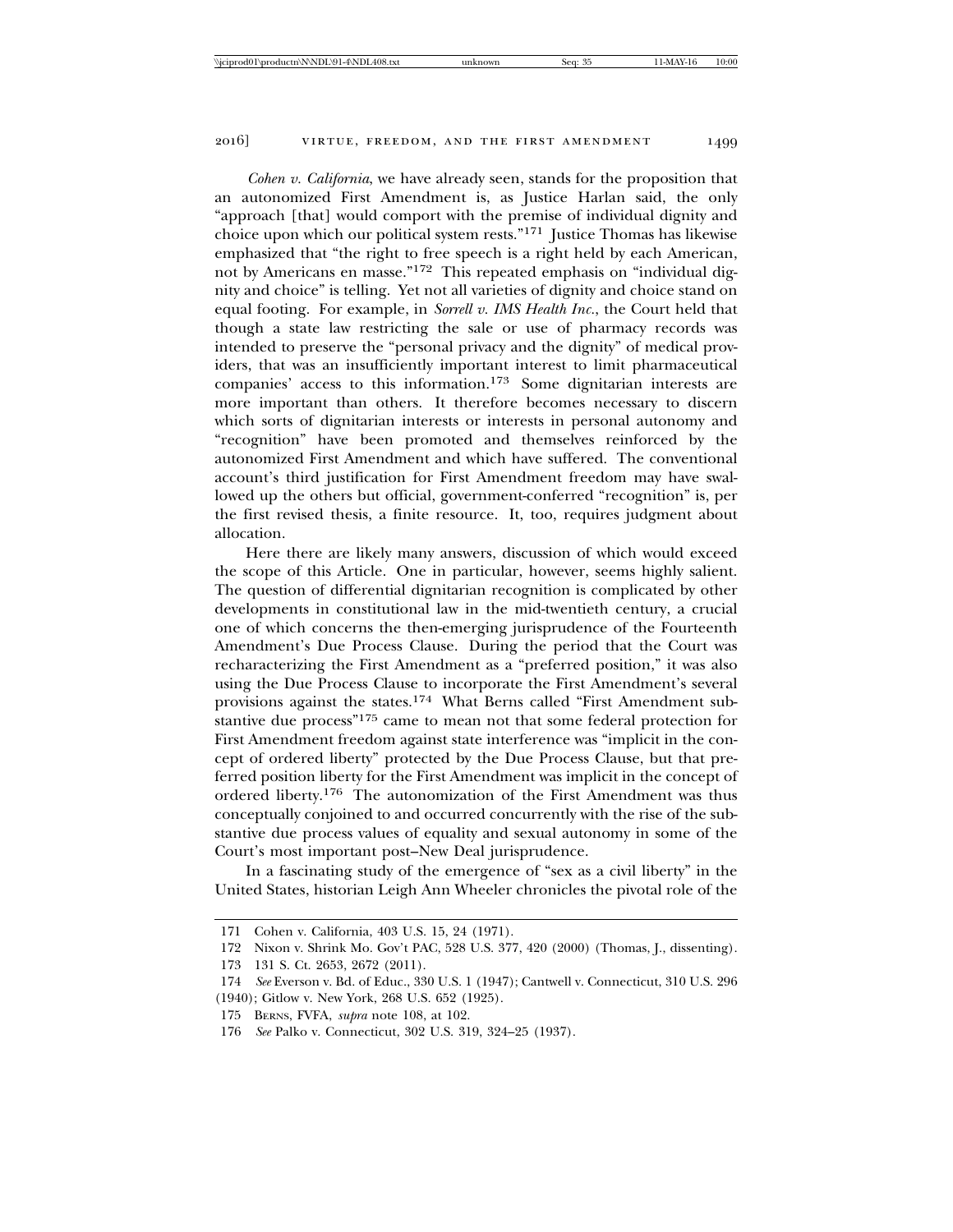American Civil Liberties Union (ACLU) in the early-mid-twentieth century in "gradually adopt[ing] sexual expression, practice, and privacy as civil liberties" and "persuad[ing] courts to do the same."177 One of Wheeler's basic insights is that the key to unlocking the vault of sexual liberties, subsequently enshrined by the Supreme Court in the Due Process and Equal Protection Clauses of the Fourteenth Amendment, was the ACLU's series of "carefully crafted lawsuits" defending increased scope for sexual expression under the First Amendment.<sup>178</sup> The ACLU began by defending unconventional speech about sex in court in the 1930s and 1940s, focusing primarily on regulations involving advocacy of birth control, sex education, nudism, and theater performances.179 Even in these early years, one of the ACLU's important underlying objectives was the "repeal of all birth control laws," so that attacking regulations on the distribution of literature about birth control as a First Amendment violation was a strategic choice—it was both part of the ACLU's "First Amendment agenda" and an effective means of achieving other aims relating to sexual conduct.<sup>180</sup>

Wheeler details how champions of sexual liberties later deployed the very same "marketplace of ideas" metaphor that represents the truth-oriented justification of the conventional account of the First Amendment in order to create consumer rights out of the First Amendment.181 Sexual expression was the First Amendment consumable, and it was increasingly regarded as a fundamental feature of individual identity and autonomous choice in ways having nothing to do with democratic governance:

Political theorists had long linked citizens' access to information with democracy, but they did so by prioritizing communitarian values that treated citizens in the aggregate as a tool for achieving and sustaining democracy. What the ACLU did, increasingly in partnership with commercial producers and other interest groups, was . . . designed to empower citizens to claim access to information and images as an individual right. As ACLU leaders and others reframed the First Amendment to include consumers' rights, they abandoned, once and for all, their earlier commitment to defending only matter created for educational, political, artistic, or intellectual purposes and increasingly defended material produced purely for profit and pleasure.182

Though the ACLU had its setbacks—as when its position that obscenity stood at the core of the First Amendment alongside political speech was rejected by the Supreme Court in *Roth v. United States*183—even in defeat, it succeeded in convincing the Court to adopt a comparatively narrow defini-

180 WHEELER, *supra* note 177, at 50, 52–53.

- 182 *Id.* (footnote omitted).
- 183 354 U.S. 476 (1957).

<sup>177</sup> LEIGH ANN WHEELER, HOW SEX BECAME A CIVIL LIBERTY 3–4 (2013).

<sup>178</sup> *Id.* at 3–5.

<sup>179</sup> *Id.* at 39–59; *see, e.g.*, Parmelee v. United States, 113 F.2d 729 (D.C. Cir. 1940).

<sup>181</sup> *Id.* at 61.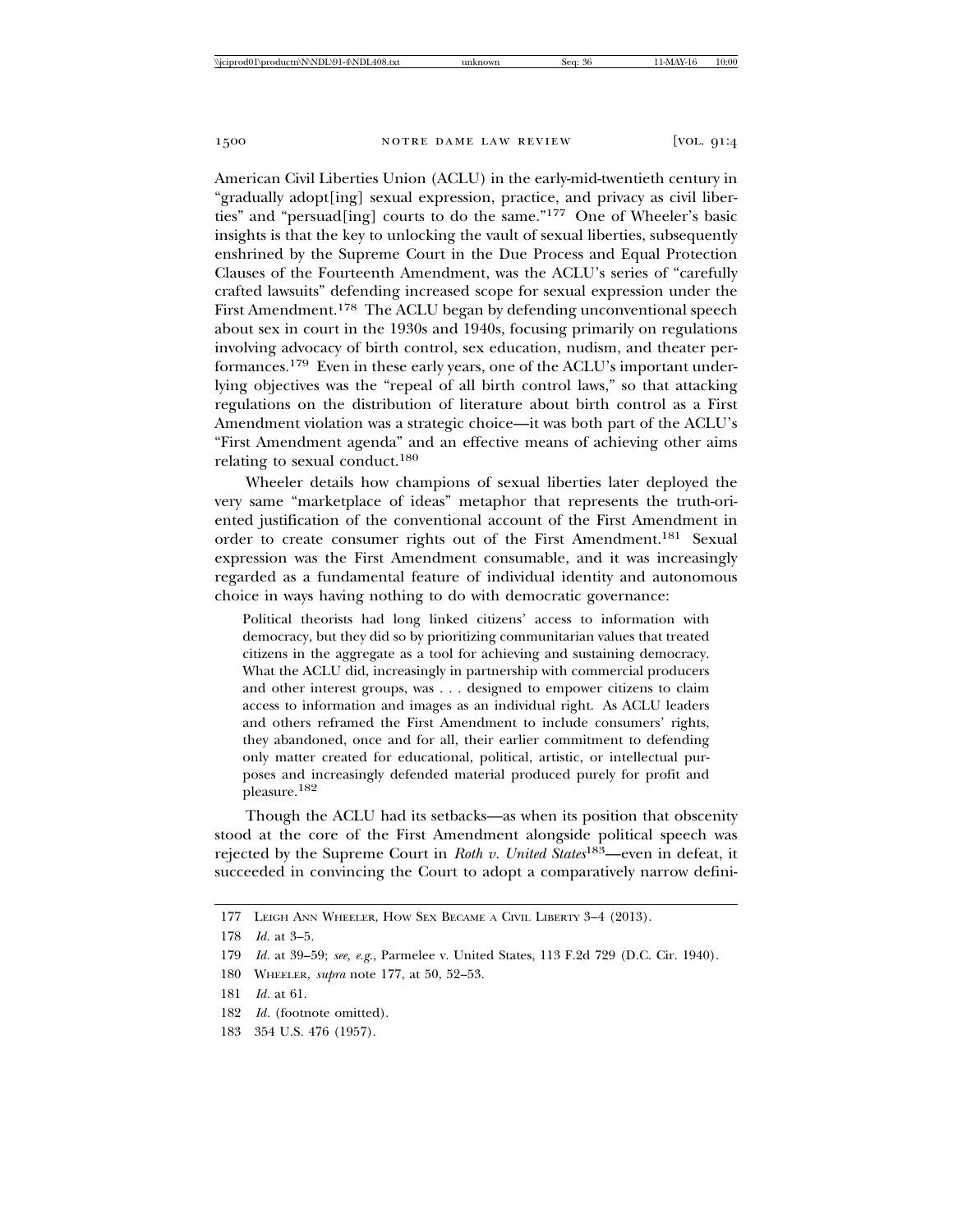tion of obscenity.184 Mid-century "ACLU leaders," Wheeler explains, "saw great promise in the potential for recent cultural and judicial developments to liberate sexual expression."185 The new First Amendment focus on the autonomized wants and choices of the consumer of expression brought "to sexual expression the gloss and respectability of constitutional rights."<sup>186</sup>

Wheeler's work demonstrates how the constitutional protection of autonomized sexual *practices* that took flight in the 1960s and resulted in claims of constitutional rights to "reproductive freedoms" of various kinds and eventually to sexual equality more broadly can be traced directly to the greatly enhanced and autonomized protection of sexual *expression* under the First Amendment preceding it. Indeed, the First Amendment's penumbras were one putative textual source of the "right to privacy" held by the Court to forbid regulation of access to contraception for married couples.187 The right of privacy itself was later in turn recycled by the Court to prohibit on First Amendment grounds the criminalization of the private possession of obscene material, for the First Amendment protects "the right to satisfy [one's] intellectual and emotional needs" in the home.<sup>188</sup> And in still later decades, the mutually reinforcing connection between conduct and expression persisted and expanded as "ACLU leaders increasingly supported the efforts of homosexual rights activists—along with purveyors and consumers of sexual material—to expand access."<sup>189</sup>

One of the book's more refreshing features is the identification of specific losers in this generational struggle ostensibly about freedom, but in reality about the nature of the virtuous society. The losers included organized religious institutions, especially Protestant and Catholic groups, whose core tenets reflected a wildly different ethic than that pressed by advocates of the individualist, autonomous, consumer-oriented model of sexuality. They also included those citizens—religious or not—who believed that the political commonweal, as a joint civic enterprise, was ill served in various ways by the expansion of sexual liberty and by the consumerization of the First Amendment.190 Their freedom from what they regarded as the folly of the ACLU's position, a position that was increasingly embraced by the Court and held to represent the very foundation of the First Amendment, was at stake. Wheeler includes a fragment from a representative letter to the ACLU written by one of these losers—a woman who objected that "freedom is not always a matter of being able to choose what we want to do, but rather peace of mind through knowing we are doing what is right,"191 a sense of right according to the common conventions of decent social behavior then extant. Yet a major

<sup>184</sup> WHEELER, *supra* note 177, at 71–72.

<sup>185</sup> *Id.* at 79.

<sup>186</sup> *Id.* at 91.

<sup>187</sup> Griswold v. Connecticut, 381 U.S. 479, 483 (1965).

<sup>188</sup> Stanley v. Georgia, 394 U.S. 557, 565 (1969).

<sup>189</sup> WHEELER, *supra* note 177, at 153.

<sup>190</sup> *Id.* at 77.

<sup>191</sup> *Id.*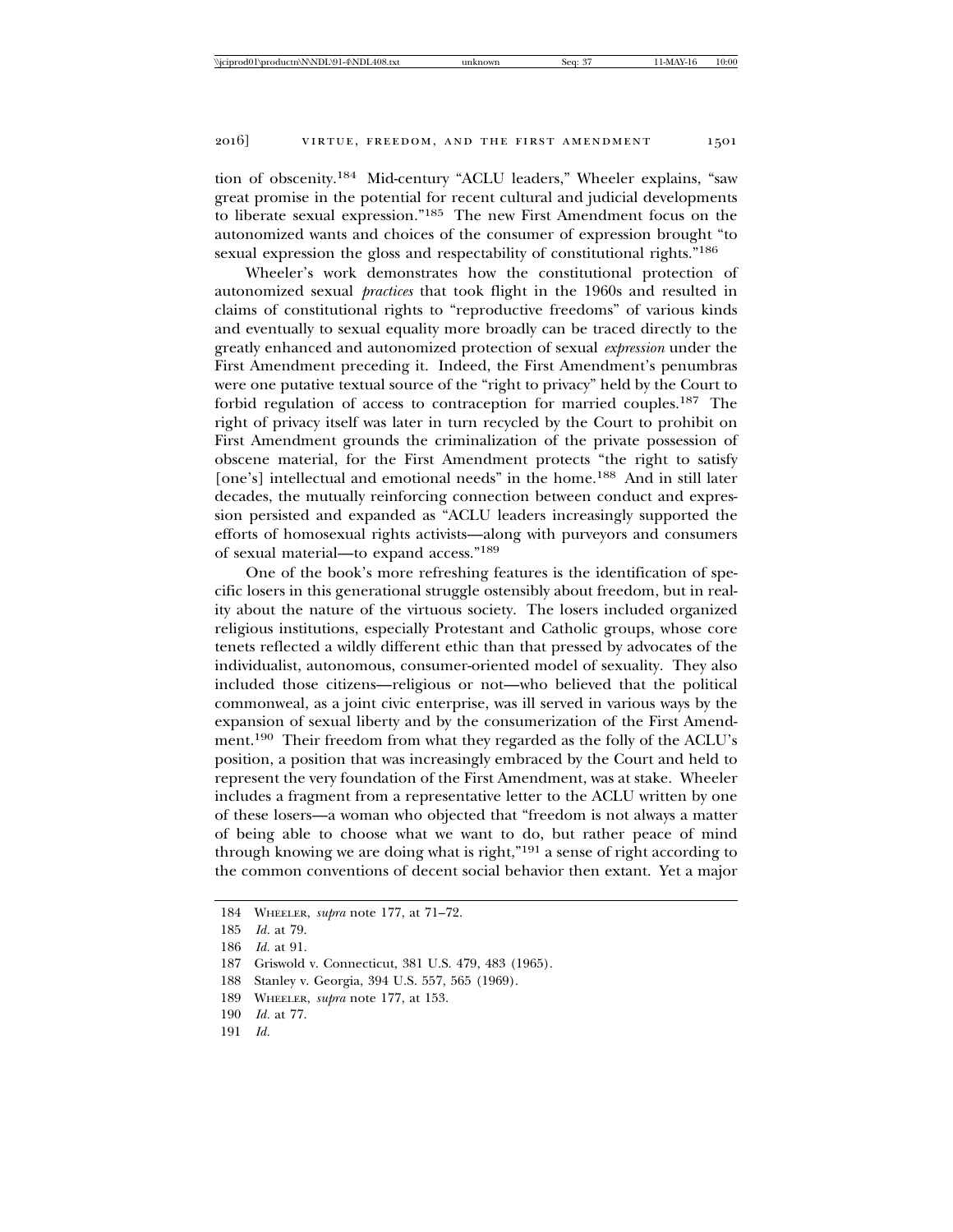part of what Wheeler celebrates as the achievement of the ACLU was to downgrade such ideas under law—to demote them as civic ideals of virtue and even perhaps to render them vicious. Once the Court had been persuaded of the "sanctity of freedom of speech and sexual privacy" as standing at "the very core of American constitutionalism,"192 resistance to such rights, even in the name of First Amendment freedom, gradually became an anticonstitutional point of view.

It is difficult to devise a single, unifying description of the losers in this massive contest over the nature of American civic virtue. One plausible candidate, however, is what Roger Scruton once called the partisans of the "corporate person."193 The idea that "human individuals derive their personality," including and especially their commitments concerning human sexuality, "in part from corporations" (particularly churches, families, social and civic groups, and other similar institutions whose function is to fix and transmit traditional ways of life) and that as a result "corporate personality should be consecrated in our feelings, and acknowledged in our law"194 gradually but steadily was devalued in twentieth-century First and Fourteenth Amendment law. Those with allegiances to such corporate structures believe that they are "not a means but an end: a bond in which you are at rest, as you are at rest beside your hearth. [They are] object[s] of respect and esteem."195 People like Wheeler's letter-writer, who would derive not only their understandings of virtue and vice but also their civic "peace of mind" through the influence of and association with corporate bodies (religious or otherwise) would suffer under the new doctrine. And, Wheeler suggests, it was right and good that they should.

Set against this background, the language of individual dignity and equality used over and again by the Supreme Court in the discussion of sex as a civil liberty comes into sharper focus. "Few decisions," the Court would write in *Thornburgh*—a case that, *inter alia*, involved the freedom to disseminate information about abortion to women who were considering it—are "more basic to individual dignity and autonomy"<sup>196</sup> than the freedom to control one's own role in procreation. The freedom to make such "intimate and personal choices" is "central to personal dignity and autonomy,"197 the "dignity" of "free persons" that inheres "[w]hen sexuality finds overt expression in intimate conduct with another person."198 And the state is now, *pace* Justice Thomas, an active participant in these matters, bestowing dignity as well

<sup>192</sup> *Id.* at 224.

<sup>193</sup> Roger Scruton & John Finnis, *Corporate Persons*, 63 PROC. ARISTOTELIAN SOC'Y SUP-PLEMENTARY VOL. 239, 240 (1989).

<sup>194</sup> *Id.* at 240–41.

<sup>195</sup> *Id.* at 245.

<sup>196</sup> Thornburgh v. Am. Coll. of Obstetricians & Gynecologists, 476 U.S. 747, 772 (1986), *overruled by* Planned Parenthood of Se. Pa. v. Casey, 505 U.S. 833 (1993) (on other grounds).

<sup>197</sup> *Casey*, 505 U.S. at 851.

<sup>198</sup> Lawrence v. Texas, 539 U.S. 558, 567 (2003).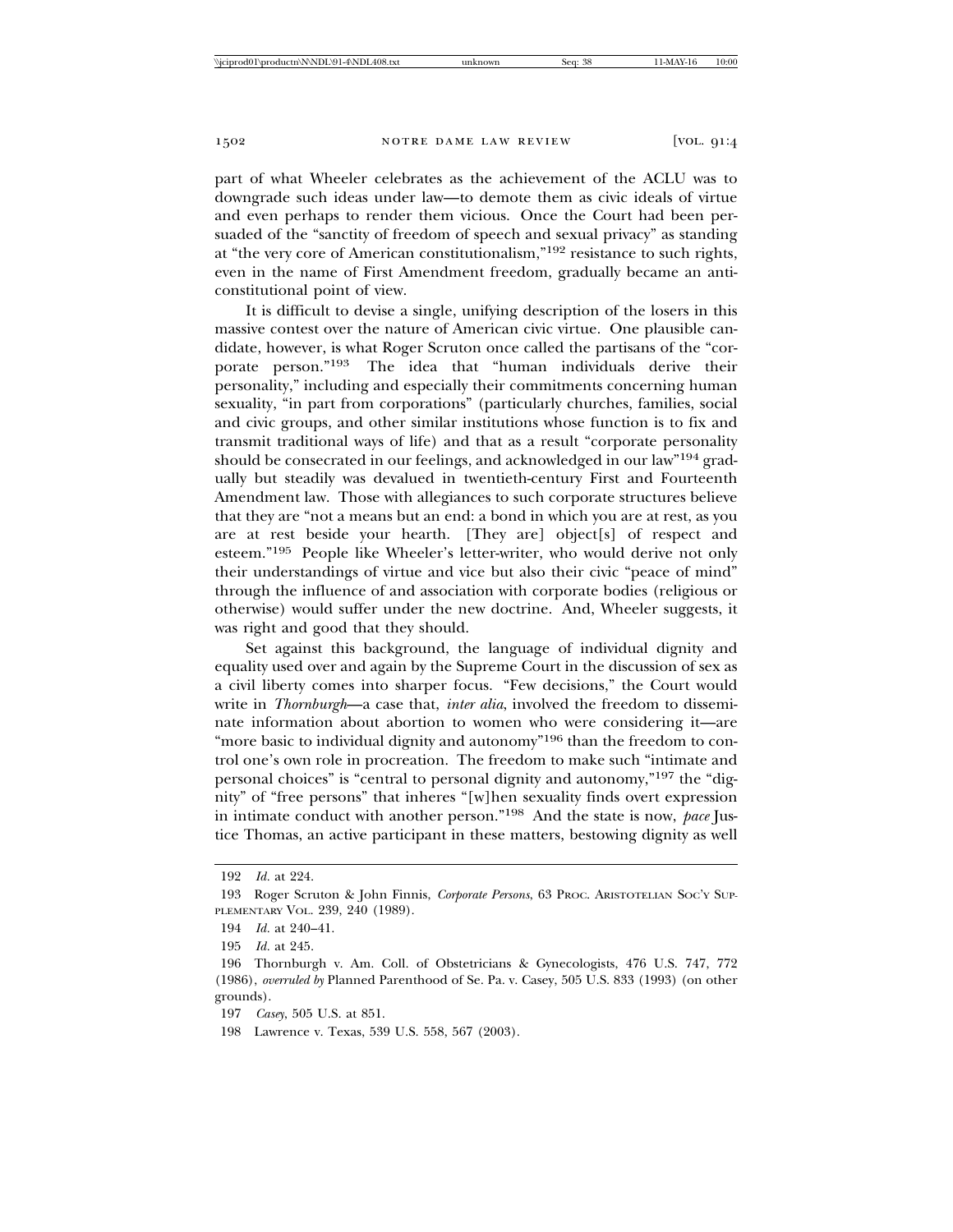as equality.199 It must "confer[ ]" the "equal dignity" that attends marital status on same-sex couples in accordance with what the Court has constitutionalized as the "evolving understanding of the meaning of equality,"200 for the Court has declared that "[t]here is dignity in the bond between two men or two women who seek to marry and in their autonomy to make such profound choices."<sup>201</sup>

Indeed, Wheeler's account in many ways proves too much for purposes of the connection suggested here. The book documents a concerted, deliberate, and successful effort by advocates of sexual freedom to use the First Amendment strategically to achieve their broader aims, aims that the Supreme Court steadily constitutionalized under the Fourteenth Amendment as the twentieth century drew on. It was only when the tension between ever-expanding rights of sexual freedom and broader sexual egalitarian ideals came to light—as in the late twentieth-century controversies over rape reform and sexual harassment laws—that the ACLU moderated its sexual libertarianism so as to parry accusations that it was "privileging men's over women's rights and liberty over equality."202 Interesting and believable as evidence of such an explicit, intentional campaign may be, it is not necessary in order to show that the First Amendment's autonomization represents not universal maximization of freedom but a particular, non-neutral response to the problem of freedom in which certain social values are given political and legal priority and others demoted. The goods of sexual libertinism and sexual choice-making as individual consumables with legal status—sex as a civil right in all of its multifarious dignitarian and egalitarian dimensions, utterly deracinated from all traditional corporate influence—may not have been the only social and political values that achieved new constitutional status as a result of the autonomization of the First Amendment, but they certainly were primary beneficiaries of the new dispensation. They became political virtues. Opposition to them became political vices.<sup>203</sup>

Elsewhere, I have discussed at length the complex and changing status of religious freedom in the context of the rise of these far more powerful legal forces.204 The autonomization of religious free exercise (first constitutionally, then statutorily) and disestablishment represents one answer to the problem of freedom in which some types of religious freedom have been successful and others either have suffered or at the very least are subject to increasingly strong challenges. Claims of religious freedom that are per-

<sup>199</sup> *See* Obergefell v. Hodges, 135 S. Ct. 2584, 2639 (2015) (Thomas, J., dissenting) ("The government cannot bestow dignity, and it cannot take it away.").

<sup>200</sup> United States v. Windsor, 133 S. Ct. 2675, 2693 (2013).

<sup>201</sup> *Obergefell*, 135 S. Ct. at 2599.

<sup>202</sup> WHEELER, *supra* note 177, at 179–80.

<sup>203</sup> Berns saw this as well: "With us, as Jean-Jacques Rousseau would have said, vice has taken on the likeness of decency. (What he did say is this: 'Vice hardly insinuates itself by shocking decency but by taking on its likeness.')." BERNS, DC, *supra* note 108, at 135 (quoting JEAN-JACQUES ROUSSEAU, POLITICS AND THE ARTS: LETTER TO M. D'ALEMBERT ON THE THEATRE 124 (Allan Bloom trans., 1960)).

<sup>204</sup> *See generally* DeGirolami, *supra* note 102.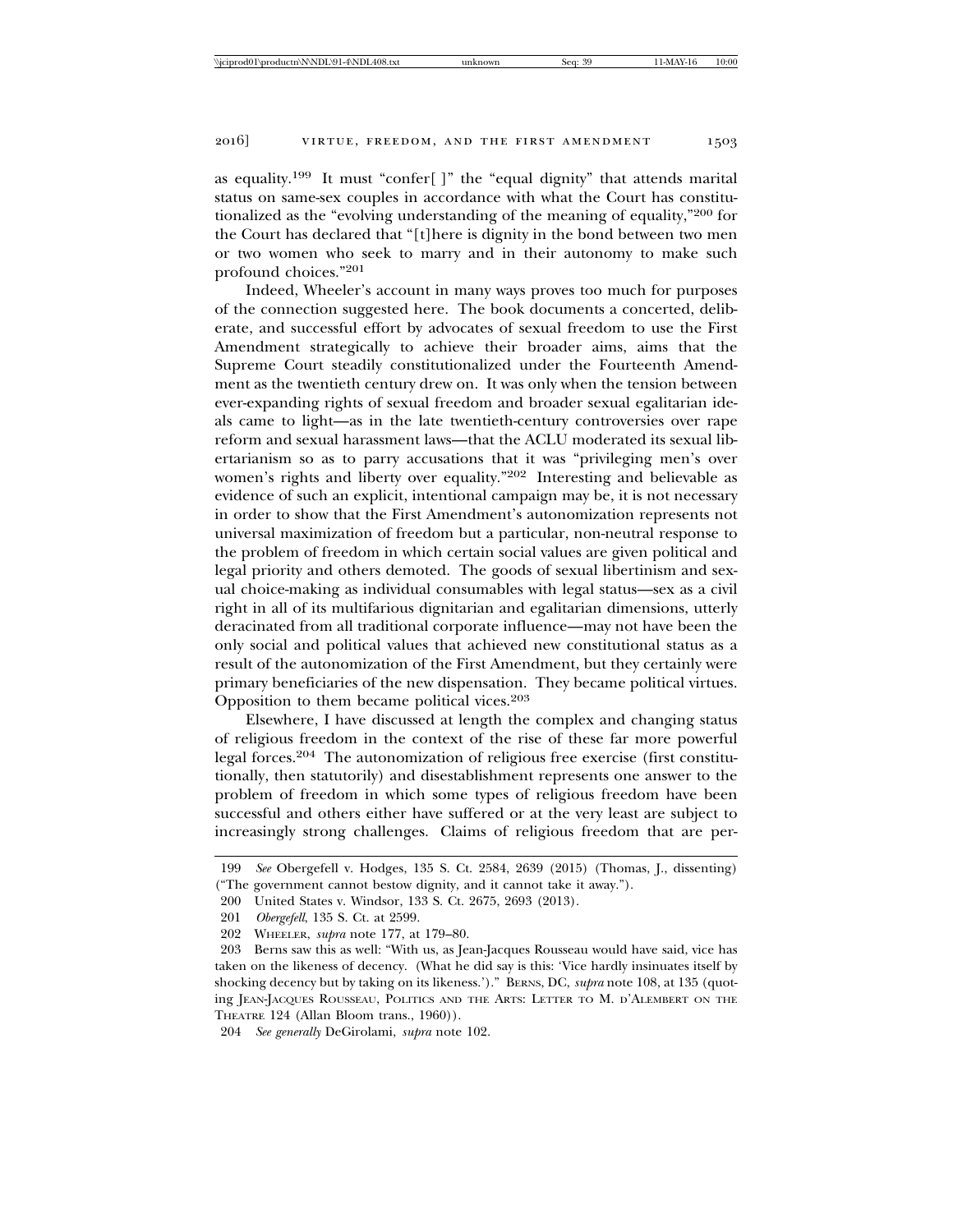ceived not to threaten the dignitarian and egalitarian gains achieved through the powerful union of speech and sex rights remain relatively uncontroversial. Religion that is essentially powerless, marginal, isolated, and disconnected from countervailing interests in autonomy, equality, and sexual freedom—religion, for example, that gives rise to claims for exemption from general laws by prisoners and tiny, exotic groups—can win the universal approbation of the Court.205 This is to the Court's credit, of course, but it is also religious liberty whose cost has been comparatively cheap. Religion, on the other hand, that is perceived to stand athwart the new regime of individual dignity, sexual autonomy, and equality elicits violent disagreement on the Court together with a veritable political and cultural tempest.<sup>206</sup> There are parallel phenomena in the establishment area, though the situation is complicated. Separation of church and state is championed if it is perceived to support the autonomized, voluntarist conception of religious liberty and to strike at the historical and cultural connections between the American state and organized, corporate Christian traditions. But church-state separation is far more controversial when it is perceived to immunize the corporate personhood of religious groups, especially Christian ones, from government regulations forbidding discrimination on certain specific bases, including and especially sex and sexual orientation.

The next Part of this Article explores some of these developments and their implications for the relationship of virtue and freedom under the First Amendment. For now, it is sufficient to observe, with Berns, that the critical question is not "from whom and under what circumstances, is a 'right' to free speech withdrawn, but rather, *to whom is the freedom of speech granted*."207 The answer to this question inevitably must be that we grant the freedom of speech, as we do the freedom of religion, "to those we can trust not to misuse the privilege,"208 always guided by political judgments about the sorts of virtuous uses and vicious misuses to which the freedoms may be put.

#### III. THE PROBLEM OF VIRTUE AND FREEDOM REMEMBERED

It is at least some evidence in favor of the revised account and against the conventional account of the First Amendment that the problem of freedom seems to have been remembered, at least if one is to judge by the burgeoning academic literature arguing for novel and aggressive limitations on the freedoms of religion and speech. That literature vindicates the view that virtue and freedom are inextricably linked and must give rise to the problem identified and explored in the revised account of the First Amendment. Indeed, some of the very virtues facilitated and promoted by the conven-

<sup>205</sup> *See, e.g.*, Holt v. Hobbs, 135 S. Ct. 853 (2015); Gonzales v. O Centro Espírita Beneficente União do Vegetal, 546 U.S. 418 (2006); Cutter v. Wilkinson, 544 U.S. 709 (2005); *see also* Wisconsin v. Yoder, 406 U.S. 205 (1972).

<sup>206</sup> *See, e.g.*, Burwell v. Hobby Lobby Stores, Inc., 134 S. Ct. 2751 (2014); Priests for Life v. U.S. Dep't Health & Human Servs., 772 F.3d 229 (2014).

<sup>207</sup> BERNS, FVFA, *supra* note 108, at 251.

<sup>208</sup> *Id.*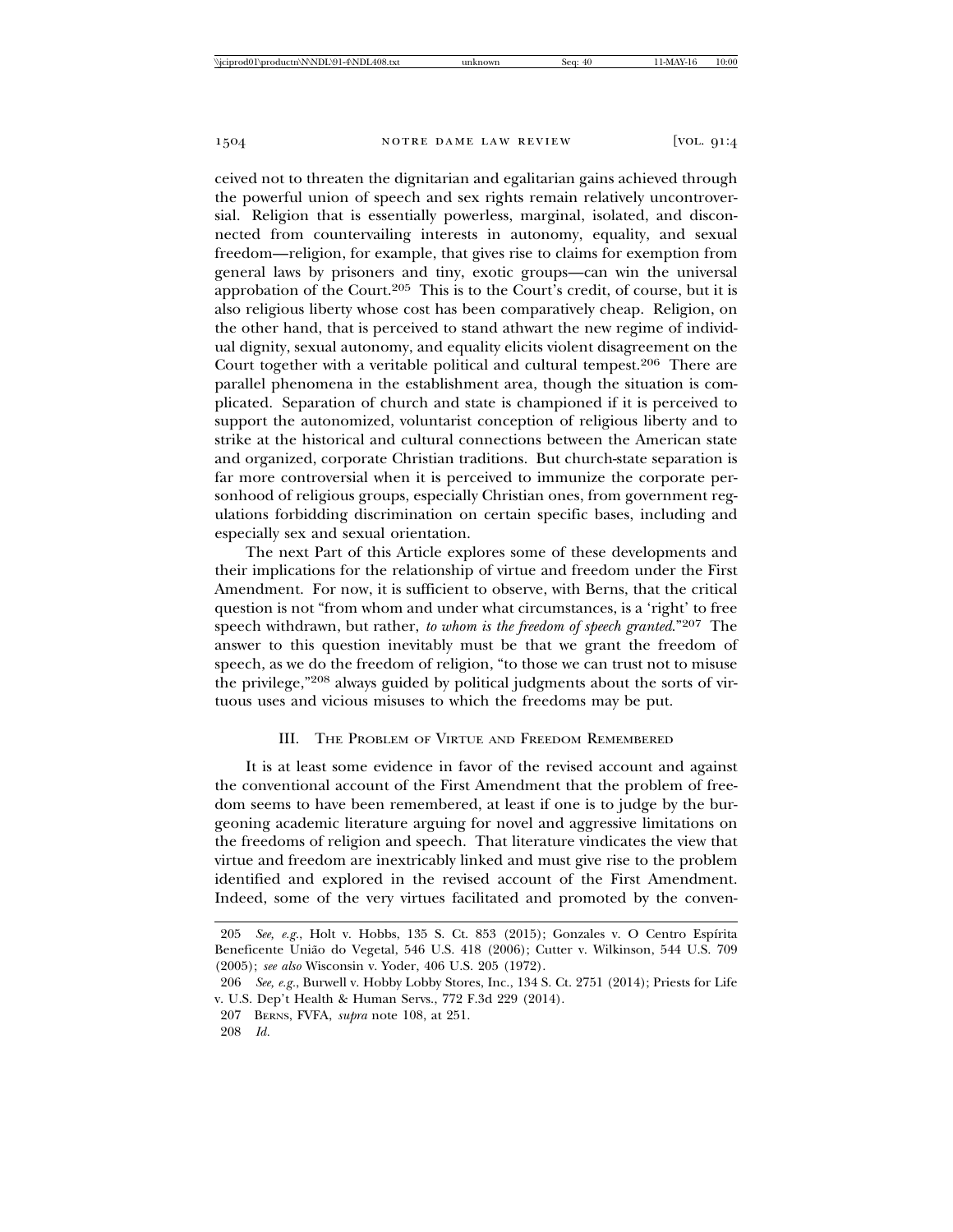tional account of the First Amendment are now informing arguments for its limitation. This Part samples and explores some of those arguments. To this point, the Supreme Court has not accepted these arguments (though some Justices have come close), but it ought to consider them closely if judged against the First and Fourteenth Amendment doctrine that it has created.

#### *A. Enumerated Rights Lochnerism*

One newly prominent category of critique contends that freedom of speech and religious freedom for corporate entities—certainly for for-profit entities but perhaps also nonprofit entities—represents the "Lochnerization" of the First Amendment.209 In *Lochner v. New York*, the Supreme Court held that an unenumerated constitutional right to economic freedom, nominally located in the Due Process Clause of the Fourteenth Amendment, rendered New York's daily and weekly hour regulations for bakers unconstitutional.<sup>210</sup> Yet "*Lochner*" as an epithet of contempt refers to the more general phenomenon of what Jedediah Purdy has called "the Supreme Court's desultory affair with economic libertarianism"<sup>211</sup> that came to a welcome (from the perspective of most legal academics)<sup>212</sup> end in 1937. Objecting to the "market" ordering" assumptions implicit in claims of corporate religious accommodation, for example, critics who take this line charge the Court with ignoring the differential power relationships between employers and employees obstructing virtuous regulation.

Consider, for example, Elizabeth Sepper's claims with respect to corporate religious accommodation. Sepper argues that the Court in cases like *Hobby Lobby* "perceive[s] the market as a legally and economically neutral baseline" that justifies exempting religiously objecting corporations<sup>213</sup> from regulations that protect vital interests in "health, social insurance, and non-

<sup>209</sup> *See, e.g.*, Samuel R. Bagenstos, *The Unrelenting Libertarian Challenge to Public Accommodations Law*, 66 STAN. L. REV. 1205 (2014); Thomas B. Colby & Peter J. Smith, *The Return of* Lochner, 100 CORNELL L. REV. 527 (2015); Daniel J.H. Greenwood, *First Amendment Imperialism*, 1999 UTAH L. REV. 659, 661; Kenneth D. Katkin, Symposium Introduction, *First Amendment Lochnerism? Emerging Constitutional Limitations on Government Regulation of Non-Speech Economic Activity*, 33 N. KY. L. REV. 365 (2006); Jedediah Purdy, *Neoliberal Constitutionalism: Lochnerism for a New Economy*, 77 L. & CONTEMP. PROBS. 195 (2014); Elizabeth Sepper, *Free Exercise Lochnerism*, 115 COLUM. L. REV. 1453 (2015); *see also* Nina Totenberg, *Rare Unanimity in Supreme Court Term, with Plenty of Fireworks*, NAT'L PUB. RADIO (July 6, 2014), http://www.npr.org/2014/07/06/329235293/rare-unanimity-in-supreme-court-term-withplenty-of-fireworks (statement of Akhil Amar) ("[*Hobby Lobby*] is a new *Lochner*."). Another recent article depending on arguments ostensibly drawn from *Lochner* includes Oleske, *supra* note 9.

<sup>210 198</sup> U.S. 45 (1905).

<sup>211</sup> Purdy, *supra* note 209, at 196.

<sup>212</sup> *But see* DAVID E. BERNSTEIN, REHABILITATING *Lochner*: DEFENDING INDIVIDUAL RIGHTS AGAINST PROGRESSIVE REFORM (2011).

<sup>213</sup> Sepper, *supra* note 209, at 1519. Sepper argues that one feature of the corporate free exercise claims she addresses is that the asserted economic and religious interests are so entangled as to be virtually indistinguishable. *Id.* at 1465 ("[B]usinesses define their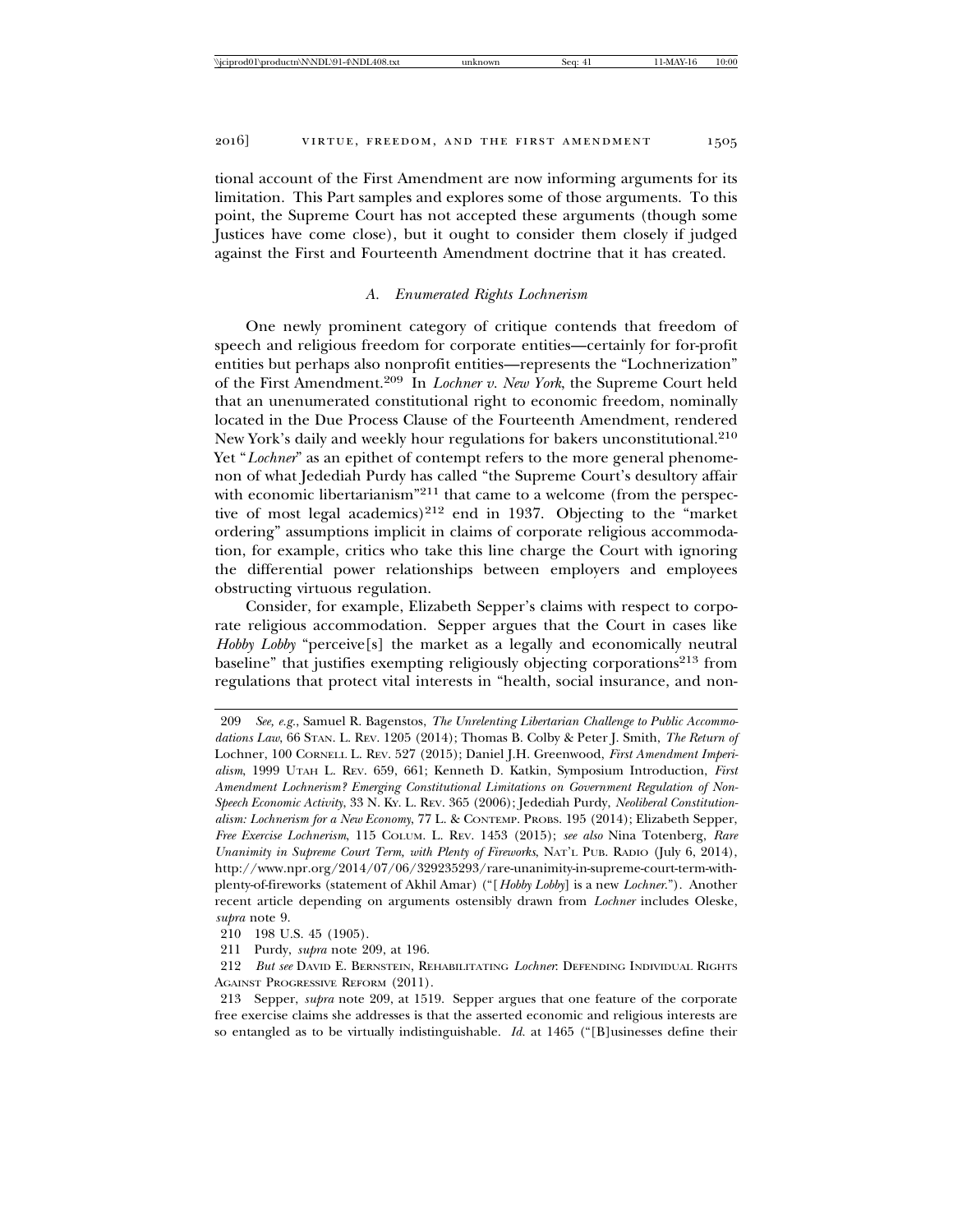discrimination."214 As in *Lochner*, the Court in *Hobby Lobby* and courts in similar cases involving corporate free exercise regard—whether in the constitutional or statutory context—"any change from the market" as the compelled "redistribution" of rights, but this baseline is anything but neutral when it comes to the status of employee interests vis- $\hat{a}$ -vis their employers.<sup>215</sup> Thus, as "[e]conomic libertarianism becomes the baseline for constitutional and statutory analysis,"216 the regulatory state is systematically disabled from redistributing rights and responsibilities in the sort of beneficent way that would "mitigate harm that the status quo impose[s] on individuals and society."217 Though the general point is claimed to apply more broadly, the redistribution of rights and responsibilities of most immediate and sustained interest to Sepper concerns "nondiscrimination" norms and "health," nearly the exclusive explicit example of which is the purchase of birth control but that probably extends at least as far as the broader panoply of rights in reproductive freedom.<sup>218</sup>

Sepper moreover criticizes the religiously voluntaristic assumption that employees who choose to work for religious employers—and, indeed, individuals who choose to associate themselves with religious institutions—do so with the true capacity to consent to the religious conditions of association (paradigmatically, employment conditions that are rooted in religious views).219 Her fundamental complaint is that utilizing the market as a neutral baseline obstructs the state from further regulation to promote sexual equality. "Sex equality and public health became irrelevant"220 under existing law because the state is prohibited from interfering with the natural operations of the market in order, for example, to redistribute the burden of purchasing birth control from female employees onto their employers. Likewise, the general social good of increasing "[a]ntidiscrimination protections" is not adequately realized because such protections "become necessary only where the market fails—that is, where pervasive discrimination means 'markets will not solve the problem' and individuals will not find alternative providers."221 But "[t]his view implies that a competitive market inflicts no harm that justifies government intervention in the private order."222 Indeed, "Free Exercise Lochnerism reduces the goals of antidiscrimination law to remedy-

214 *Id.* at 1459. 215 *Id.* at 1461.

220 *Id.* at 1479.

religious liberty as the ability to contract and view redistribution as a burden on their free exercise.").

<sup>216</sup> *Id.* at 1471.

<sup>217</sup> *Id.* at 1478.

<sup>218</sup> *See, e.g.*, *id.* at 1476 ("The contraceptive mandate litigation, in particular, reveals vigorous resistance to redistribution.").

<sup>219</sup> *Id.* at 1474.

<sup>221</sup> *Id.* at 1480–81 (quoting Andrew Koppelman, *You Can't Hurry Love: Why Antidiscrimination Protections for Gay People Should Have Religious Exemptions*, 72 BROOK. L. REV. 125, 133 (2006)).

<sup>222</sup> Sepper, *supra* note 209, at 1481.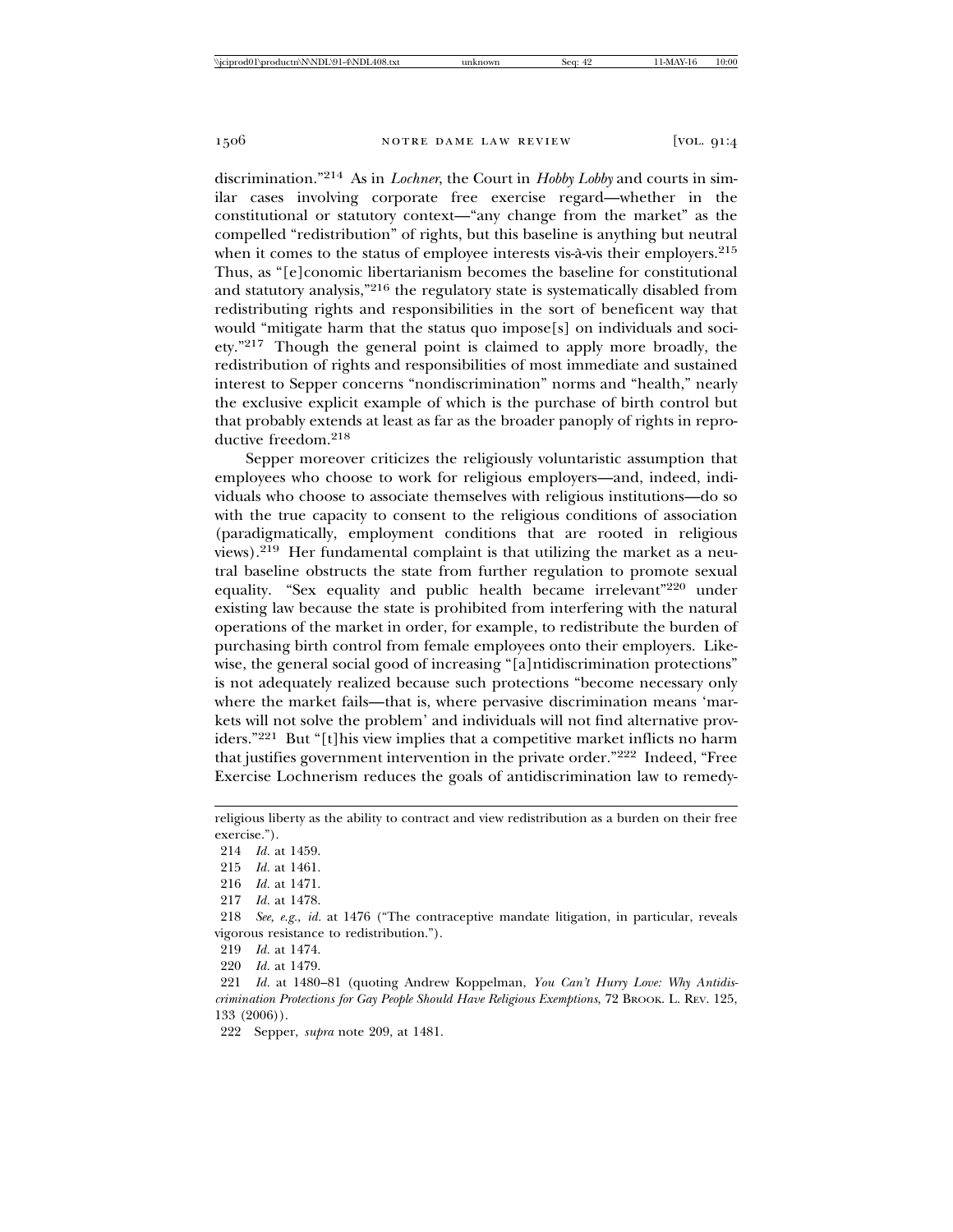ing exclusion from the market," thereby ignoring its core purpose—to rectify harms to personal dignity.<sup>223</sup>

What is of interest for this Article is not the cogency of these claims,  $224$ but instead that they vindicate several times over the revised account of the First Amendment. They constitute a distinctive view of the limits of First Amendment freedom in the light of specific commitments to promote civic virtue, and to protect against civic "harm" or vice, commitments that the conventional account itself facilitated and promoted.

First, critics of enumerated rights Lochnerism invert the traditional assumption that rights with a textual basis in the Constitution stand in a superior position of legitimacy and importance to rights that do not. *Lochner* itself dealt with an unenumerated constitutional right, a right that the Court created *ex nihilo* insofar as the constitutional text is concerned. The free exercise of religion is both an enumerated constitutional right and a statutory civil right.225 The rights to cost-free contraception and against discrimination championed by Sepper are (depending on what precisely "discrimination" means) regulatory rights, statutory civil rights, or, at best, a new set of unenumerated constitutional rights in *Lochner*'s own mold. Yet by connecting *Lochner* with religious free exercise—indeed, by inventing the unheard of legal category of enumerated rights Lochnerism—Sepper shuffles the hierarchy of rights and freedoms the better to suit her own preferences. Religious freedom's textual bases in the Constitution are irrelevant; Sepper does not even mention them. By creating enumerated rights Lochnerism, Sepper can argue that religious freedom is of at best equivalent importance to protecting individual interests in "health" and interests against "discrimination." Sepper's reframing of freedoms and rights suggests just the sort of resource reallocation described by the first thesis of the revised account.

Second, Sepper's criticisms of the neutrality of the market are illuminating. Recall that the "marketplace of ideas" metaphor embodied one of the conventional account's primary justifications for First Amendment freedom. All ideas are equal from a civic perspective; all compete utterly unrestrained and with full confidence in the Olympian neutrality of the state as to their political virtue or vice. The consumer is in full control of his speech; his freedom is the freedom of market recognition conferred and guaranteed by the state. He changes his religion as his market tastes dictate. Indeed, it was the autonomized marketization of First Amendment rights that coincided

<sup>223</sup> *See id.* at 1492.

<sup>224</sup> For criticism, see for example Thomas C. Berg, *Religious Accommodation and the Welfare State*, 38 HARV. J.L. & GENDER 103, 147–51 (2015).

<sup>225</sup> True, there is disagreement about precisely what the constitutional right to religious free exercise protects. The rule since 1990 has been that neutral laws of general application that have the incidental effect of burdening religious free exercise are constitutional. But that rule is riddled with internal and external interpretive ambiguities that render it a good deal more solicitous of religious freedom than may first appear. For extensive discussion of these ambiguities, see DEGIROLAMI, *supra* note 56, at 147–66.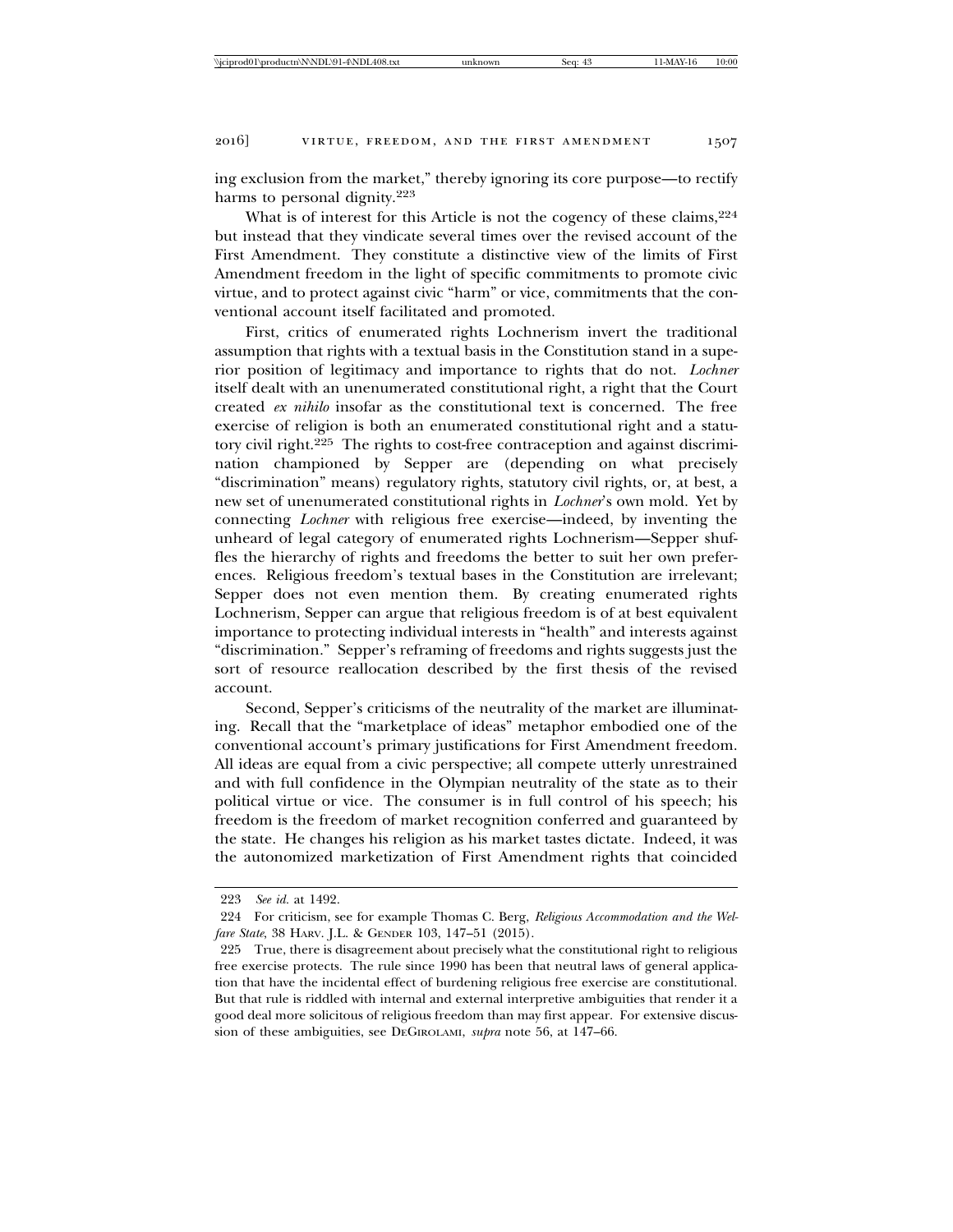with and provided support for the rise of sexual autonomy and equality as a constitutional right under the Fourteenth Amendment and as a civil right in later statutes.

For Sepper, these are precisely the rights—the new civic virtues—that need government protection from claims of First Amendment freedom under market conditions, which are now claimed to be plainly non-neutral. Indeed, the market "baseline" that was of such crucial normative importance to the conventional account of the First Amendment is now intensely criticized for its skewed and malign perspective on the state's healthy role in reallocating rights so as to further entrench the civic and social goods of sex autonomy and equality. First Amendment freedoms that threaten those goods are now decried as retrogressively libertarian and immune from salutary state "intervention." All of this is perfectly in keeping with the revised account of the First Amendment; indeed, Sepper only really misses the mark in identifying *Lochner*, rather than *Terminiello* or *Cohen*, as the true source of the problem.

Third, Sepper's objections to the purely voluntaristic conception of religious freedom are another key point of contact with the revised account. For the conventional account, the protection of individual and autonomous choice-making and choice-changing in response to altered circumstance represents the foundation of religious freedom. Michael Helfand has argued, for example, that "[a]t their core, religious institutions derive their authority from the consent of their members" and that the autonomous decisions of individuals to join religious institutions represent the implied consent of those individuals to abide by the chosen institutions' rules and values.226 Yet Sepper attacks Helfand's position for its voluntarist perspective on religious freedom: individuals who join religious institutions (at the very least, employees, but possibly others too) need government protection for fundamental matters implicating "health" and "nondiscrimination."227 It must not be assumed that the market conditions leading to the individual's association with the religious institution of his own choosing were truly within the individual's control. Government therefore has a role in policing that association in order to ensure that the employee is not deprived of greater social and political goods in sexual autonomy and equality, goods that a decent polity must protect and that all decent individuals must want (whether they want it or not).<sup>228</sup> Religious institutions, per the third thesis of the revised account, cannot be trusted not to put their religious freedom to vicious misuses. The primary loser is the corporate person of the religious institution and those individuals who may derive a sense of social belonging by uniting themselves to such institutions.

As noted earlier, one sees kindred arguments on the establishmentarian side from scholars who object to the First Amendment's ministerial excep-

<sup>226</sup> Michael A. Helfand, *What Is a "Church"?: Implied Consent and the Contraception Mandate*, 21 J. CONTEMP. LEGAL ISSUES 401, 417 (2013).

<sup>227</sup> Sepper, *supra* note 209, at 1474.

<sup>228</sup> *See* Walter Berns, *Whether You Want It or Not*, NAT'L REV., Oct. 10, 1975, at 1124.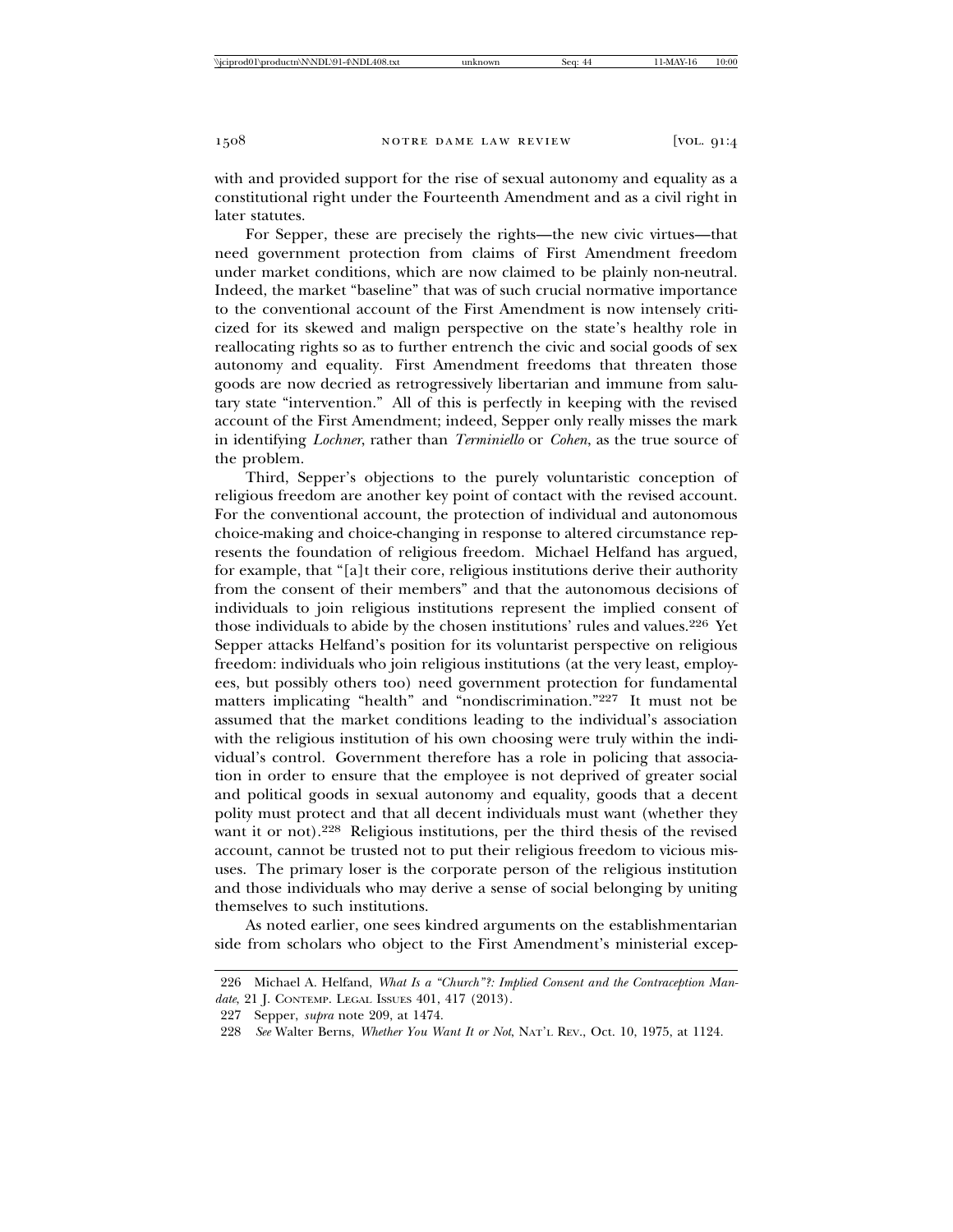tion, albeit generally without explicit allusion to *Lochner*. The ministerial exception is illegitimate, they argue, essentially because it does not protect autonomized religious freedom; corporate persons, whether nonprofit or for-profit, simply have no rights to exercise religion that might be conceptually distinct from the autonomized claims of each of their individuated constituents.229 While church-state separation must be strictly enforced when it comes to the sensibilities of particular "reasonable observers" who are offended by the state's symbolic recognition of the country's cultural connection to Christianity,230 church-state separation plays no role at all in shielding religious groups from the government's regulatory power to control the clerical composition of those groups. The separation of church and state has nothing to do with the misguided notion of church autonomy from government regulation.231 The government, it is believed, must protect the vital interests of dissenting members of religious organizations (members who made the autonomous choice to associate themselves with such institutions) against discrimination of various kinds irrespective of any religious freedom interests at stake.232 Indeed, one scholar has gone so far as to suggest that regulations prohibiting discrimination on the basis of sex ought to be applicable to all religious institutions because, by definition and self-evidently, they do not discriminate on the basis of religious belief.233 Each of the three theses of the revised account—the reallocation of liberty in response to the problem of virtue and freedom, that reallocation's patent non-neutrality, and the coincidence and mutually reinforcing character of sexual autonomy and equality with First Amendment autonomization—is reflected in this type of selective separationism.

Some scholars who do not subscribe to the *Lochner* analogy nevertheless make related claims in drawing a hard division between for-profit and non-

<sup>229</sup> Caroline Mala Corbin, *Corporate Religious Liberty*, 30 CONST. COMMENT. 277 (2015); Corbin, *supra* note 101, at 1988 ("[T]he constitutional significance of religious organizations depends upon what they can do for individuals.").

<sup>230</sup> The literature in support of this proposition is so voluminous as to overwhelm the capacity of a single footnote. For one example from a scholar who also abjures the ministerial exception, see Caroline Mala Corbin, *Ceremonial Deism and the Reasonable Religious Outsider*, 57 UCLA L. REV. 1545 (2010).

<sup>231</sup> HAMILTON, *supra* note 101; Marci A. Hamilton, *The Waterloo for the So-Called Church Autonomy Theory: Widespread Clergy Abuse and Institutional Cover-Up*, 29 CARDOZO L. REV. 225 (2007).

<sup>232</sup> *See* Leslie C. Griffin, *The Sins of* Hosanna-Tabor, 88 IND. L.J. 981, 994 (2013) (objecting to *Hosanna-Tabor* because the Court held that "religious freedom trumps the antidiscrimination laws" and "entitles institutions to disobey the law").

<sup>233</sup> Corbin, *supra* note 101, at 2014 ("Though it may sound counterintuitive at first, cases in which the defendant religious organization overtly discriminates based upon religious doctrine do not implicate religious questions. If the risk posed by a Title VII claim is that judging whether an employment decision was based on race or sex rather than true qualifications will require a court to determine a religious organization's tenets and who best embodies them, that risk disappears where the religious organization admits that sex or race played a role.").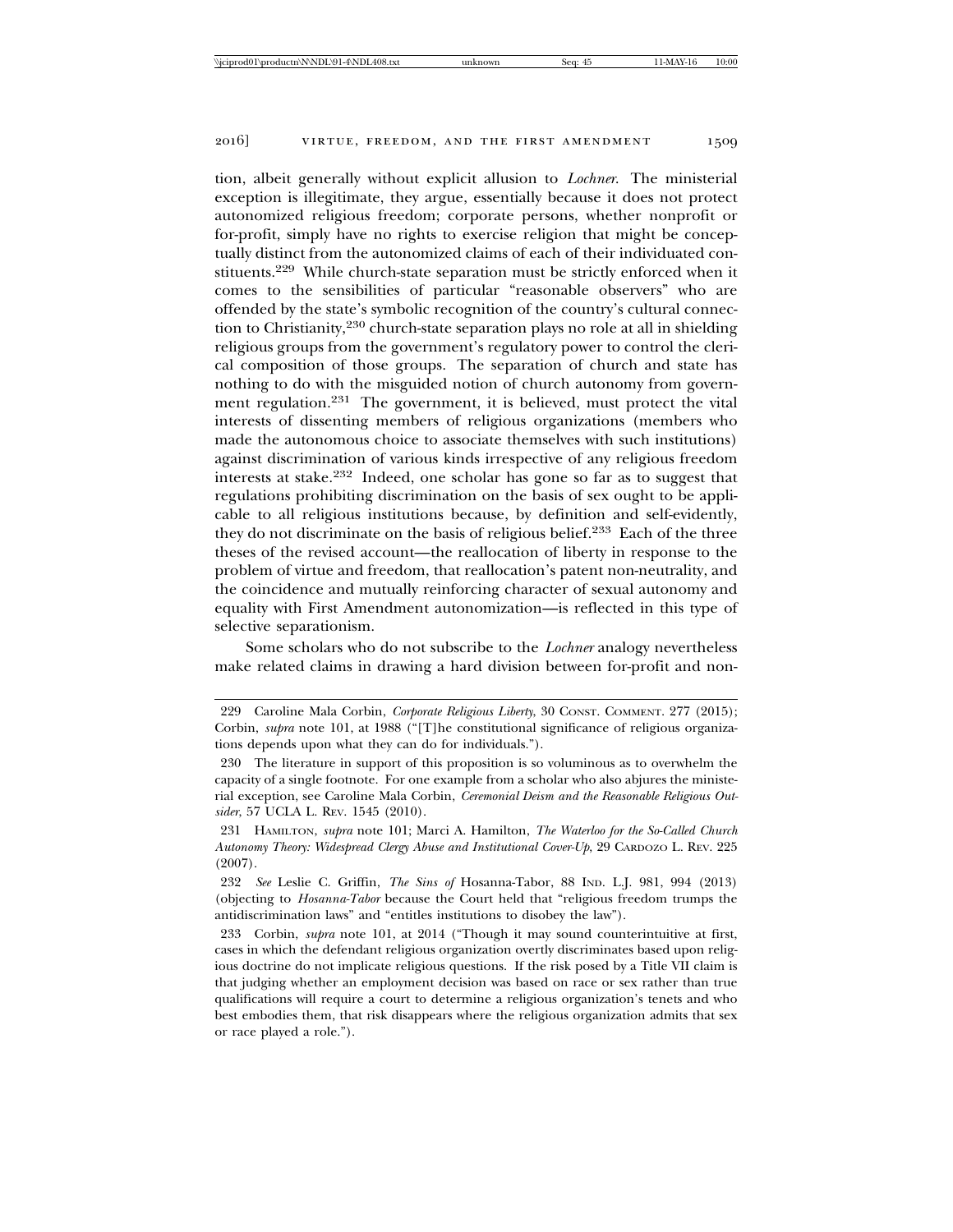profit religious institutions.234 James Oleske, for example, has justified the distinction on the basis of what he calls deeply "ingrained" "American" understandings of differential religious freedom rights in the "public" and "private" domains, a distinction between what is open and commercial versus inherently selective, expressive, or intimate.235 Or, as James Nelson argues, "[a]s a general matter, for-profit business norms . . . crowd out personhood interests among participants in commercial association. By contrast, norms in the nonprofit sector are more hospitable to individual identification with associations."236 Ironically, the division of public and private has sustained a concerted and largely successful assault from progressive legal academics as far back as the legal realist period. Indeed, as Morton Horwitz argues, "[t]he first challenge to the orthodox public-private distinction emerged in precisely the same area in which it had been originally formulated—the law of corporations."237 Yet the logic of these seemingly contrary positions on the public-private distinction is perfectly consistent. Just as the public-private distinction had to be discredited in order to justify the increasing scope and intrusiveness of regulation into what was formerly regarded as the private domain, so must it now be reconstituted in order to protect and expand those vital regulatory gains in the face of First Amendment challenges to new regulatory efforts. The conventional account of First Amendment freedom is thus used systematically and across the decades to delimit the corporate person's assertion of First Amendment rights. Those rights, after all, are protected solely for the sake of the "personal identification" (or what for the conventional account was the keystone justification for First Amendment freedom—self-realization) of those individuals who might choose them.

Thus do civic ideas of virtue and vice constantly interact with and inform the scope of First Amendment freedom in the arguments of anti-enumerated rights Lochnerists. And thus do they vindicate the theses of the revised account of the First Amendment. To date, much of this new strain of criticism has focused on the religion clauses rather than the Speech Clause. There may be reasons for the greater vulnerability of religious freedom to these attacks,<sup>238</sup> but it is doubtful that those reasons will immunize freedom of speech from it for long. Now religious freedom is often written "religious freedom."239 "Free speech" may be lagging but it is not far behind.240

<sup>234</sup> *See, e.g.*, James D. Nelson, *The Freedom of Business Association*, 115 COLUM. L. REV. 461 (2015); Oleske, *supra* note 9.

<sup>235</sup> Oleske, *supra* note 9, at 142–46.

<sup>236</sup> Nelson, *supra* note 234, at 463–64.

<sup>237</sup> MORTON J. HORWITZ, THE TRANSFORMATION OF AMERICAN LAW, 1870–1960, at 206 (1992) (describing the breakdown of the distinction in constitutional law).

<sup>238</sup> *See* DeGirolami, *supra* note 102; John D. Inazu, *More Is More: Strengthening Free Exercise, Speech, and Association*, 99 MINN. L. REV. 485, 506–22 (2014).

<sup>239</sup> *See, e.g.*, Monica Davey & Laurie Goodstein, *Religion Laws Quickly Fall into Retreat in Indiana and Arkansas*, N.Y. TIMES (Apr. 2, 2015), http://www.nytimes.com/2015/04/03/ us/rights-laws-quickly-fall-into-retreat.html?ref=todayspaper&\_r=0; Editorial, *G.O.P. Anti-Gay Bigotry Threatens the First Amendment*, N.Y. TIMES, (Sept. 12, 2015), http:// www.nytimes.com/2015/09/13/opinion/sunday/gop-anti-gay-bigotry-threatens-first-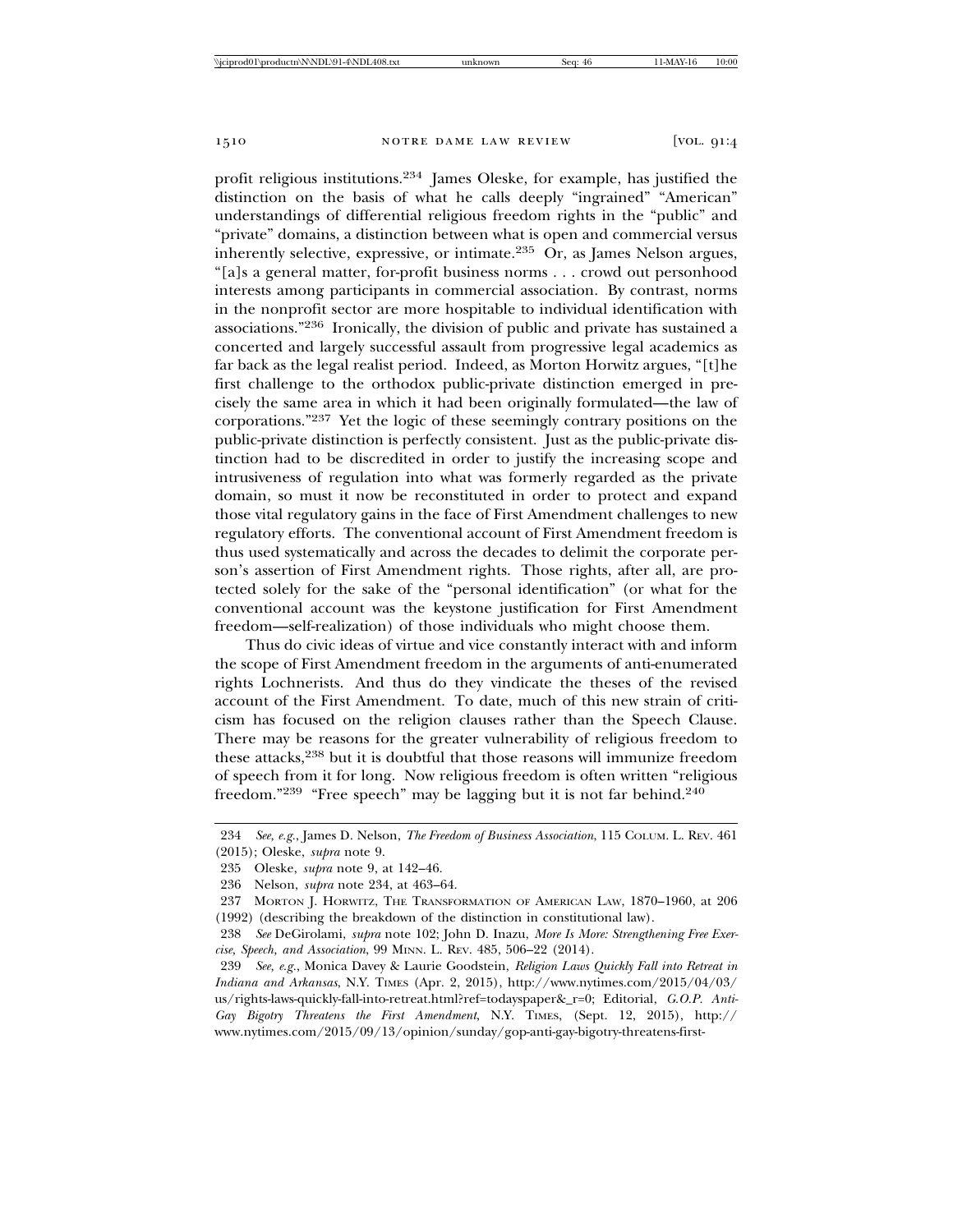#### *B. Dignitarian Delimitation*

A second category of judges and scholars has argued for novel and aggressive limits on First Amendment freedom. In several contexts, they use the dignitarian justification for the First Amendment emphasized by the conventional account to make claims about new curtailments of speech and religious freedom. Some of those dignitarian arguments connect directly to the issue of sex as a civil right while others do not.<sup>241</sup> Yet like critics of enumerated rights Lochnerism, these dignitarian delimiters have remembered the problem of virtue and freedom as well. They, too, offer some evidence in favor of the revised account.

One of the revised account's arguments concerned the need to make judgments about what sort of speech was truly in the public interest. According to the conventional account, the clash of self-interested market concerns in the marketplace of ideas is the surest avenue to truth, and there is no difference for the health of the civic polity, as far as the state is concerned, between self-interested speech and disinterested speech—between, in Niemeyer's fine phrase, the speech of sinners and that of "scholars and saints."

In the speech context, perhaps the most important case of dignitarian delimitation of the First Amendment by a Justice of the Supreme Court is Justice Stevens's dissent in *Citizens United v. FEC*. 242 Stevens first emphasizes that speech can in fact be regulated based on the "identity" of the speaker and that the "Government's interests may be more or less compelling with respect to different classes of speakers";243 "society could scarcely function," he notes, if every public interest were "an illegitimate basis for qualifying a speaker's autonomy."244 He then notes that "corporations" as a class have the "distinctive potential . . . to corrupt the electoral process" even when corporations exercise their expressive freedom on strictly political matters.<sup>245</sup> Citing Robert Bork (who was himself summarizing and citing to Walter

amendment.html (arguing that arguments for religious freedom are in reality "using the idea of religious freedom as cover" for discrimination); Ashby Jones & Mark Peters, *Indiana Governor Wants to Clarify Religious Freedom Law*, WALL ST. J. (Mar. 31, 2015), http:// www.wsj.com/articles/indiana-governor-wants-to-clarify-religious-freedom-law-1427817080; James F. McGrath, *"Religious Freedom" (with Correctly-Used Scare Quotes)*, PATHEOS, (Apr. 27, 2015), http://www.patheos.com/blogs/exploringourmatrix/2015/04/religious-freedomwith-correctly-used-scare-quotes.html.

<sup>240</sup> But see the inroads already made on several university campuses and by the likes of, for example, Amanda Taub, *The Truth About "Political Correctness" Is that It Doesn't Actually Exist*, VOX (Jan. 28, 2015, 4:00 PM), http://www.vox.com/2015/1/28/7930845/politicalcorrectness-doesnt-exist.

<sup>241</sup> As noted above, rights of sexual autonomy and equality are one particularly important set of rights promoted by the conventional account of the First Amendment, but not the only one.

<sup>242 558</sup> U.S. 310, 393 (2010) (Stevens, J., dissenting).

<sup>243</sup> *Id.* at 420–21.

<sup>244</sup> *Id.* at 422.

<sup>245</sup> *Id.* at 423.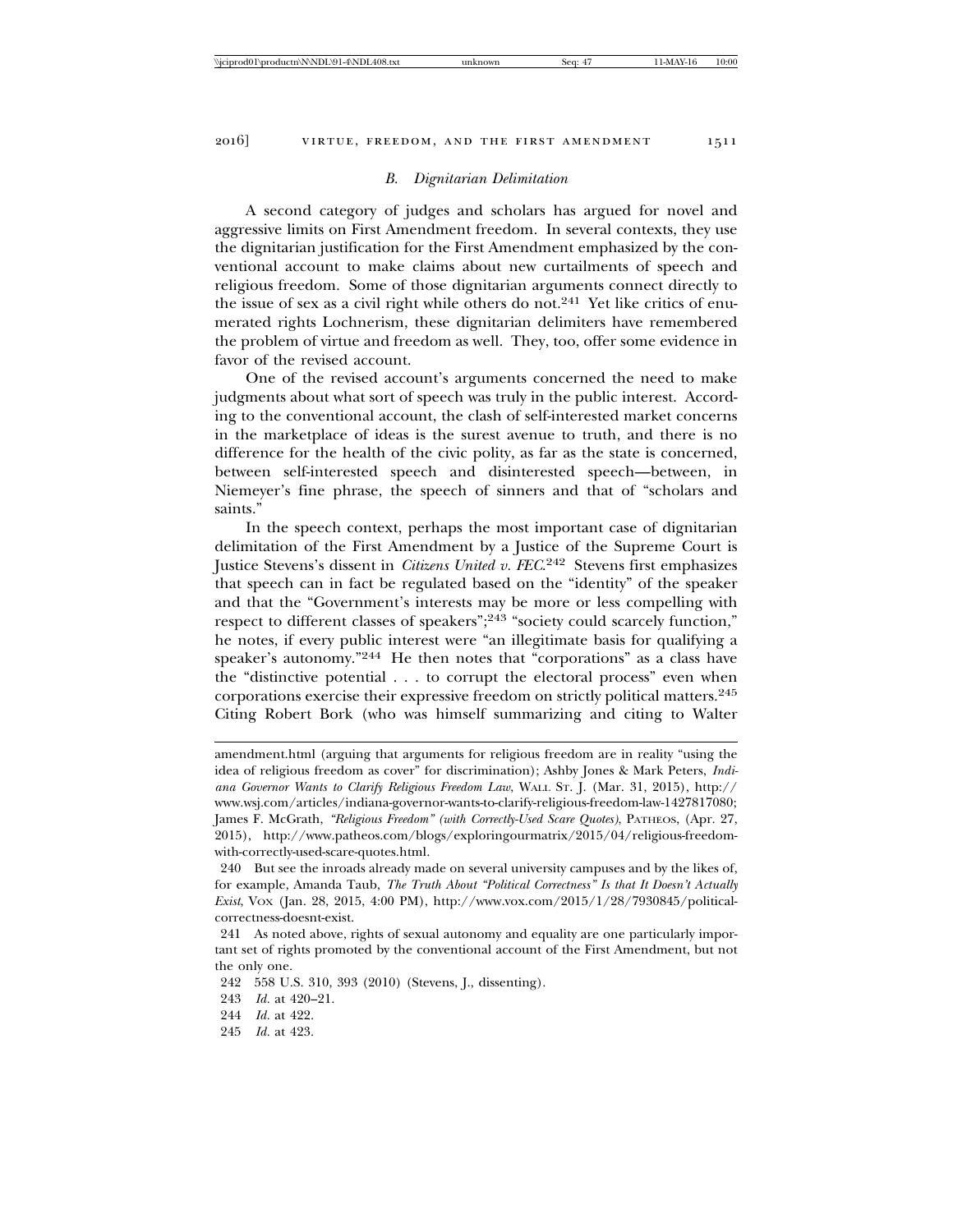Berns's views on this precise point), Stevens emphasizes that "the Framers and their contemporaries conceived of speech more narrowly than we now think of it"246 and proceeds to discuss civil society's "anti-corruption" interest in curtailing corporate speech: "When private interests are seen to exert outsized control over officeholders solely on account of the money spent on (or withheld from) their campaigns, the result can depart so thoroughly 'from what is pure or correct' in the conduct of Government."<sup>247</sup> Finally, he observes:

[C]orporations have no consciences, no beliefs, no feelings, no thoughts, no desires. Corporations help structure and facilitate the activities of human beings, to be sure, and their "personhood" often serves as a useful legal fiction. But they are not themselves members of "We the People" by whom and for whom our Constitution was established.248

That degraded constitutional status justifies degraded First Amendment protection because, as Stevens explains, regulations of corporations (or at least those at issue in the case) cannot affect anybody's "autonomy, dignity, or political equality," which are the core reasons for protecting freedom of expression at all.<sup>249</sup>

The issue again is not the persuasiveness of Stevens's dissent, but that it is a near-perfect exemplar of revised account thinking. Not all speech is equally civic-minded; some speech is politically virtuous and other speech is vicious. Indeed, civil society itself would collapse if its government could not reasonably regulate certain kinds of speech by certain actors even as to matters of political content. Corporate speech is often vicious speech: it is a corrupting and dangerous influence on the health of the democratic polity. And, in any case, the dignitarian, autonomizing, egalitarian functions of First Amendment speech protection that apply so forcefully to the likes of Cohen (whose speech had no civically corrupting tendencies but represents unadulteratedly virtuous free speech) have no meaning for corporate persons, which are simply a "proxy"<sup>250</sup> for fulfilling the "self-realization"<sup>251</sup> that is the ultimate object of the protection of individual speech. The state's conferral and recognition of the speaker's "dignity" thus delimits the scope of the Speech Clause. And the corporate person, once again, is the loser.<sup>252</sup>

<sup>246</sup> *Id.* at 426 (citing Robert H. Bork, *Neutral Principles and Some First Amendment Problems*, 47 IND. L.J. 1, 22 (1971) (citing Walter Berns, *Freedom of the Press and the Alien and Sedition Laws: A Reappraisal*, 1970 SUP. CT. REV. 109)).

<sup>247</sup> *Id.* at 450 (quoting WEBSTER'S THIRD NEW INTERNATIONAL DICTIONARY 512 (1966) (defining "corruption")).

<sup>248</sup> *Id.* at 466.

<sup>249</sup> *Id.* at 467.

<sup>250</sup> *Id.* at 466.

<sup>251</sup> *Id.* (quoting Martin H. Redish, *The Value of Free Speech*, 130 U. PA. L. REV. 591, 594 (1982)).

<sup>252</sup> *See, e.g.*, Adam Schiff, Opinion, *The Supreme Court Still Thinks Corporations Are People*, ATLANTIC (July 18, 2012), http://www.theatlantic.com/politics/archive/2012/07/thesupreme-court-still-thinks-corporations-are-people/259995/; Editorial, *The Court's Blow to*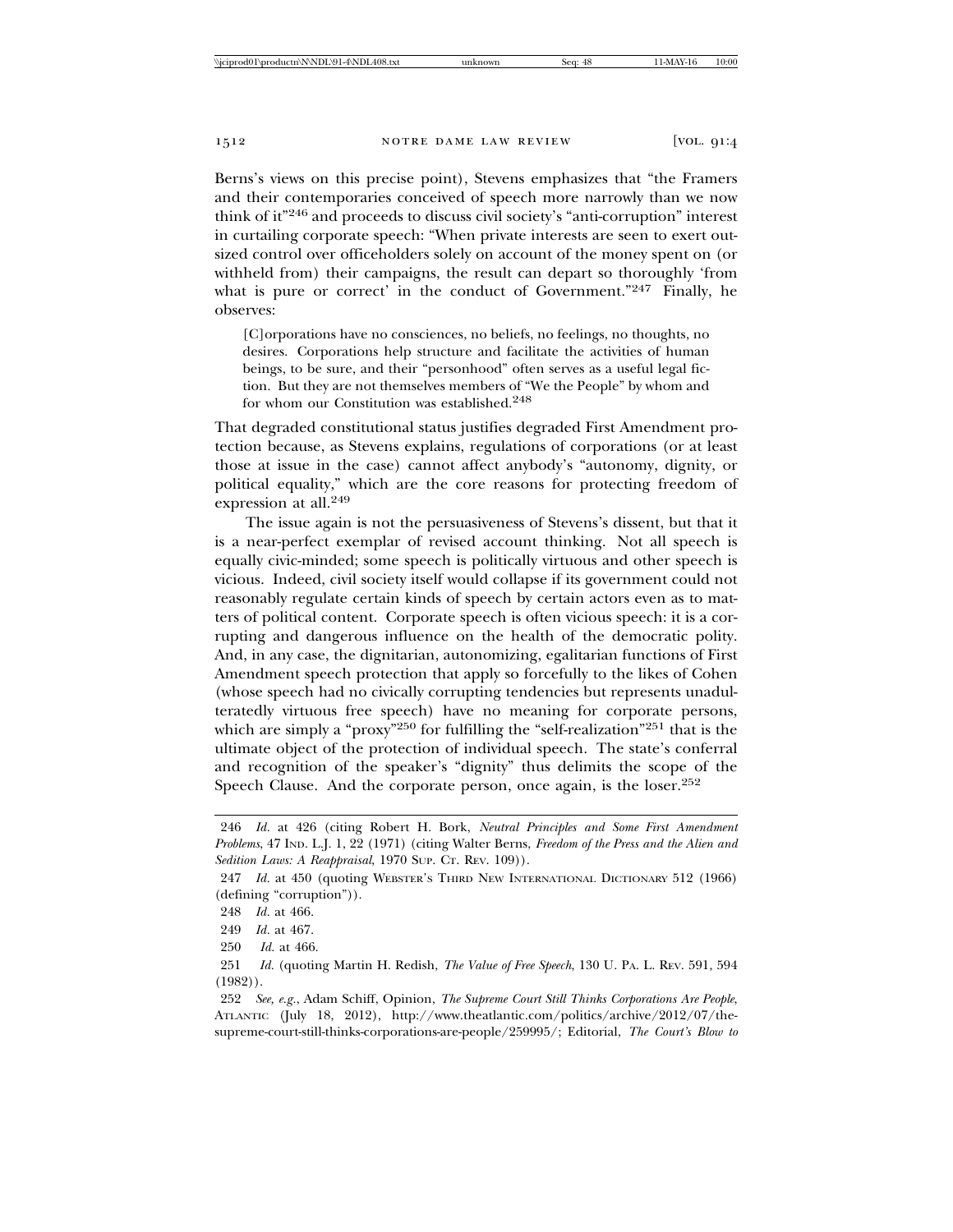Several scholars have also taken up arguments for dignitarian delimitation in other Speech Clause contexts. Alexander Tsesis, for example, has recently argued that free speech rights should be subject to a "balanc[ing]" approach in which courts measure the speech rights against competing "social values of equality, dignity, creativity, and public peace."253 Speech protection, Tsesis argues, must be linked specifically to "the broader constitu-

tional value of equal dignity secured by a system of government whose aim should be the common good,"254 that is, within the context of "other constitutional interests."255 When it comes to defining what the "common good" demands with respect to speech limitation, Tsesis mentions vague interests in "national normativity," "the regulatory needs of civil society," and "the principle of liberal equality," but he later notes that corporate speech does not serve the same dignitarian ends as speech that "giv[es] each person the ability to assert her self-identity as an autonomous being and a member of a deliberative society."<sup>256</sup>

Likewise, Andrew Koppelman invokes the conventional account's first justification for free speech—the promotion of civic and political deliberation—to argue that "revenge pornography" ("the online posting of sexually explicit photographs without the subject's consent") should be categorically excepted from First Amendment protection.257 He claims that if the goal of free speech protection is the formation of "a citizenry with the confidence to participate in public discussion," then revenge pornography is harmful to that interest because "[t]raumatized, stigmatized women are not the kind of people that a free speech regime aims to create."258 Though Koppelman does not use the word "dignity," his arguments for First Amendment limitation in this context depend on a highly autonomized conception that prizes the Millian character ideal of a virtuous liberal society—that "[e]very individual has an obligation to respond to an inwardly felt calling, which if courageously pursued will bring him closer to the ultimate good."259 And there is a "tight causal connection" between revenge pornography and the harm of obstructing this character ideal.<sup>260</sup>

It is interesting that Koppelman does not extend the claim to pornography proper, which arguably inflicts many of the same harms on women's dignity and equality, albeit perhaps in a slightly less tightly causally connected way. But it is not surprising in light of the tension that he, like the ACLU lawyers of Wheeler's account before him, must negotiate between what are

258 *Id.* at 663.

260 *Id.* at 686.

*Democracy*, N.Y. TIMES (Jan. 21, 2010), http://www.nytimes.com/2010/01/22/opinion/ 22fri1.html.

<sup>253</sup> Alexander Tsesis, *Balancing Free Speech*, 96 B.U. L. REV. 1, 16 (2016).

<sup>254</sup> *Id.* at 20.

<sup>255</sup> *Id.* at 24.

<sup>256</sup> *Id.* at 29, 53.

<sup>257</sup> Andrew Koppelman, *Revenge Pornography and First Amendment Exceptions*, 65 EMORY L.J. 661, 661 (2016).

<sup>259</sup> *Id.* at 680.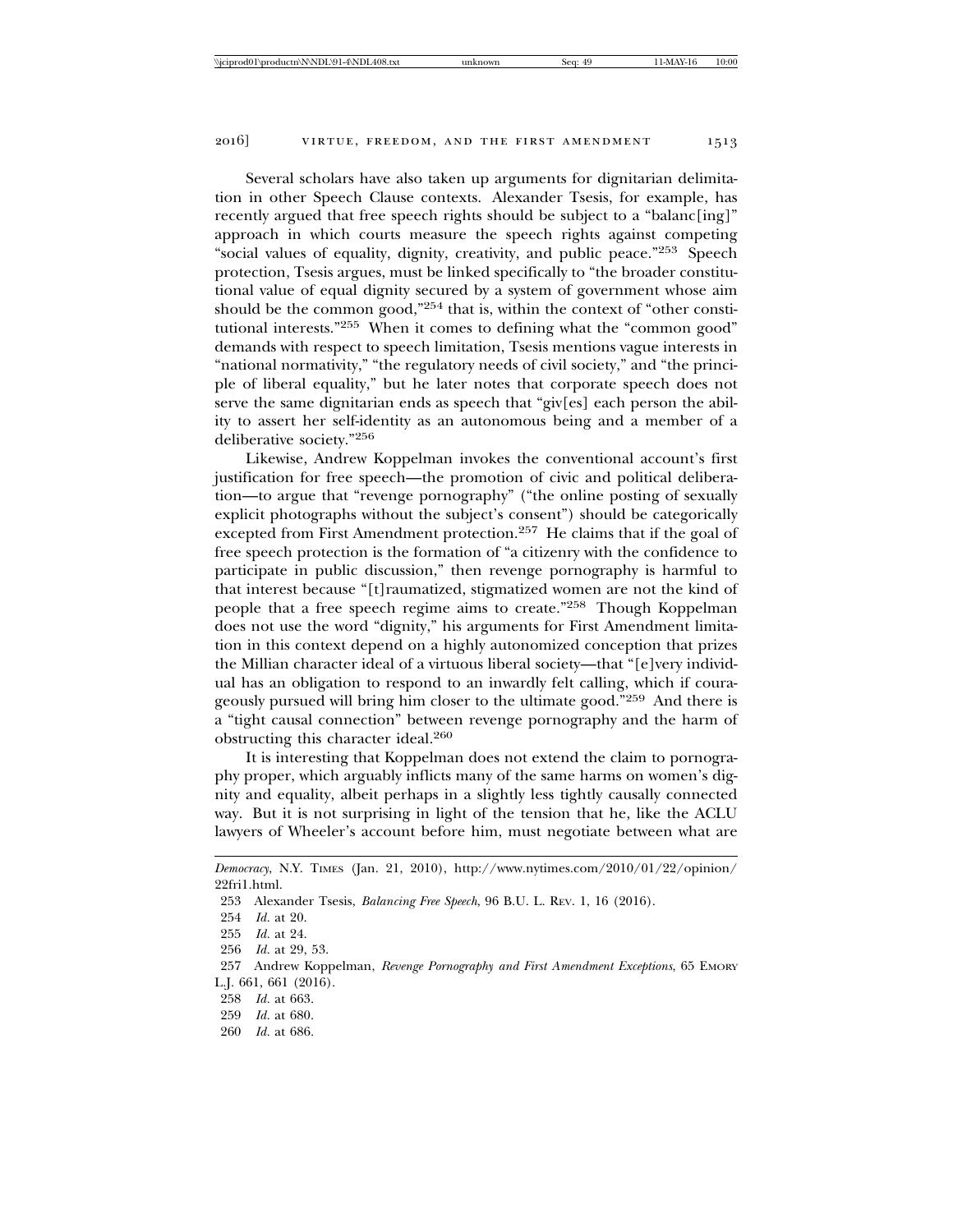felt to be the important gains in constitutional and other rights of sexual freedom (which were themselves achieved through operation of the autonomized First Amendment) and the primacy of rights of sexual equality. As Koppelman peremptorily declares, "our ideal is an egalitarian one."<sup>261</sup> Where he derives the notion that the single ideal animating American constitutionalism is egalitarian is a mystery; he simply announces it. And yet whether the civic ideal he champions is successful depends on the character of the people constituting the republic. The Supreme Court has proceeded in "blissful ignorance" of these arguments in promoting pornography in the name of free expression and in "casting aside, as so many irrational encumbrances, the conventions of decency that used to govern public discourse."<sup>262</sup> It is rather late in the day to reverse course, particularly in the sort of partial and fecklessly half-hearted fashion Koppelman proposes. Nevertheless, the basic structure of Koppelman's arguments for First Amendment curtailment reflects the theses of the revised account much more closely than those of the conventional account. He has remembered the problem of virtue and freedom (surely he had never forgotten it), and is reallocating First Amendment freedom accordingly.<sup>263</sup>

One final group of dignitarian delimiters deserves to be mentioned: those who argue that religious accommodations that impose substantial or significant harms on identifiable third parties violate the Establishment Clause.264 The catalyst for an assertion of third-party harms as independent grounds for an Establishment Clause claim in a case like *Hobby Lobby* was the government's assumption of power to mandate the cost-free provision of contraceptive coverage by private employers. Once it did that, the non-receipt of cost-free contraceptive coverage could be restyled by the theory's exponents as the deprivation of an "entitlement" and the shifting of a "burden" to a

<sup>261</sup> *Id.* at 687.

<sup>262</sup> BERNS, FAFAD, *supra* note 108, at 232. See also the extensive criticisms of pornography by third-wave feminists including Catherine MacKinnon and Andrea Dworkin. ANDREA DWORKIN & CATHERINE A. MACKINNON, PORNOGRAPHY AND CIVIL RIGHTS: A NEW DAY FOR WOMEN'S EQUALITY (1988); CATHERINE A. MACKINNON, TOWARD A FEMINIST THE-ORY OF THE STATE (1989).

<sup>263</sup> *See also* Erica Goldberg, *Free Speech Consequentialism*, 116 COLUM. L. REV. (forthcoming 2016), http://papers.ssrn.com/sol3/papers.cfm?abstract\_id=2645869 (arguing that the harms caused by the First Amendment freedom of speech, and especially harms resulting from revenge pornography, must be balanced against the consequentialist benefits of freedom of speech).

<sup>264</sup> *See, e.g.*, Frederick Mark Gedicks & Andrew Koppelman, *Invisible Women: Why an Exemption for Hobby Lobby Would Violate the Establishment Clause*, 67 VAND. L. REV. EN BANC 51 (2014); Frederick Mark Gedicks & Rebecca G. Van Tassell, *RFRA Exemptions from the Contraception Mandate: An Unconstitutional Accommodation of Religion*, 49 HARV. C.R.-C.L. L. REV. 343 (2014); Nelson Tebbe, *Religion and Marriage Equality Statutes*, 9 HARV. L. & POL'Y REV. 25 (2015); Nelson Tebbe, Richard Schragger & Micah Schwartzman, *The Establishment Clause and the Contraception Mandate*, BALKINIZATION (Nov. 27, 2013), http:// balkin.blogspot.com/2013/11/the-establishment-clause-and.html.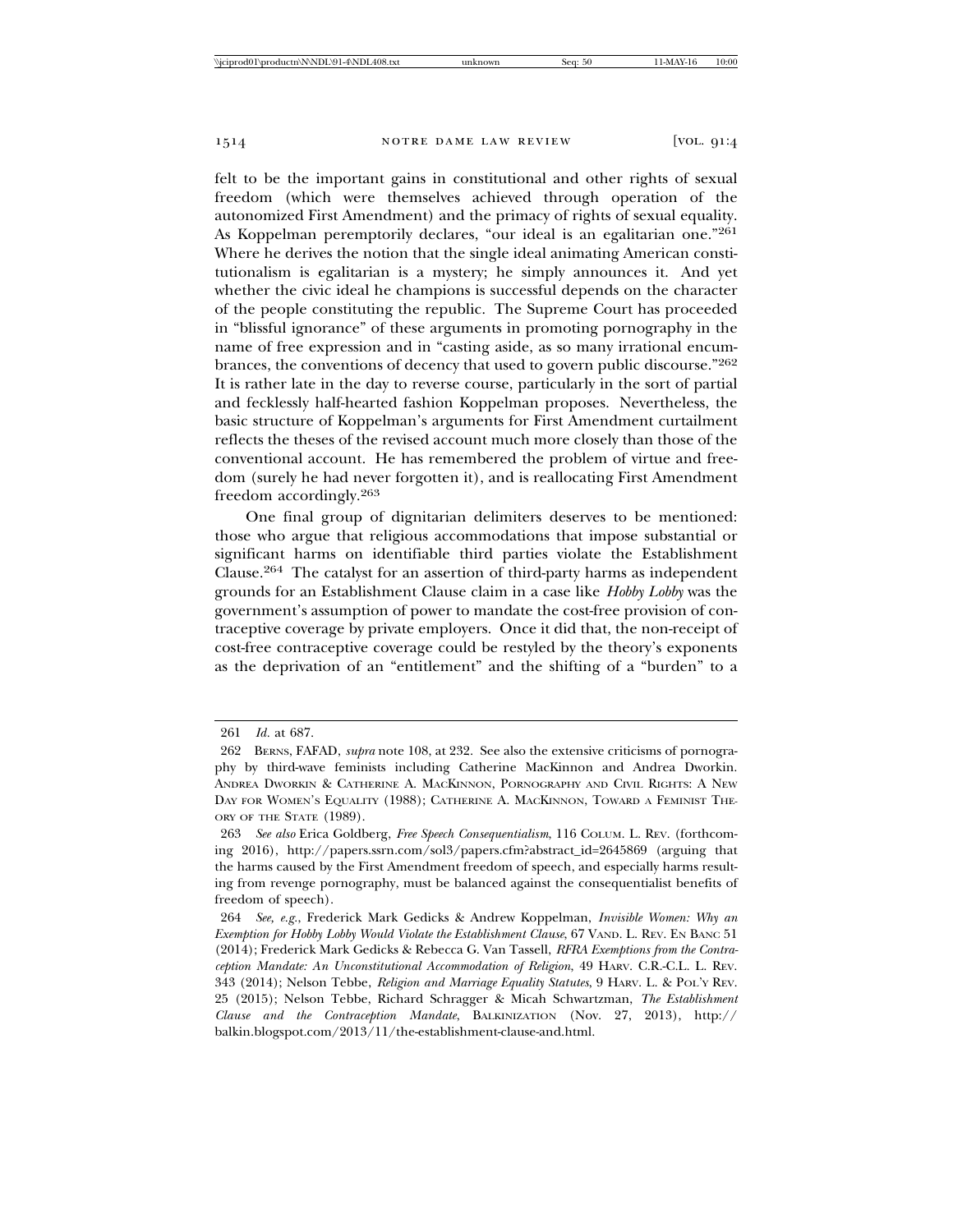third party.265 And resistance to the government's distension of its powers on the ground that it violates a statutory claim of religious freedom is itself unconstitutional.

Third-party-harms theorists are not always clear about which sorts of harms rise to the level of substantiality or significance. But one sort of harm that unquestionably does seem to meet the standard is the injury to individual dignity that attaches to persons who are denied cost-free contraceptive coverage by their employer on the basis of religious objections, because what attends those objections is a judgment about the immorality of certain sexual behavior. Thus, for example, Reva Siegel and Douglas Nejaime write that these sorts of denials, and their accommodation through law, are deeply injurious to individual dignity because they "stigmatize and demean" those whose own sexual morality deviates from "traditional morality."266 The feeling of being "judged" by those who raise religious objections to certain conduct, and the indignity of knowing that the state has countenanced that judgment by permitting a religious accommodation, are independent harms affecting the sexual autonomy and equality of the listener.<sup>267</sup> Indeed, these harms are so serious that accommodating any contrary religious interest might itself be a violation of the First Amendment.

In concluding this Part, it may be worth simply recalling some of the basic claims of the revised account: All First Amendment freedom—whether of speech or religious exercise—that anybody might want to regulate imposes harms on third parties.<sup>268</sup> The harm is not mitigated by assurances that the hearer need not agree; it is consummated in the act of expression itself and the hearer's internalization of it. The expression that any society elects not to protect reflects what it believes is unendurably vicious (or "substantially" "harmful"). The First Amendment's autonomization—its increasing dependence on arguments from individual "recognition," self-realization, marketization, and egalitarianism of self-expression—have helped to generate, reinforce, and even constitutionalize rights in sexual autonomy, dignity, and equality. Those rights now stand as bedrock principles of the Constitution. Indeed, claims of religious liberty that are believed to threaten them are now said to be violations of the First Amendment itself; dignitarian delimitation of religious freedom, when it serves the ends that third-party-harms theorists have in mind for it, is in consequence required by the First Amendment.

To this point, the Supreme Court has been largely unmoved by these scholarly criticisms and proposals to curtail freedom of speech and religion. And yet, as Berns observed, "Civil society is impossible if every man retains an

<sup>265</sup> Gedicks & Koppelman, *supra* note 264, at 59–60 ("Common sense tells us that a RFRA exemption of Hobby Lobby from the Mandate deprives employees of a valuable legal entitlement.").

<sup>266</sup> Douglas Nejaime & Reva B. Siegel, *Conscience Wars: Complicity-Based Conscience Claims in Religion and Politics*, 124 YALE L.J. 2516, 2548, 2576 (2015).

<sup>267</sup> *Id.* at 2576–77.

<sup>268</sup> *See supra* Section II.A.